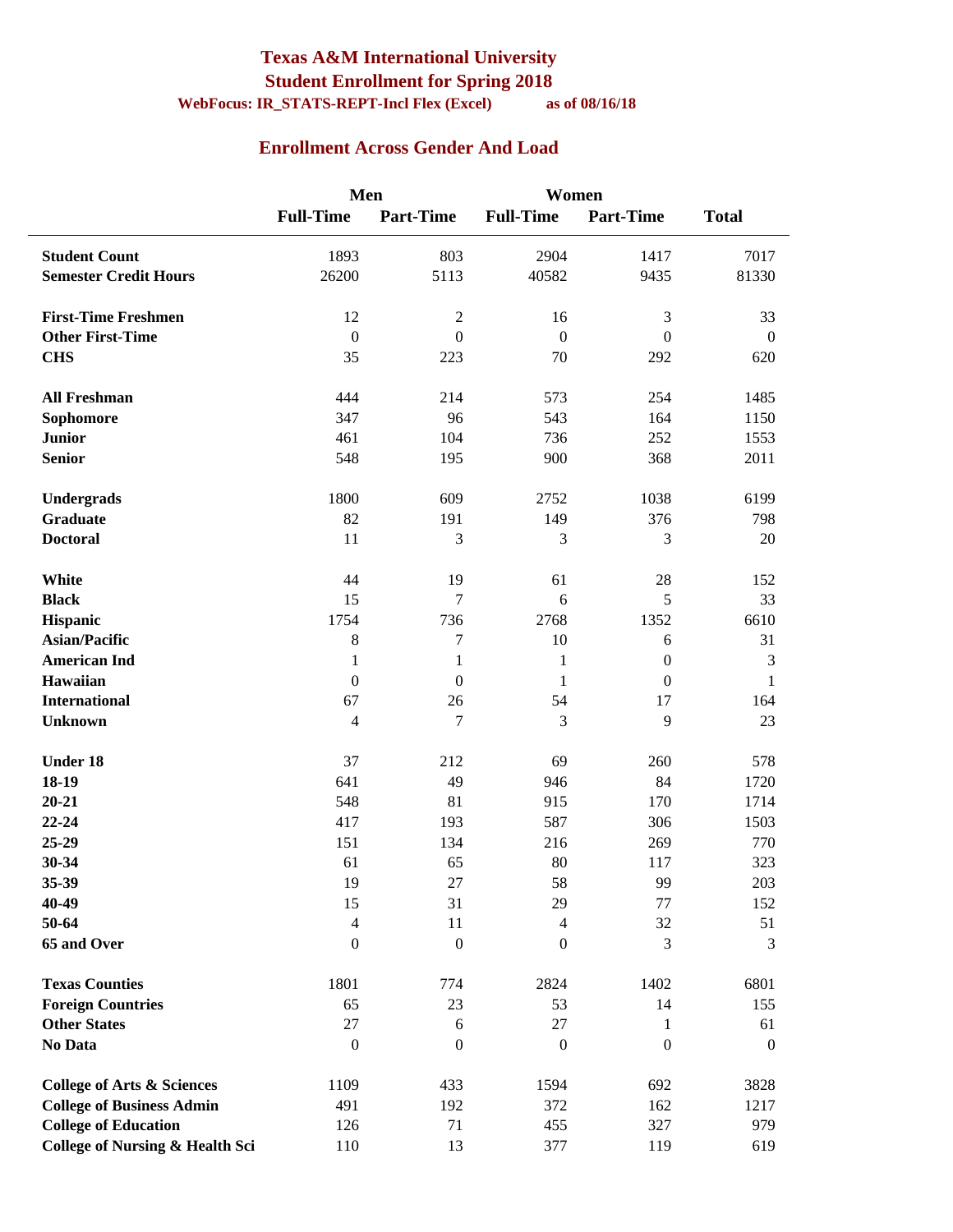#### **Average Age**

| <b>Overall Average Age</b>       | 22    |
|----------------------------------|-------|
| <b>Undergraduae Average Age</b>  | 21.48 |
| <b>Graduate Average Age</b>      | 30.39 |
| <b>Doctoral Average Age</b>      | 35.50 |
| <b>Women Average Age</b>         | 22.81 |
| Men Average Age                  | 22.11 |
| <b>Undergraduate 22 and Over</b> | 2200  |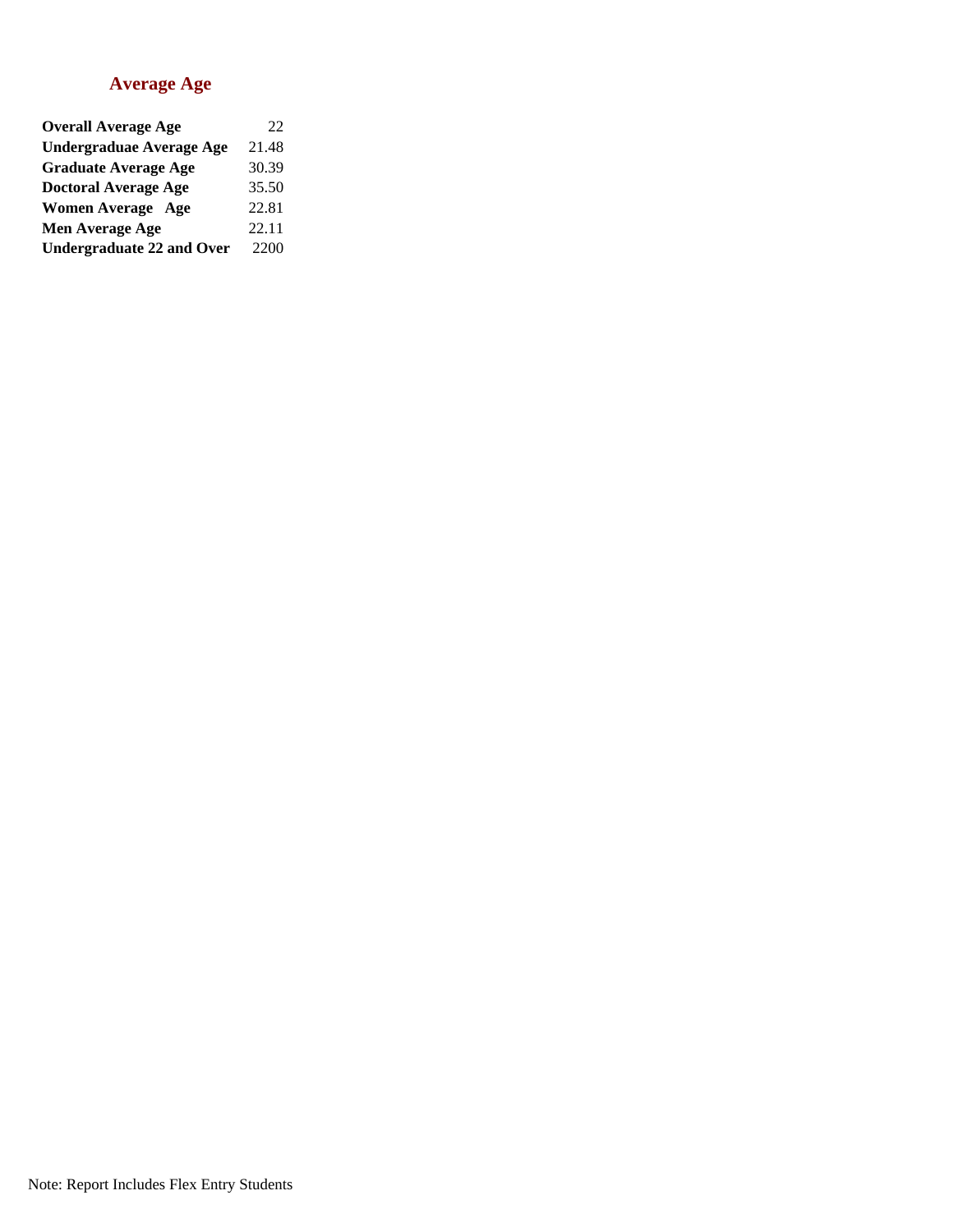| <b>Enrollment Across Ethnicity for Spring 2018</b> |  |  |  |
|----------------------------------------------------|--|--|--|
|----------------------------------------------------|--|--|--|

|                                        | AmInd            | <b>Asian</b>     | <b>Blck</b>      | Haw              | <b>Hsp</b>       | Int              | Unk              | Wht              |
|----------------------------------------|------------------|------------------|------------------|------------------|------------------|------------------|------------------|------------------|
| <b>Student Count</b>                   | 3                | 31               | 33               | $\mathbf{1}$     | 6610             | 164              | 23               | 152              |
| <b>Semester Credit Hours</b>           | 35               | 321              | 375              | 15               | 76744            | 1883             | 188              | 1769             |
| Women                                  | $\mathbf{1}$     | 16               | 11               | $\mathbf{1}$     | 4120             | 71               | 12               | 89               |
| Men                                    | $\overline{2}$   | 15               | 22               | $\boldsymbol{0}$ | 2490             | 93               | 11               | 63               |
| <b>Full Time</b>                       | $\mathbf{2}$     | 18               | 21               | 1                | 4522             | 121              | $\boldsymbol{7}$ | 105              |
| <b>Part Time</b>                       | $\mathbf{1}$     | 13               | 12               | $\boldsymbol{0}$ | 2088             | 43               | 16               | 47               |
| <b>First-Time Freshmen</b>             | $\boldsymbol{0}$ | $\boldsymbol{0}$ | $\boldsymbol{0}$ | $\boldsymbol{0}$ | 32               | $\boldsymbol{0}$ | $\boldsymbol{0}$ | 1                |
| <b>Other First-Time</b>                | $\boldsymbol{0}$ | $\boldsymbol{0}$ | $\boldsymbol{0}$ | $\boldsymbol{0}$ | $\mathbf{0}$     | $\boldsymbol{0}$ | $\boldsymbol{0}$ | $\boldsymbol{0}$ |
| <b>CHS</b>                             | $\boldsymbol{0}$ | $\mathbf{1}$     | $\mathbf{1}$     | $\boldsymbol{0}$ | 589              | $\mathbf{0}$     | 9                | 20               |
| <b>All Freshman</b>                    | $\mathbf{1}$     | 3                | $\mathfrak s$    | $\boldsymbol{0}$ | 1411             | 21               | 12               | 32               |
| Sophomore                              | $\boldsymbol{0}$ | 5                | 4                | $\boldsymbol{0}$ | 1101             | 16               | $\mathbf{1}$     | 23               |
| <b>Junior</b>                          | $\boldsymbol{0}$ | 5                | 10               | $\mathbf{1}$     | 1471             | 31               | $\overline{2}$   | 33               |
| <b>Senior</b>                          | $\overline{2}$   | 10               | 5                | $\boldsymbol{0}$ | 1921             | 29               | 4                | 40               |
| <b>Undergrad Full-Time</b>             | 2                | 18               | 19               | 1                | 4316             | 92               | $\tau$           | 97               |
| <b>Undergrad Part-Time</b>             | $\mathbf{1}$     | $\sqrt{5}$       | $\mathfrak s$    | $\boldsymbol{0}$ | 1588             | 5                | 12               | 31               |
| <b>Graduate Full-Time</b>              | $\theta$         | $\boldsymbol{0}$ | $\mathbf{1}$     | $\overline{0}$   | 203              | 20               | $\mathbf{0}$     | $\boldsymbol{7}$ |
| <b>Graduate Part-Time</b>              | $\overline{0}$   | 6                | $\tau$           | $\boldsymbol{0}$ | 497              | 38               | 4                | 15               |
| <b>Doctoral Full-Time</b>              | $\boldsymbol{0}$ | $\boldsymbol{0}$ | 1                | $\boldsymbol{0}$ | $\mathfrak{Z}$   | 9                | $\boldsymbol{0}$ | $\mathbf{1}$     |
| <b>Doctoral Part-Time</b>              | $\boldsymbol{0}$ | $\overline{2}$   | $\boldsymbol{0}$ | $\boldsymbol{0}$ | $\overline{3}$   | $\boldsymbol{0}$ | $\boldsymbol{0}$ | $\mathbf 1$      |
| <b>Under 18</b>                        | $\boldsymbol{0}$ | $\mathbf{1}$     | $\mathbf{1}$     | $\boldsymbol{0}$ | 549              | $\mathbf{1}$     | 9                | 17               |
| 18-19                                  | $\mathbf{1}$     | 6                | $8\,$            | 1                | 1654             | 20               | 3                | 27               |
| $20 - 21$                              | $\boldsymbol{0}$ | 9                | 6                | $\boldsymbol{0}$ | 1618             | 41               | $\overline{2}$   | 38               |
| 22-24                                  | $\overline{c}$   | 3                | $\,8\,$          | $\boldsymbol{0}$ | 1414             | 43               | $\overline{2}$   | 31               |
| 25-29                                  | $\boldsymbol{0}$ | 3                | $\overline{c}$   | $\boldsymbol{0}$ | 710              | 34               | 3                | 18               |
| $30 - 34$                              | $\boldsymbol{0}$ | $\mathfrak 2$    | 3                | $\boldsymbol{0}$ | 294              | 15               | $\overline{2}$   | $\boldsymbol{7}$ |
| 35-39                                  | $\boldsymbol{0}$ | 3                | 1                | $\boldsymbol{0}$ | 187              | 6                | $\boldsymbol{0}$ | 6                |
| 40-49                                  | $\mathbf{0}$     | 3                | 2                | $\theta$         | 139              | 2                | 2                | 4                |
| 50-64                                  | $\boldsymbol{0}$ | 1                | $\mathbf{2}$     | $\boldsymbol{0}$ | 43               | $\overline{c}$   | $\boldsymbol{0}$ | $\mathfrak 3$    |
| 65 and Over                            | $\boldsymbol{0}$ | $\boldsymbol{0}$ | $\boldsymbol{0}$ | $\boldsymbol{0}$ | $\overline{2}$   | $\boldsymbol{0}$ | $\boldsymbol{0}$ | $\mathbf{1}$     |
| <b>Texas Counties</b>                  | 3                | 30               | 23               | $\boldsymbol{0}$ | 6573             | 24               | 19               | 129              |
| <b>Foreign Countries</b>               | $\boldsymbol{0}$ | $\boldsymbol{0}$ | $\boldsymbol{0}$ | $\boldsymbol{0}$ | 13               | 137              | $\overline{4}$   | 1                |
| <b>Other States</b>                    | $\boldsymbol{0}$ | 1                | 10               | 1                | 24               | 3                | $\overline{0}$   | $22\,$           |
| No Data                                | $\boldsymbol{0}$ | $\boldsymbol{0}$ | $\boldsymbol{0}$ | $\boldsymbol{0}$ | $\boldsymbol{0}$ | $\boldsymbol{0}$ | $\boldsymbol{0}$ | $\boldsymbol{0}$ |
| <b>College of Arts &amp; Sciences</b>  | $\boldsymbol{0}$ | 15               | 15               | $\mathbf{1}$     | 3657             | 43               | 10               | 87               |
| <b>College of Business Admin</b>       | $\overline{c}$   | $8\,$            | $\mathfrak{Z}$   | $\boldsymbol{0}$ | 1078             | 99               | 3                | 24               |
| <b>College of Education</b>            | 1                | $\mathfrak{Z}$   | 11               | $\boldsymbol{0}$ | 934              | 13               | $\mathbf{2}$     | 15               |
| <b>College of Nurs &amp; HealthSci</b> | $\boldsymbol{0}$ | $\overline{4}$   | $\mathbf{1}$     | $\boldsymbol{0}$ | 592              | $\overline{9}$   | $\sqrt{2}$       | $11\,$           |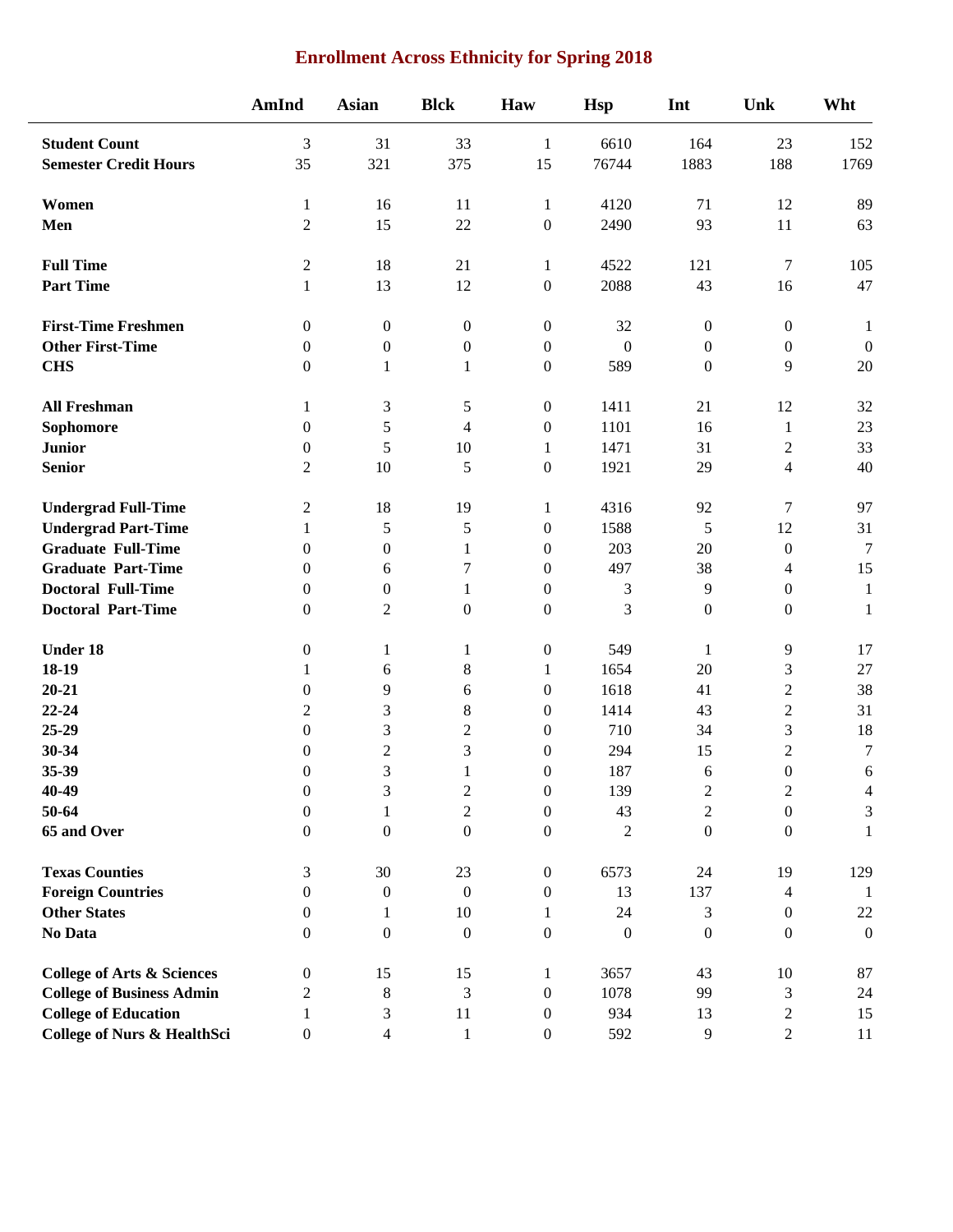| <b>Total</b>                |
|-----------------------------|
| 7017                        |
| $81330\,$                   |
|                             |
| 4321                        |
| 2696                        |
| 4797                        |
| $2220\,$                    |
|                             |
| $33\,$                      |
| $\boldsymbol{0}$<br>$620\,$ |
|                             |
| 1485                        |
| 1150                        |
| 1553                        |
| $2011\,$                    |
| 4552                        |
| 1647                        |
| $231\,$                     |
| 567                         |
| $14\,$                      |
| $\sqrt{6}$                  |
|                             |
| 578<br>1720                 |
| 1714                        |
| 1503                        |
| $770\,$                     |
| $323\,$                     |
| 203                         |
| $152\,$                     |
| $51\,$<br>$\overline{3}$    |
|                             |
| 6801                        |
| $155\,$                     |
| 61                          |
| $\boldsymbol{0}$            |
| 3828                        |
| 1217                        |
| 979                         |
| 619                         |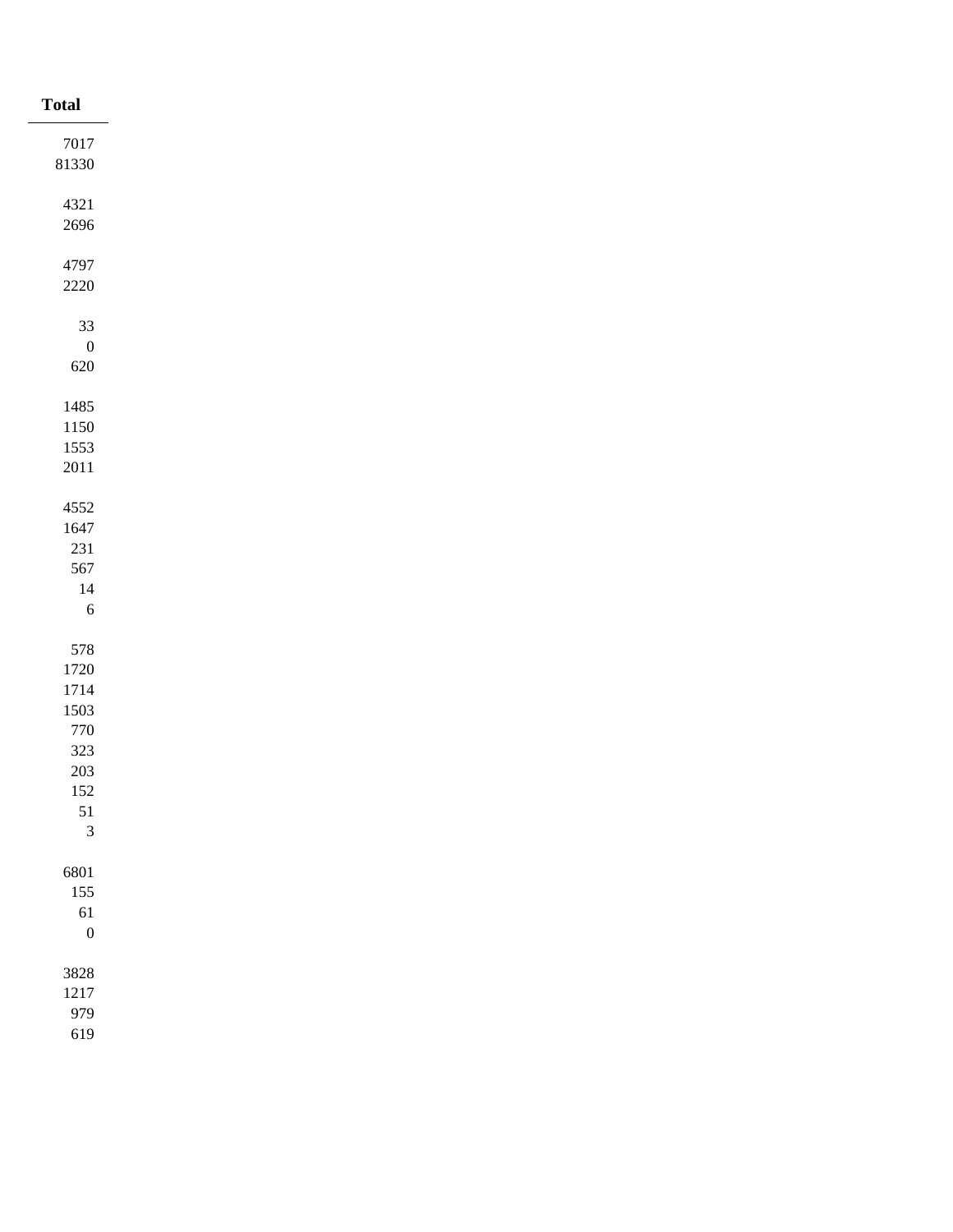### **New Students Under 30 for Spring 2018**

|                     |    | Men                                     |     | Women |              |
|---------------------|----|-----------------------------------------|-----|-------|--------------|
|                     |    | Full-Time Part-Time Full-Time Part-Time |     |       | <b>Total</b> |
| <b>Student Type</b> |    |                                         |     |       |              |
| First Time Freshman | 12 | 2                                       | 16  | 3     | 33           |
| Graduate            | 12 | 30                                      | 14  | 42    | 98           |
| <b>Transfer</b>     | 68 | 24                                      | 75  | 73    | 240          |
| Transfer Freshman   | 4  |                                         | 9   |       | 15           |
|                     |    |                                         |     |       |              |
| <b>Total</b>        | 96 | 57                                      | 114 | 119   | 386          |

#### **Enrollment Across 1st Generation**

|               | 1st-Gen | No Data | Not 1st-Gen | <b>Total</b> |
|---------------|---------|---------|-------------|--------------|
| Level         |         |         |             |              |
| Doctoral      | 11      | 2       | 7           | 20           |
| Graduate      | 401     | 102     | 295         | 798          |
| Undergraduate | 3549    | 162     | 2488        | 6199         |
| <b>Total</b>  | 3961    | 266     | 2790        | 7017         |

### **Enrollment by Student College**

| <b>College</b> | <b>CHS</b>     | FFR | FR  | <b>SO</b> | JR   | <b>SR</b> | GR       | <b>PHD</b> | <b>Total</b><br><b>Students</b> |
|----------------|----------------|-----|-----|-----------|------|-----------|----------|------------|---------------------------------|
| AS             | 406            | 15  | 592 | 552       | 827  | 1129      | 306      |            | 3828                            |
| <b>BA</b>      | $\overline{0}$ | 6   | 154 | 167       | 286  | 347       | 238      | 19         | 1217                            |
| ED             | $\overline{0}$ | 4   | 89  | 130       | 235  | 281       | 240      | $\theta$   | 979                             |
| <b>NH</b>      | $\theta$       | 3   | 122 | 141       | 160  | 179       | 14       | $\theta$   | 619                             |
| UC.            | 214            | 5   | 39  | 18        | 23   | 75        | $\Omega$ | $\theta$   | 374                             |
| Total          | 620            | 33  | 996 | 1008      | 1531 | 2011      | 798      | 20         | 7017                            |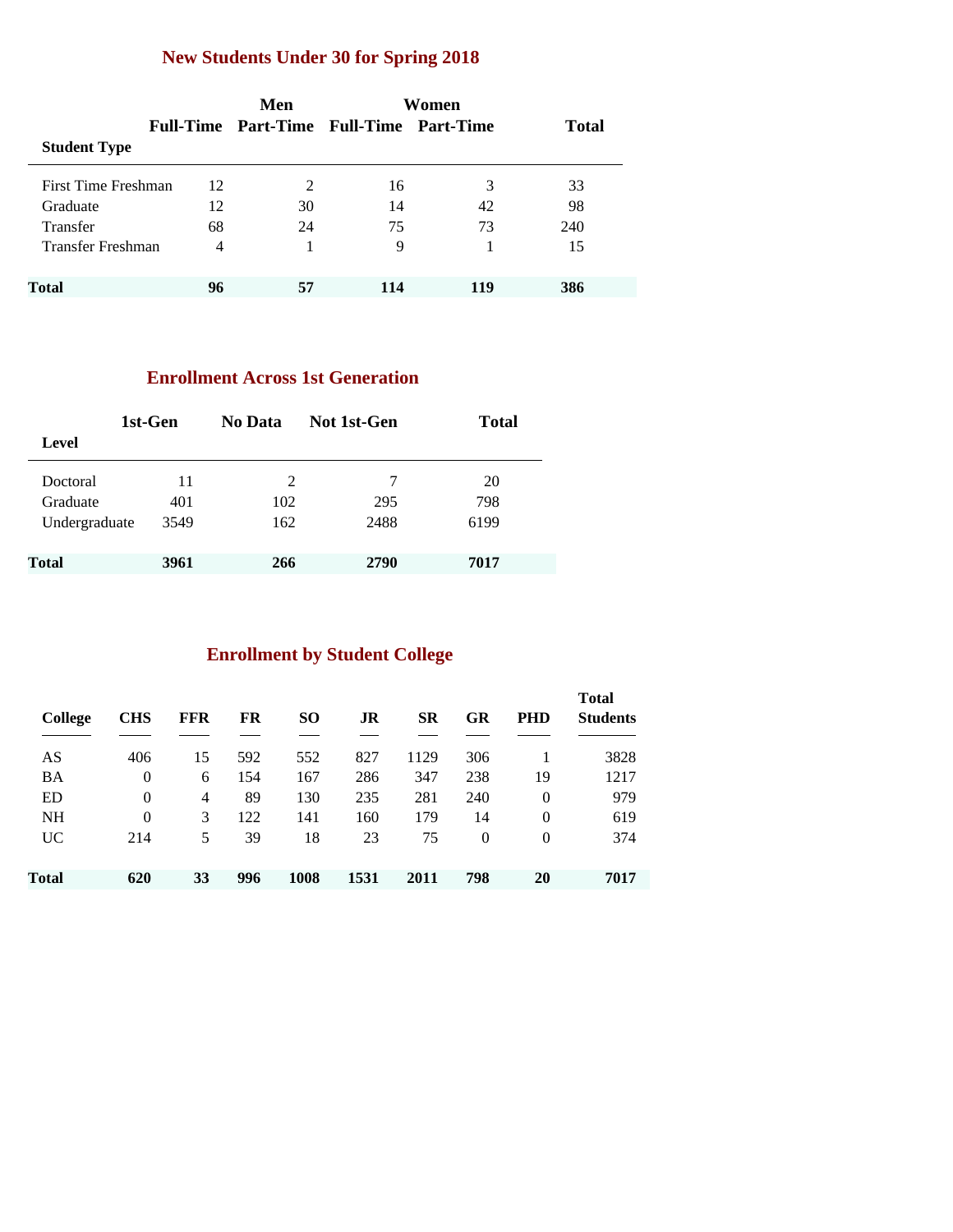|                                    |                            | AmInd                   | <b>Asian</b>            | <b>Blck</b>  | Haw                  | <b>Hsp</b>       | Int                  | Unk              | Wht                     | <b>Total</b> |
|------------------------------------|----------------------------|-------------------------|-------------------------|--------------|----------------------|------------------|----------------------|------------------|-------------------------|--------------|
| Level                              | Col                        |                         |                         |              |                      |                  |                      |                  |                         |              |
| Undergraduate                      | AS                         | $\ddot{\phantom{1}}$    | 12                      | 9            | $\,1$                | 3381             | 35                   | 9                | 74                      | 3521         |
|                                    | <b>BA</b>                  | $\overline{2}$          | 5                       | $\mathbf{1}$ | $\ddot{\phantom{a}}$ | 898              | 40                   | $\bullet$        | 14                      | 960          |
|                                    | ${\rm ED}$                 | $\mathbf{1}$            | $\mathbf{1}$            | 10           | $\cdot$              | 698              | 13                   | $\overline{c}$   | 14                      | 739          |
|                                    | <b>NH</b>                  |                         | $\overline{4}$          | $\mathbf{1}$ | $\ddot{\phantom{a}}$ | 578              | 9                    | $\boldsymbol{2}$ | 11                      | 605          |
|                                    | <b>UC</b>                  |                         | $\mathbf{1}$            | 3            |                      | 349              | $\ddot{\phantom{0}}$ | 6                | 15                      | 374          |
| <i><b>*Total Undergraduate</b></i> |                            | $\overline{\mathbf{3}}$ | 23                      | 24           | $\mathbf{1}$         | 5904             | 97                   | 19               | 128                     | 6199         |
| Graduate                           | AS                         |                         | $\mathfrak{Z}$          | $\sqrt{6}$   | $\ddot{\phantom{a}}$ | 275              | $\,8\,$              | $\mathbf{1}$     | 13                      | 306          |
|                                    | <b>BA</b>                  |                         | $\mathbf{1}$            | 1            |                      | 175              | 50                   | 3                | 8                       | 238          |
|                                    | $\mathop{\rm ED}\nolimits$ |                         | $\overline{2}$          | $\mathbf{1}$ | $\ddot{\phantom{a}}$ | 236              | $\cdot$              |                  | $\mathbf{1}$            | 240          |
|                                    | NH                         | $\ddot{\phantom{0}}$    |                         |              |                      | 14               | $\ddot{\phantom{a}}$ |                  |                         | 14           |
| <i><b>*Total Graduate</b></i>      |                            | $\bf{0}$                | $\boldsymbol{6}$        | $\bf{8}$     | $\boldsymbol{0}$     | 700              | 58                   | 4                | 22                      | 798          |
| Doctoral                           | AS                         |                         | $\cdot$                 |              |                      | $\mathbf{1}$     |                      |                  |                         | $\mathbf{1}$ |
|                                    | <b>BA</b>                  |                         | $\overline{2}$          | $\mathbf{1}$ |                      | 5                | 9                    |                  | $\overline{2}$          | 19           |
| <i><b>*Total Doctoral</b></i>      |                            | $\mathbf 0$             | $\overline{\mathbf{2}}$ | $\mathbf{1}$ | $\bf{0}$             | $\boldsymbol{6}$ | 9                    | $\mathbf 0$      | $\overline{\mathbf{2}}$ | 20           |
| <b>TOTAL</b>                       |                            | $\mathbf{3}$            | 31                      | 33           | $\mathbf{1}$         | 6610             | 164                  | 23               | 152                     | 7017         |

### **Enrollment Level and College Across Ethnicity for Spring 2018**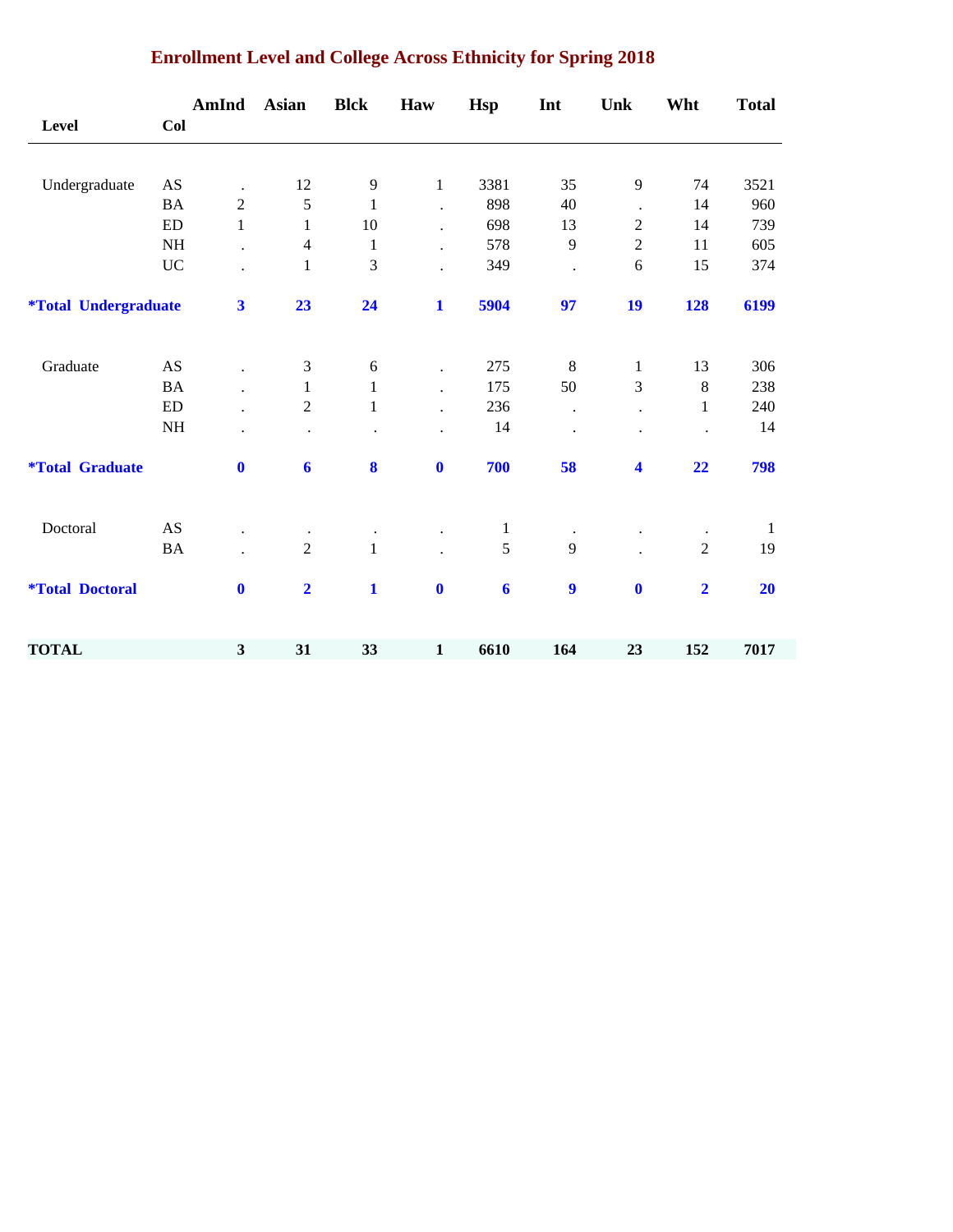|                                            | <b>Frgn Ctries</b> | <b>Oth States</b> | <b>Texas</b>     | <b>Total</b>     |
|--------------------------------------------|--------------------|-------------------|------------------|------------------|
| <b>Student Count</b>                       | 155                | 61                | 6801             | 7017             |
| <b>Semester Credit Hours</b>               | 1822               | 841               | 78667            | 81330            |
| Women                                      | 67                 | 28                | 4226             | 4321             |
| Men                                        | 88                 | 33                | 2575             | 2696             |
| <b>Full Time</b>                           | 118                | 54                | 4625             | 4797             |
| <b>Part Time</b>                           | 37                 | $\tau$            | 2176             | 2220             |
| <b>First-Time Freshmen</b>                 | $\boldsymbol{0}$   | $\boldsymbol{0}$  | 33               | 33               |
| <b>Other First-Time</b>                    | $\boldsymbol{0}$   | $\boldsymbol{0}$  | $\boldsymbol{0}$ | $\boldsymbol{0}$ |
| <b>CHS</b>                                 | $\boldsymbol{0}$   | $\boldsymbol{0}$  | 620              | 620              |
| <b>All Freshman</b>                        | 25                 | 5                 | 1455             | 1485             |
| Sophomore                                  | 17                 | 6                 | 1127             | 1150             |
| <b>Junior</b>                              | 28                 | 23                | 1502             | 1553             |
| <b>Senior</b>                              | 26                 | 18                | 1967             | 2011             |
| <b>Undergrad Full-Time</b>                 | 92                 | 50                | 4410             | 4552             |
| <b>Undergrad Part-Time</b>                 | $\overline{4}$     | $\mathbf{2}$      | 1641             | 1647             |
| <b>Graduate Full-Time</b>                  | 18                 | $\overline{2}$    | 211              | 231              |
| <b>Graduate Part-Time</b>                  | 33                 | $\overline{4}$    | 530              | 567              |
| <b>Doctoral Full-Time</b>                  | $\,8\,$            | $\sqrt{2}$        | $\overline{4}$   | 14               |
| <b>Doctoral Part-Time</b>                  | $\boldsymbol{0}$   | $\mathbf{1}$      | 5                | 6                |
| White                                      | 1                  | 22                | 129              | 152              |
| <b>Black</b>                               | $\boldsymbol{0}$   | 10                | 23               | 33               |
| Hispanic                                   | 13                 | 24                | 6573             | 6610             |
| <b>Asian/Pacific</b>                       | $\boldsymbol{0}$   | $\mathbf{1}$      | 30               | 31               |
| <b>American Ind</b>                        | $\boldsymbol{0}$   | $\boldsymbol{0}$  | 3                | 3                |
| <b>International</b>                       | 137                | 3                 | 24               | 164              |
| <b>Unknown</b>                             | 4                  | $\boldsymbol{0}$  | 19               | 23               |
| <b>Under 18</b>                            | $\mathbf 1$        | $\boldsymbol{0}$  | 577              | 578              |
| 18-19                                      | 27                 | $\tau$            | 1686             | 1720             |
| $20 - 21$                                  | 40                 | 26                | 1648             | 1714             |
| $22 - 24$                                  | 33                 | 16                | 1454             | 1503             |
| 25-29                                      | 34                 | $\mathfrak s$     | 731              | 770              |
| $30 - 34$                                  | 13                 | $\mathfrak{Z}$    | 307              | 323              |
| 35-39                                      | $\sqrt{5}$         | $\mathbf{1}$      | 197              | 203              |
| 40-49                                      | $\mathbf{1}$       | $\boldsymbol{0}$  | 151              | 152              |
| 50-64                                      | $\mathbf{1}$       | 3                 | 47               | 51               |
| 65 and Over                                | $\boldsymbol{0}$   | $\mathbf{0}$      | 3                | 3                |
| <b>College of Arts &amp; Sciences</b>      | 46                 | 25                | 3757             | 3828             |
| <b>College of Business Admin</b>           | 89                 | 13                | 1115             | 1217             |
| <b>College of Education</b>                | 14                 | 15                | 950              | 979              |
| <b>College of Nursing &amp; Health Sci</b> | 6                  | $\mathbf{1}$      | 612              | 619              |

# **Enrollment Across Residence for Spring 2018**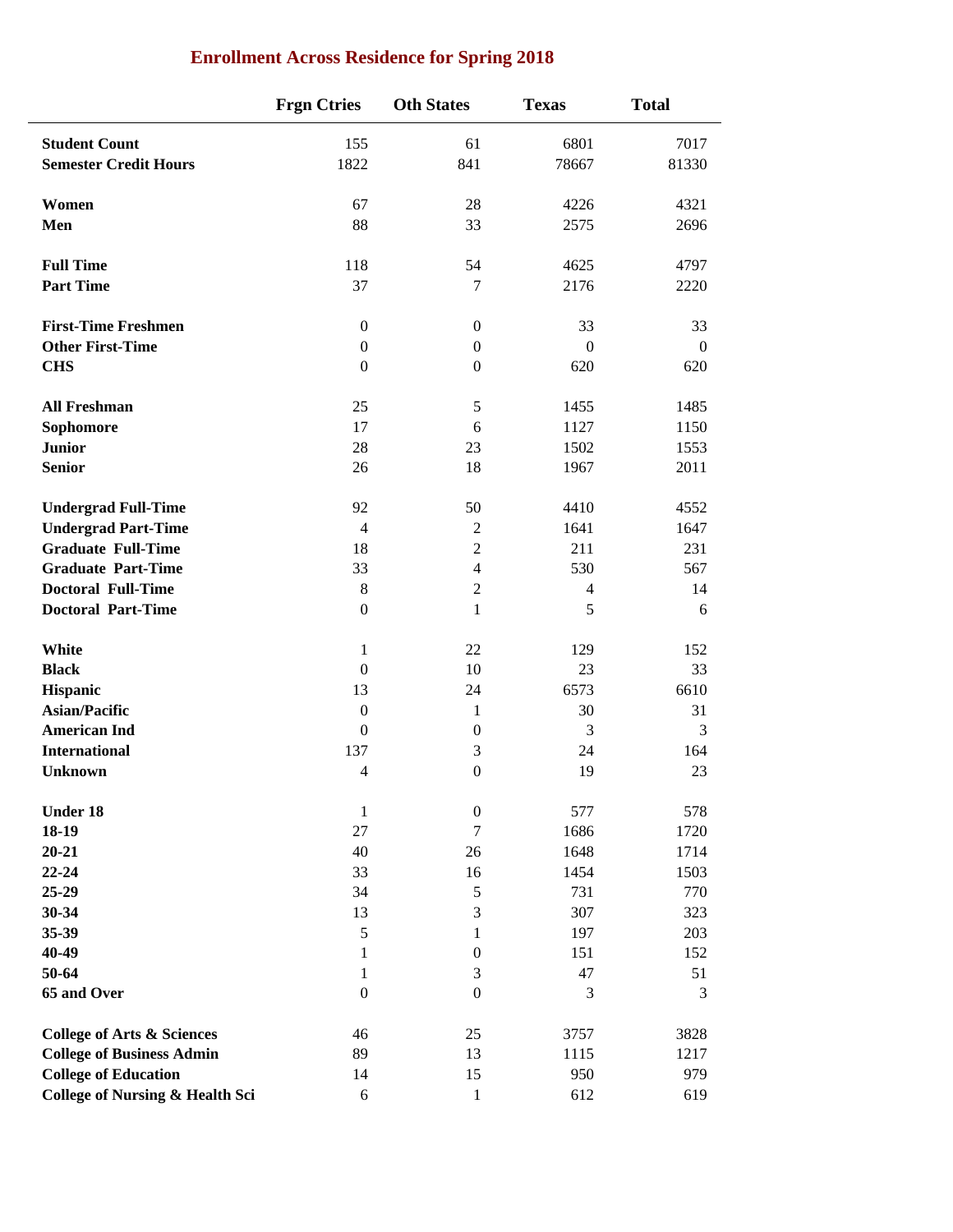# **Enrollment by Student Type for Spring 2018**

|                         |                               | FR                    | SO <sub>1</sub>      | <b>JR</b>            | <b>SR</b>            | <b>GR</b>            | DR                   | <b>TOTAL</b>   |
|-------------------------|-------------------------------|-----------------------|----------------------|----------------------|----------------------|----------------------|----------------------|----------------|
| <b>College</b>          | <b>Student Type</b>           |                       |                      |                      |                      |                      |                      |                |
| AS                      | <b>Concurrent Enrolled HS</b> | 242                   | 142                  | 22                   |                      |                      |                      | 406            |
|                         | Continuing                    | 573                   | 506                  | 738                  | 1093                 | 231                  |                      | 3141           |
|                         | <b>First Time Freshman</b>    | 15                    |                      |                      | $\ddot{\phantom{0}}$ | $\ddot{\phantom{1}}$ |                      | 15             |
|                         | Graduate                      | $\ddot{\phantom{0}}$  |                      |                      | $\ddot{\phantom{0}}$ | 56                   |                      | 56             |
|                         | Readmit Graduate              |                       | $\bullet$            |                      |                      | 19                   |                      | 19             |
|                         | Readmit Graduate Doctoral     |                       |                      |                      |                      | $\ddot{\phantom{0}}$ | 1                    | 1              |
|                         | Returning Undergraduate       | 4                     | 12                   | 13                   | 31                   |                      |                      | 60             |
|                         | Transfer                      | 9                     | 33                   | 76                   | 5                    |                      |                      | 123            |
|                         | Transfer Freshman             | 6                     | 1                    | $\ddot{\phantom{0}}$ |                      |                      |                      | 7              |
| <i><b>*Total AS</b></i> |                               | 849                   | 694                  | 849                  | 1129                 | 306                  | $\mathbf 1$          | 3828           |
| <b>BA</b>               | Continuing                    | 148                   | 152                  | 238                  | 334                  | 181                  | 19                   | 1072           |
|                         | <b>First Time Freshman</b>    | 6                     |                      |                      | $\ddot{\phantom{0}}$ | $\blacksquare$ .     | $\ddot{\phantom{0}}$ | 6              |
|                         | Graduate                      |                       |                      |                      | $\cdot$              | 46                   |                      | 46             |
|                         | Post Baccalaureate            |                       | $\ddot{\phantom{0}}$ | 1                    | 1                    | $\ddot{\phantom{a}}$ |                      | $\mathbf{2}$   |
|                         | Readmit Graduate              |                       |                      |                      |                      | 11                   |                      | 11             |
|                         | Returning Undergraduate       | 1                     | 4                    | $\mathbf{1}$         | 5                    |                      |                      | 11             |
|                         | Transfer                      | 3                     | 11                   | 46                   | 7                    |                      |                      | 67             |
|                         | Transfer Freshman             | $\overline{2}$        |                      |                      |                      |                      |                      | $\mathbf{2}$   |
| <i><b>*Total BA</b></i> |                               | <b>160</b>            | 167                  | 286                  | 347                  | 238                  | 19                   | 1217           |
| <b>ED</b>               | Continuing                    | 85                    | 115                  | 191                  | 274                  | 178                  |                      | 843            |
|                         | First Time Freshman           | 4                     |                      |                      | $\ddot{\phantom{0}}$ | $\blacksquare$ .     |                      | 4              |
|                         | Graduate                      |                       |                      |                      | $\ddot{\phantom{0}}$ | 41                   |                      | 41             |
|                         | Readmit Graduate              |                       |                      |                      |                      | 21                   |                      | 21             |
|                         | Returning Undergraduate       | 1                     |                      | 1                    | $\mathfrak s$        |                      |                      | 7              |
|                         | Transfer                      | $\bullet$             | 13                   | 43                   | $\boldsymbol{2}$     |                      |                      | 58             |
|                         | <b>Transfer Freshman</b>      | 3                     | $\sqrt{2}$           |                      |                      |                      |                      | 5              |
| <i><b>*Total ED</b></i> |                               | 93                    | 130                  | 235                  | 281                  | 240                  | $\mathbf{0}$         | 979            |
| $\rm NH$                | Continuing                    |                       | 136                  |                      | 170                  | 14                   |                      |                |
|                         | First Time Freshman           | 119<br>$\mathfrak{Z}$ |                      | 144                  |                      |                      |                      | 583<br>3       |
|                         | Returning Undergraduate       | 1                     | 1                    | $\overline{2}$       | $\sqrt{5}$           |                      |                      | $\overline{9}$ |
|                         | Transfer                      | $\mathbf{1}$          | $\overline{4}$       | 14                   | $\overline{4}$       |                      |                      | 23             |
|                         | Transfer Freshman             | $\mathbf{1}$          | $\bullet$            |                      |                      |                      |                      | $\mathbf{1}$   |
| <i><b>*Total NH</b></i> |                               | 125                   | 141                  | <b>160</b>           | 179                  | 14                   | $\mathbf{0}$         | 619            |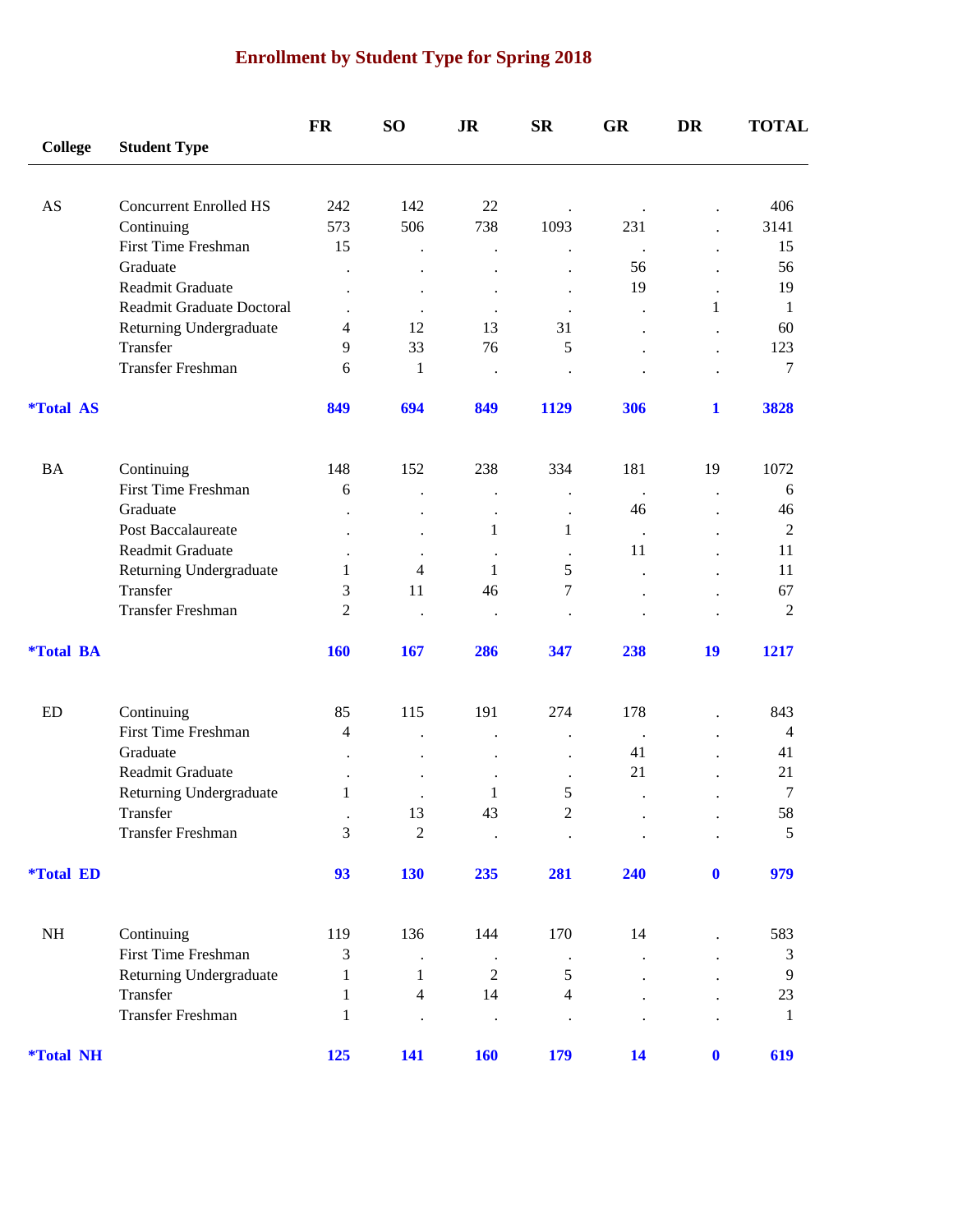# **Enrollment by Student Type for Spring 2018**

|                         |                            | <b>FR</b>                | <b>SO</b>      | <b>JR</b>            | <b>SR</b> | <b>GR</b>   | <b>DR</b>    | <b>TOTAL</b> |
|-------------------------|----------------------------|--------------------------|----------------|----------------------|-----------|-------------|--------------|--------------|
| <b>College</b>          | <b>Student Type</b>        |                          |                |                      |           |             |              |              |
|                         |                            |                          |                |                      |           |             |              |              |
| <b>UC</b>               | Concurrent Enrolled HS     | 214                      | $\bullet$      | $\cdot$              | $\bullet$ | $\cdot$     | $\cdot$      | 214          |
|                         | Continuing                 | 38                       | 14             | 22                   | 67        |             |              | 141          |
|                         | <b>First Time Freshman</b> | 5                        | $\cdot$        | $\ddot{\phantom{0}}$ | $\bullet$ | ٠           | ٠            | 5            |
|                         | Returning Undergraduate    | $\cdot$                  | -1             |                      | 8         |             |              | 9            |
|                         | Transfer                   | $\mathbf{I}$<br>$\bf{I}$ | $\overline{2}$ | 1                    | $\cdot$   |             |              | 4            |
|                         | <b>Transfer Freshman</b>   |                          | -1             |                      |           |             |              |              |
| <i><b>*Total UC</b></i> |                            | 258                      | <b>18</b>      | 23                   | 75        | $\mathbf 0$ | $\mathbf{0}$ | 374          |
| <b>TOTAL</b>            |                            | 1485                     | 1150           | 1553                 | 2011      | 798         | <b>20</b>    | 7017         |
|                         |                            |                          |                |                      |           |             |              |              |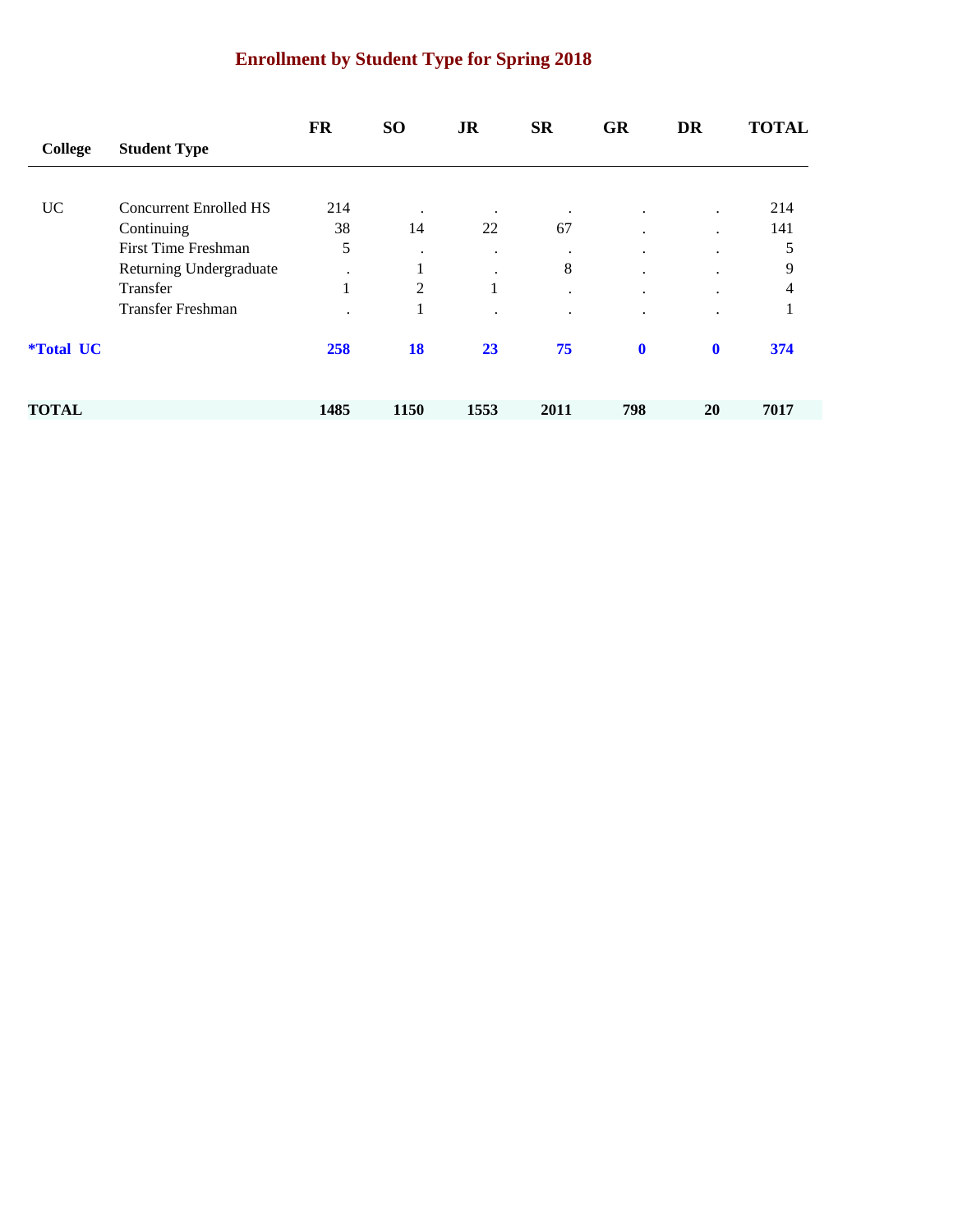| Level                      | Eth           | <b>Part-Time</b><br>Women | <b>Full-Time</b><br>Women | <b>Part-Time</b><br>Men | <b>Full-Time</b><br>Men  | <b>Total</b><br>Count | Women<br><b>Hours</b> | Men<br><b>Hours</b> | <b>Total</b><br><b>Hours</b> |
|----------------------------|---------------|---------------------------|---------------------------|-------------------------|--------------------------|-----------------------|-----------------------|---------------------|------------------------------|
| Doctoral                   | Asian         | 1                         | $\boldsymbol{0}$          | $\mathbf{1}$            | $\boldsymbol{0}$         | $\overline{2}$        | 3                     | 3                   | 6                            |
|                            | <b>Black</b>  | $\boldsymbol{0}$          | $\boldsymbol{0}$          | $\boldsymbol{0}$        | $\mathbf{1}$             | $\mathbf{1}$          | $\boldsymbol{0}$      | 12                  | 12                           |
|                            | Hispanic      | $\overline{2}$            | 1                         | $\mathbf{1}$            | $\overline{c}$           | 6                     | 21                    | 24                  | 45                           |
|                            | International | $\boldsymbol{0}$          | $\boldsymbol{2}$          | $\boldsymbol{0}$        | 7                        | 9                     | 21                    | $72\,$              | 93                           |
|                            | White         | $\boldsymbol{0}$          | $\boldsymbol{0}$          | $\mathbf{1}$            | $\mathbf{1}$             | $\overline{2}$        | $\boldsymbol{0}$      | 12                  | 12                           |
| <b>Total Doctoral</b>      |               | $\overline{\mathbf{3}}$   | $\overline{\mathbf{3}}$   | $\overline{\mathbf{3}}$ | 11                       | 20                    | 45                    | 123                 | 168                          |
| Graduate                   | Asian         | 4                         | $\boldsymbol{0}$          | $\boldsymbol{2}$        | $\boldsymbol{0}$         | 6                     | 21                    | 9                   | 30                           |
|                            | <b>Black</b>  | 4                         | $\boldsymbol{0}$          | 3                       | $\mathbf{1}$             | 8                     | 24                    | 27                  | 51                           |
|                            | Hispanic      | 343                       | 134                       | 154                     | 69                       | 700                   | 3090                  | 1456                | 4546                         |
|                            | International | 13                        | 10                        | 25                      | 10                       | 58                    | 168                   | 237                 | 405                          |
|                            | Unknown       | $\overline{2}$            | $\boldsymbol{0}$          | $\overline{2}$          | $\boldsymbol{0}$         | $\overline{4}$        | 12                    | 12                  | 24                           |
|                            | White         | 10                        | 5                         | 5                       | $\overline{2}$           | 22                    | 96                    | 46                  | 142                          |
| <b>Total Graduate</b>      |               | 376                       | 149                       | 191                     | 82                       | 798                   | 3411                  | 1787                | 5198                         |
| Undergraduate              | Amer Ind      | $\boldsymbol{0}$          | 1                         | $\mathbf{1}$            | $\mathbf{1}$             | 3                     | 14                    | 21                  | 35                           |
|                            | Asian         | 1                         | 10                        | 4                       | $\,8\,$                  | 23                    | 147                   | 138                 | 285                          |
|                            | <b>Black</b>  | $\mathbf{1}$              | 6                         | 4                       | 13                       | 24                    | 95                    | 217                 | 312                          |
|                            | Hawaiian      | $\boldsymbol{0}$          | 1                         | $\boldsymbol{0}$        | $\boldsymbol{0}$         | $\mathbf{1}$          | 15                    | $\boldsymbol{0}$    | 15                           |
|                            | Hispanic      | 1007                      | 2633                      | 581                     | 1683                     | 5904                  | 44636                 | 27517               | 72153                        |
|                            | International | 4                         | 42                        | $\mathbf{1}$            | 50                       | 97                    | 642                   | 743                 | 1385                         |
|                            | Unknown       | 7                         | 3                         | 5                       | $\overline{\mathcal{A}}$ | 19                    | 69                    | 95                  | 164                          |
|                            | White         | 18                        | 56                        | 13                      | 41                       | 128                   | 943                   | 672                 | 1615                         |
| <b>Total Undergraduate</b> |               | 1038                      | 2752                      | 609                     | <b>1800</b>              | 6199                  | 46561                 | 29403               | 75964                        |
| <b>Total</b>               |               | 1417                      | 2904                      | 803                     | 1893                     | 7017                  | 50017                 | 31313               | 81330                        |

# **Enrollment by Level and Ethnicity for Spring 2018**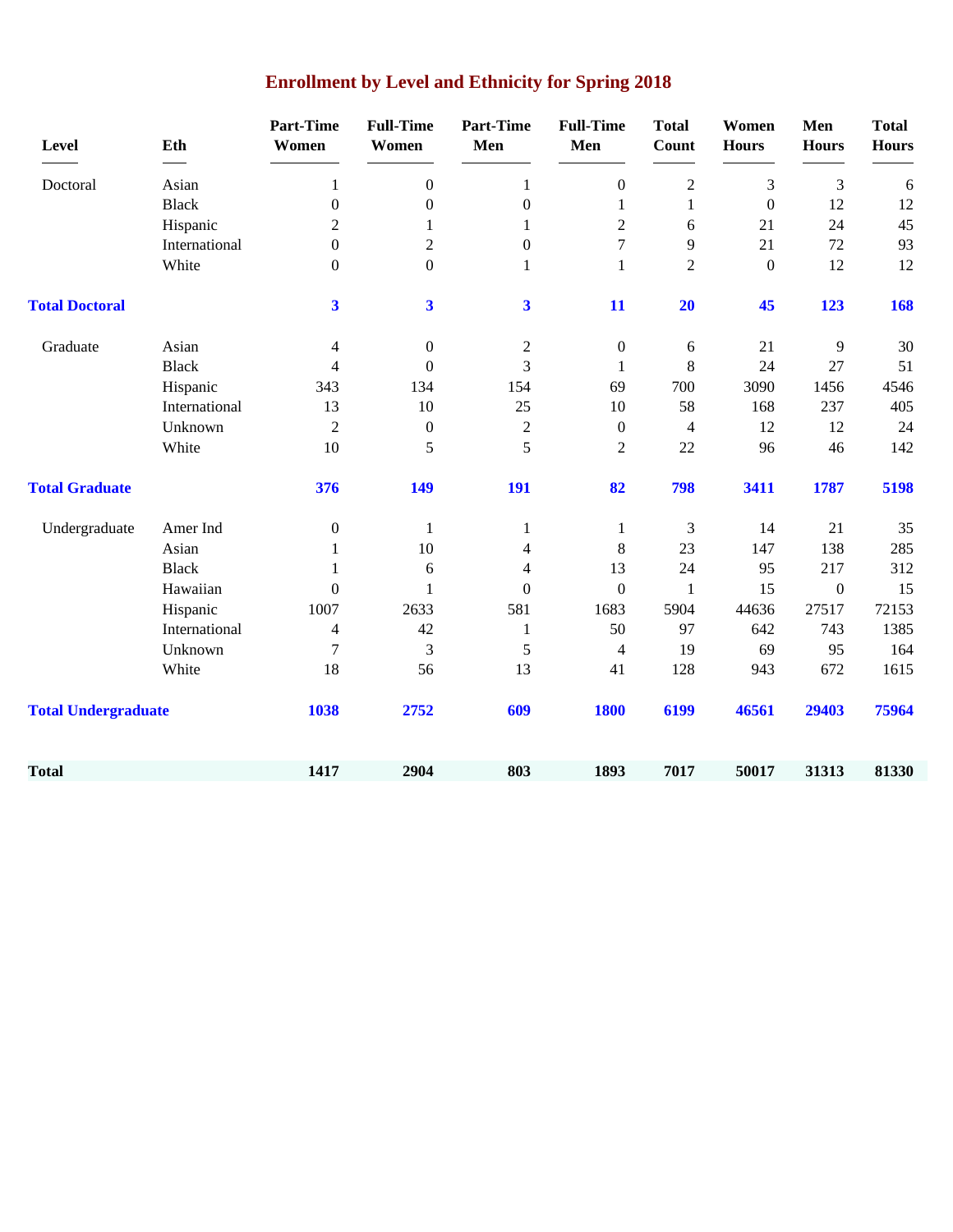### **Texas A&M International University Enrollment for Spring 2018**

# **WebFocus: IR\_STATS-REPT-Incl Flex (Excel) as of 08/16/18**

### **Enrollment by Classification and Ethnicity for Spring 2018**

| <b>Classification</b>  | Eth           | <b>Part-Time</b><br>Women | <b>Full-Time</b><br>Women | <b>Part-Time</b><br>Men  | <b>Full-Time</b><br>Men | <b>Total</b><br><b>Count</b> | Women<br><b>Hours</b> | Men<br><b>Hours</b> | <b>Total</b><br><b>Hours</b> |
|------------------------|---------------|---------------------------|---------------------------|--------------------------|-------------------------|------------------------------|-----------------------|---------------------|------------------------------|
| Freshman               | Amer Ind      | $\boldsymbol{0}$          | $\mathbf{1}$              | $\boldsymbol{0}$         | $\boldsymbol{0}$        | $\mathbf{1}$                 | 14                    | $\boldsymbol{0}$    | 14                           |
|                        | Asian         | 1                         | $\boldsymbol{0}$          | 1                        | 1                       | 3                            | $\mathbf{1}$          | 19                  | 20                           |
|                        | <b>Black</b>  | $\theta$                  | $\boldsymbol{0}$          | $\boldsymbol{0}$         | 5                       | 5                            | $\boldsymbol{0}$      | 77                  | 77                           |
|                        | Hispanic      | 241                       | 551                       | 204                      | 415                     | 1411                         | 9158                  | 6950                | 16108                        |
|                        | International | $\boldsymbol{0}$          | 8                         | $\boldsymbol{0}$         | 13                      | 21                           | 114                   | 199                 | 313                          |
|                        | Unknown       | 6                         | 3                         | $\overline{c}$           | 1                       | 12                           | 60                    | 33                  | 93                           |
|                        | White         | 6                         | 10                        | 7                        | 9                       | 32                           | 170                   | 174                 | 344                          |
| <b>Total Freshman</b>  |               | 254                       | 573                       | 214                      | 444                     | 1485                         | 9517                  | 7452                | 16969                        |
| Sophomore              | Asian         | $\theta$                  | $\boldsymbol{2}$          | 1                        | $\overline{c}$          | $\mathfrak s$                | 30                    | 35                  | 65                           |
|                        | <b>Black</b>  | $\theta$                  | 3                         | 1                        | $\boldsymbol{0}$        | $\overline{4}$               | 40                    | 10                  | 50                           |
|                        | Hispanic      | 159                       | 520                       | 93                       | 329                     | 1101                         | 8698                  | 5378                | 14076                        |
|                        | International | 1                         | $\,8\,$                   | $\mathbf{1}$             | 6                       | 16                           | 125                   | 94                  | 219                          |
|                        | Unknown       | $\boldsymbol{0}$          | $\boldsymbol{0}$          | $\boldsymbol{0}$         | 1                       | $\mathbf{1}$                 | $\boldsymbol{0}$      | 17                  | 17                           |
|                        | White         | $\overline{4}$            | 10                        | $\mathbf{0}$             | 9                       | 23                           | 180                   | 127                 | 307                          |
| <b>Total Sophomore</b> |               | 164                       | 543                       | 96                       | 347                     | 1150                         | 9073                  | 5661                | 14734                        |
| Junior                 | Asian         | $\boldsymbol{0}$          | $\boldsymbol{2}$          | $\boldsymbol{0}$         | 3                       | $\sqrt{5}$                   | 30                    | 41                  | 71                           |
|                        | <b>Black</b>  | 1                         | 3                         | $\overline{c}$           | $\overline{4}$          | 10                           | 55                    | 69                  | 124                          |
|                        | Hawaiian      | $\theta$                  | $\mathbf{1}$              | $\mathbf{0}$             | $\overline{0}$          | $\mathbf{1}$                 | 15                    | $\boldsymbol{0}$    | 15                           |
|                        | Hispanic      | 245                       | 700                       | 97                       | 429                     | 1471                         | 11709                 | 6672                | 18381                        |
|                        | International | $\mathbf{2}$              | 13                        | $\boldsymbol{0}$         | 16                      | 31                           | 201                   | 230                 | 431                          |
|                        | Unknown       | $\boldsymbol{0}$          | $\boldsymbol{0}$          | 1                        | $\mathbf{1}$            | $\mathfrak{2}$               | $\boldsymbol{0}$      | 19                  | 19                           |
|                        | White         | $\overline{4}$            | 17                        | $\overline{\mathcal{L}}$ | $8\,$                   | 33                           | 288                   | 144                 | 432                          |
| <b>Total Junior</b>    |               | 252                       | 736                       | 104                      | 461                     | 1553                         | 12298                 | 7175                | 19473                        |
| Senior                 | Amer Ind      | $\boldsymbol{0}$          | $\boldsymbol{0}$          | $\mathbf{1}$             | $\mathbf{1}$            | $\boldsymbol{2}$             | $\boldsymbol{0}$      | 21                  | 21                           |
|                        | Asian         | $\boldsymbol{0}$          | 6                         | $\overline{c}$           | $\mathfrak{2}$          | $10\,$                       | 86                    | 43                  | 129                          |
|                        | Black         | $\boldsymbol{0}$          | $\boldsymbol{0}$          | $\mathbf{1}$             | $\overline{4}$          | $\sqrt{5}$                   | $\mathbf{0}$          | 61                  | 61                           |
|                        | Hispanic      | 362                       | 862                       | 187                      | 510                     | 1921                         | 15071                 | 8517                | 23588                        |
|                        | International | $\mathbf{1}$              | 13                        | $\boldsymbol{0}$         | 15                      | 29                           | 202                   | 220                 | 422                          |
|                        | Unknown       | 1                         | $\boldsymbol{0}$          | $\overline{c}$           | $\mathbf{1}$            | 4                            | 9                     | 26                  | 35                           |
|                        | White         | $\overline{4}$            | 19                        | $\overline{c}$           | 15                      | 40                           | 305                   | 227                 | 532                          |
| <b>Total Senior</b>    |               | 368                       | 900                       | 195                      | 548                     | 2011                         | 15673                 | 9115                | 24788                        |
| Graduate               | Asian         | $\overline{4}$            | $\boldsymbol{0}$          | $\overline{c}$           | $\boldsymbol{0}$        | $\sqrt{6}$                   | 21                    | 9                   | 30                           |
|                        | Black         | 4                         | $\boldsymbol{0}$          | 3                        | $\mathbf{1}$            | $8\,$                        | 24                    | 27                  | 51                           |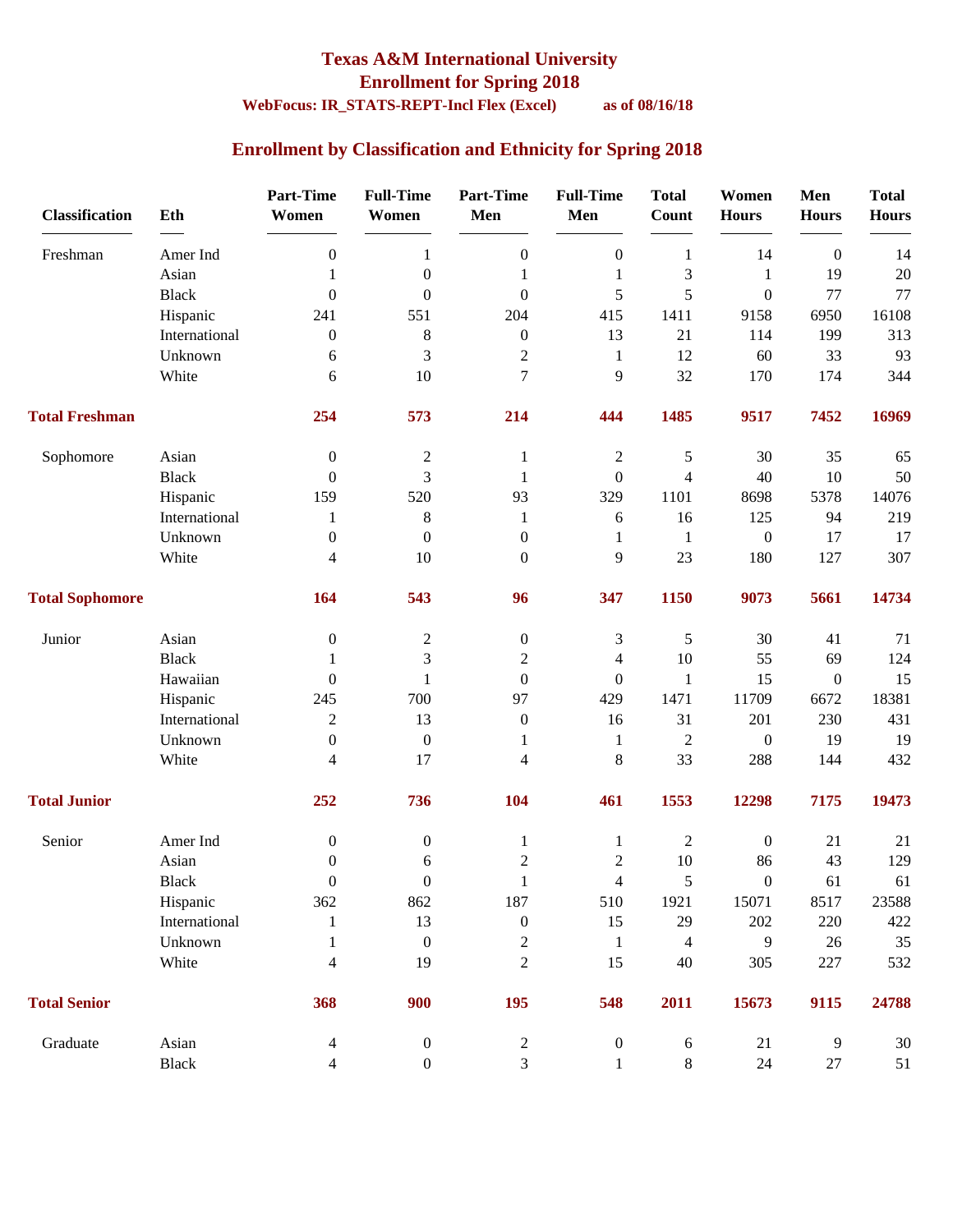### **Texas A&M International University Enrollment for Spring 2018**

### **WebFocus: IR\_STATS-REPT-Incl Flex (Excel) as of 08/16/18**

### **Enrollment by Classification and Ethnicity for Spring 2018**

| <b>Classification</b> | Eth           | <b>Part-Time</b><br>Women | <b>Full-Time</b><br>Women | <b>Part-Time</b><br>Men | <b>Full-Time</b><br>Men | <b>Total</b><br>Count | Women<br><b>Hours</b> | Men<br><b>Hours</b> | <b>Total</b><br><b>Hours</b> |
|-----------------------|---------------|---------------------------|---------------------------|-------------------------|-------------------------|-----------------------|-----------------------|---------------------|------------------------------|
| Graduate              | Hispanic      | 343                       | 134                       | 154                     | 69                      | 700                   | 3090                  | 1456                | 4546                         |
|                       | International | 13                        | 10                        | 25                      | 10                      | 58                    | 168                   | 237                 | 405                          |
|                       | Unknown       | 2                         | $\boldsymbol{0}$          | $\overline{c}$          | $\boldsymbol{0}$        | 4                     | 12                    | 12                  | 24                           |
|                       | White         | 10                        | 5                         | 5                       | 2                       | 22                    | 96                    | 46                  | 142                          |
| <b>Total Graduate</b> |               | 376                       | 149                       | 191                     | 82                      | 798                   | 3411                  | 1787                | 5198                         |
| Doctoral              | Asian         |                           | $\overline{0}$            |                         | $\boldsymbol{0}$        | $\overline{2}$        | 3                     | 3                   | 6                            |
|                       | <b>Black</b>  | $\Omega$                  | $\mathbf{0}$              | $\Omega$                |                         |                       | $\boldsymbol{0}$      | 12                  | 12                           |
|                       | Hispanic      | 2                         |                           |                         | 2                       | 6                     | 21                    | 24                  | 45                           |
|                       | International | $\boldsymbol{0}$          | 2                         | $\boldsymbol{0}$        | 7                       | 9                     | 21                    | 72                  | 93                           |
|                       | White         | $\boldsymbol{0}$          | $\overline{0}$            | 1                       | $\mathbf{I}$            | $\overline{c}$        | $\boldsymbol{0}$      | 12                  | 12                           |
| <b>Total Doctoral</b> |               | 3                         | 3                         | 3                       | 11                      | 20                    | 45                    | 123                 | 168                          |
| <b>Total</b>          |               | 1417                      | 2904                      | 803                     | 1893                    | 7017                  | 50017                 | 31313               | 81330                        |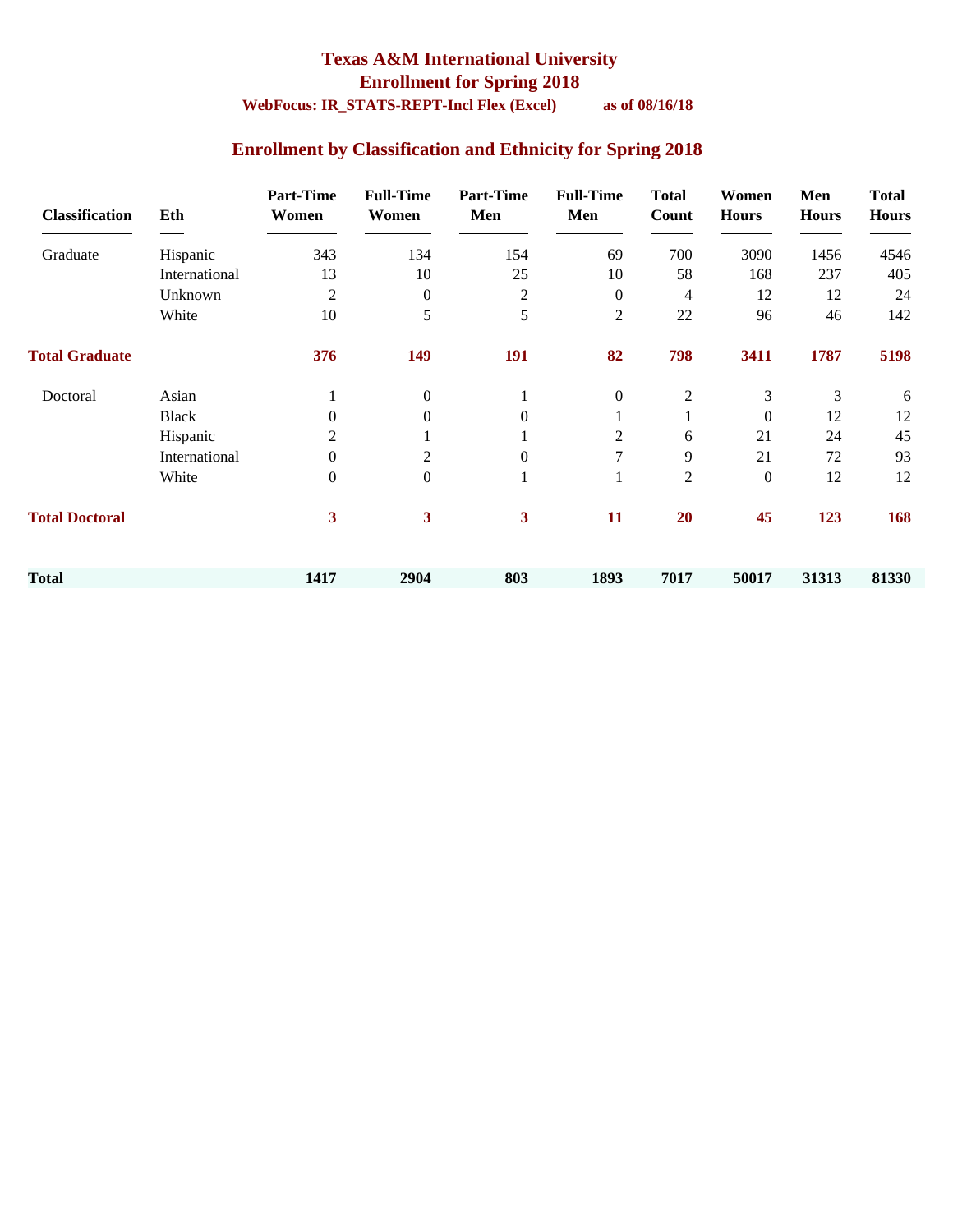#### **Texas A&M International University Enrollment for Spring 2018 WebFocus: IR\_STATS-REPT-Incl Flex (Excel) as of 08/16/18 Enrollment and Credit Hours by Texas Counties**

| <b>County</b>   | Women                    | Men              | <b>UG</b><br>Enr | GR<br>Enr        | <b>DR</b><br>Enr | <b>Tot</b><br>Enr | <b>UG</b><br><b>Hrs</b> | GR<br><b>Hrs</b> | <b>DR</b><br><b>Hrs</b> | <b>Total</b><br><b>Hours</b> |
|-----------------|--------------------------|------------------|------------------|------------------|------------------|-------------------|-------------------------|------------------|-------------------------|------------------------------|
|                 |                          |                  |                  |                  |                  |                   |                         |                  |                         |                              |
| Aransas         | 1                        | $\boldsymbol{0}$ | $\mathbf{1}$     | $\boldsymbol{0}$ | $\boldsymbol{0}$ | $\mathbf{1}$      | 18                      | $\boldsymbol{0}$ | $\boldsymbol{0}$        | 18                           |
| Atascosa        | $\boldsymbol{0}$         | 1                | $\mathbf{1}$     | $\boldsymbol{0}$ | $\boldsymbol{0}$ | 1                 | 17                      | $\boldsymbol{0}$ | $\boldsymbol{0}$        | 17                           |
| <b>Bastrop</b>  | 1                        | $\boldsymbol{0}$ | 1                | $\boldsymbol{0}$ | $\boldsymbol{0}$ | 1                 | 13                      | $\boldsymbol{0}$ | $\boldsymbol{0}$        | 13                           |
| Bee             | 1                        | $\boldsymbol{0}$ | 1                | $\boldsymbol{0}$ | $\boldsymbol{0}$ | 1                 | 12                      | $\boldsymbol{0}$ | $\boldsymbol{0}$        | 12                           |
| Bell            | 1                        | $\mathbf{1}$     | $\mathbf{1}$     | $\mathbf{1}$     | $\boldsymbol{0}$ | $\overline{2}$    | 13                      | 6                | $\boldsymbol{0}$        | 19                           |
| Bexar           | 37                       | 21               | 46               | 12               | $\boldsymbol{0}$ | 58                | 640                     | 72               | $\boldsymbol{0}$        | 712                          |
| <b>Brazoria</b> | 2                        | 1                | 2                | $\mathbf{1}$     | $\boldsymbol{0}$ | $\mathfrak{Z}$    | 27                      | 6                | $\boldsymbol{0}$        | 33                           |
| <b>Brazos</b>   | $\boldsymbol{0}$         | 2                | $\mathbf{1}$     | $\mathbf{1}$     | $\boldsymbol{0}$ | $\overline{2}$    | 15                      | 6                | $\boldsymbol{0}$        | 21                           |
| <b>Brewster</b> | $\mathbf{0}$             | 1                | 1                | 0                | $\boldsymbol{0}$ | $\mathbf{1}$      | 14                      | $\boldsymbol{0}$ | $\boldsymbol{0}$        | 14                           |
| Cameron         | 33                       | 15               | 45               | 3                | $\boldsymbol{0}$ | 48                | 617                     | 18               | $\boldsymbol{0}$        | 635                          |
| Collin          | $\boldsymbol{0}$         | 1                | $\mathbf{1}$     | $\boldsymbol{0}$ | $\boldsymbol{0}$ | $\mathbf{1}$      | 15                      | $\boldsymbol{0}$ | $\boldsymbol{0}$        | 15                           |
| Comal           | $\overline{2}$           | $\boldsymbol{0}$ | 1                | 1                | $\boldsymbol{0}$ | $\overline{2}$    | 13                      | 3                | $\boldsymbol{0}$        | 16                           |
| Dallas          | 6                        | 1                | 5                | $\overline{2}$   | $\boldsymbol{0}$ | $\boldsymbol{7}$  | 56                      | 9                | $\mathbf{0}$            | 65                           |
| Denton          | 3                        | 1                | 3                | $\mathbf{1}$     | $\boldsymbol{0}$ | $\overline{4}$    | 45                      | 9                | $\boldsymbol{0}$        | 54                           |
| Dimmitt         | 15                       | 12               | 26               | 1                | $\boldsymbol{0}$ | 27                | 351                     | 9                | $\mathbf{0}$            | 360                          |
| Duval           | 58                       | 38               | 95               | $\mathbf{1}$     | $\boldsymbol{0}$ | 96                | 519                     | 6                | $\boldsymbol{0}$        | 525                          |
| El Paso         | $\overline{\mathcal{L}}$ | 3                | $\overline{4}$   | 3                | $\boldsymbol{0}$ | $\tau$            | 60                      | 21               | $\boldsymbol{0}$        | 81                           |
| Fort Bend       | $\overline{\mathcal{L}}$ | 3                | 6                | 1                | $\boldsymbol{0}$ | 7                 | 93                      | 12               | $\boldsymbol{0}$        | 105                          |
| Frio            | $\mathbf{0}$             | 1                | 1                | $\boldsymbol{0}$ | $\boldsymbol{0}$ | $\mathbf{1}$      | 10                      | $\boldsymbol{0}$ | $\boldsymbol{0}$        | 10                           |
| Galveston       | 2                        | 1                | 3                | $\boldsymbol{0}$ | $\boldsymbol{0}$ | 3                 | 44                      | $\boldsymbol{0}$ | $\boldsymbol{0}$        | 44                           |
| Guadalupe       | $\boldsymbol{0}$         | 1                | 1                | $\boldsymbol{0}$ | $\boldsymbol{0}$ | 1                 | 14                      | $\boldsymbol{0}$ | $\boldsymbol{0}$        | 14                           |
| Hale            | 1                        | $\boldsymbol{0}$ | 1                | $\boldsymbol{0}$ | $\boldsymbol{0}$ | $\mathbf{1}$      | 16                      | $\boldsymbol{0}$ | $\boldsymbol{0}$        | 16                           |
| Harris          | 16                       | 12               | 26               | $\mathbf{1}$     | 1                | 28                | 357                     | 9                | 3                       | 369                          |
| Haskell         | 1                        | 1                | $\boldsymbol{0}$ | $\mathfrak{2}$   | $\boldsymbol{0}$ | $\overline{2}$    | $\boldsymbol{0}$        | 16               | $\boldsymbol{0}$        | 16                           |
| Hays            | $\overline{2}$           | 1                | 3                | $\boldsymbol{0}$ | $\boldsymbol{0}$ | 3                 | 44                      | $\mathbf{0}$     | $\mathbf{0}$            | 44                           |
| Hidalgo         | 53                       | 40               | 90               | 3                | $\boldsymbol{0}$ | 93                | 1250                    | 18               | $\boldsymbol{0}$        | 1268                         |
| Jefferson       | $\mathbf{1}$             | $\boldsymbol{0}$ | $\mathbf{1}$     | $\boldsymbol{0}$ | $\boldsymbol{0}$ | $\mathbf{1}$      | 15                      | $\boldsymbol{0}$ | $\boldsymbol{0}$        | 15                           |
| Jim Hogg        | 12                       | 6                | 16               | $\overline{2}$   | $\boldsymbol{0}$ | 18                | 203                     | 12               | $\boldsymbol{0}$        | 215                          |
| Jim Wells       | 1                        | $\boldsymbol{0}$ | $\mathbf{1}$     | $\boldsymbol{0}$ | $\boldsymbol{0}$ | $\mathbf{1}$      | 13                      | $\boldsymbol{0}$ | $\boldsymbol{0}$        | 13                           |
| Kaufman         | 1                        | 1                | $\mathfrak 2$    | $\boldsymbol{0}$ | $\boldsymbol{0}$ | $\overline{2}$    | 27                      | $\boldsymbol{0}$ | $\boldsymbol{0}$        | 27                           |
| Kerr            | 1                        | 0                | $\boldsymbol{0}$ | 1                | $\mathbf{0}$     | $\mathbf{1}$      | $\boldsymbol{0}$        | 6                | $\boldsymbol{0}$        | 6                            |
| Kleberg         | $\overline{c}$           | 3                | 4                | $\Omega$         | 1                | 5                 | 52                      | $\Omega$         | 12                      | 64                           |
| LaSalle         | 8                        | 3                | $8\,$            | 3                | $\boldsymbol{0}$ | 11                | 84                      | 27               | $\boldsymbol{0}$        | 111                          |
| Lubbock         | 1                        | $\boldsymbol{0}$ | $\boldsymbol{0}$ | $\mathbf{1}$     | $\boldsymbol{0}$ | $\mathbf{1}$      | $\boldsymbol{0}$        | 9                | $\boldsymbol{0}$        | 9                            |
| Maverick        | 73                       | 44               |                  | $\overline{2}$   | $\boldsymbol{0}$ |                   |                         | 12               |                         | 1597                         |
|                 |                          |                  | 115              |                  |                  | 117               | 1585                    |                  | $\boldsymbol{0}$        |                              |
| Mc Lennan       | 1                        | $\boldsymbol{0}$ | $\mathbf{1}$     | $\boldsymbol{0}$ | $\boldsymbol{0}$ | $\mathbf{1}$      | 15                      | $\boldsymbol{0}$ | $\boldsymbol{0}$        | 15                           |
| Medina          | $\overline{2}$           | 1                | $\mathfrak 2$    | 1                | $\mathbf{0}$     | $\mathfrak{Z}$    | 29                      | 6                | $\boldsymbol{0}$        | 35                           |
| Montgomery      | $\overline{2}$           | $\boldsymbol{0}$ | $\mathbf{1}$     | 1                | $\boldsymbol{0}$ | $\overline{2}$    | 13                      | 9                | $\boldsymbol{0}$        | 22                           |
| Nueces          | 6                        | 8                | 14               | $\boldsymbol{0}$ | $\boldsymbol{0}$ | 14                | 191                     | $\mathbf{0}$     | $\theta$                | 191                          |
| Parker          | 1                        | $\boldsymbol{0}$ | $\mathbf{1}$     | $\boldsymbol{0}$ | $\boldsymbol{0}$ | $\mathbf{1}$      | 12                      | $\mathbf{0}$     | $\theta$                | 12                           |
| Smith           | 1                        | $\boldsymbol{0}$ | 1                | $\boldsymbol{0}$ | $\boldsymbol{0}$ | $\mathbf{1}$      | 16                      | $\boldsymbol{0}$ | $\boldsymbol{0}$        | 16                           |
| Somervell       | $\mathbf{0}$             | 1                | $\boldsymbol{0}$ | 1                | $\boldsymbol{0}$ | 1                 | $\boldsymbol{0}$        | 6                | $\boldsymbol{0}$        | 6                            |
| <b>Starr</b>    | 73                       | 32               | 93               | 12               | $\mathbf{0}$     | 105               | 1230                    | 82               | $\boldsymbol{0}$        | 1312                         |
| Tarrant         | $\overline{c}$           | 6                | $\sqrt{5}$       | 3                | $\boldsymbol{0}$ | $8\,$             | 75                      | 18               | $\boldsymbol{0}$        | 93                           |
| Tom Green       | $\boldsymbol{0}$         | $\mathbf{1}$     | $\mathbf{1}$     | $\boldsymbol{0}$ | $\boldsymbol{0}$ | $\mathbf{1}$      | 16                      | $\boldsymbol{0}$ | $\boldsymbol{0}$        | 16                           |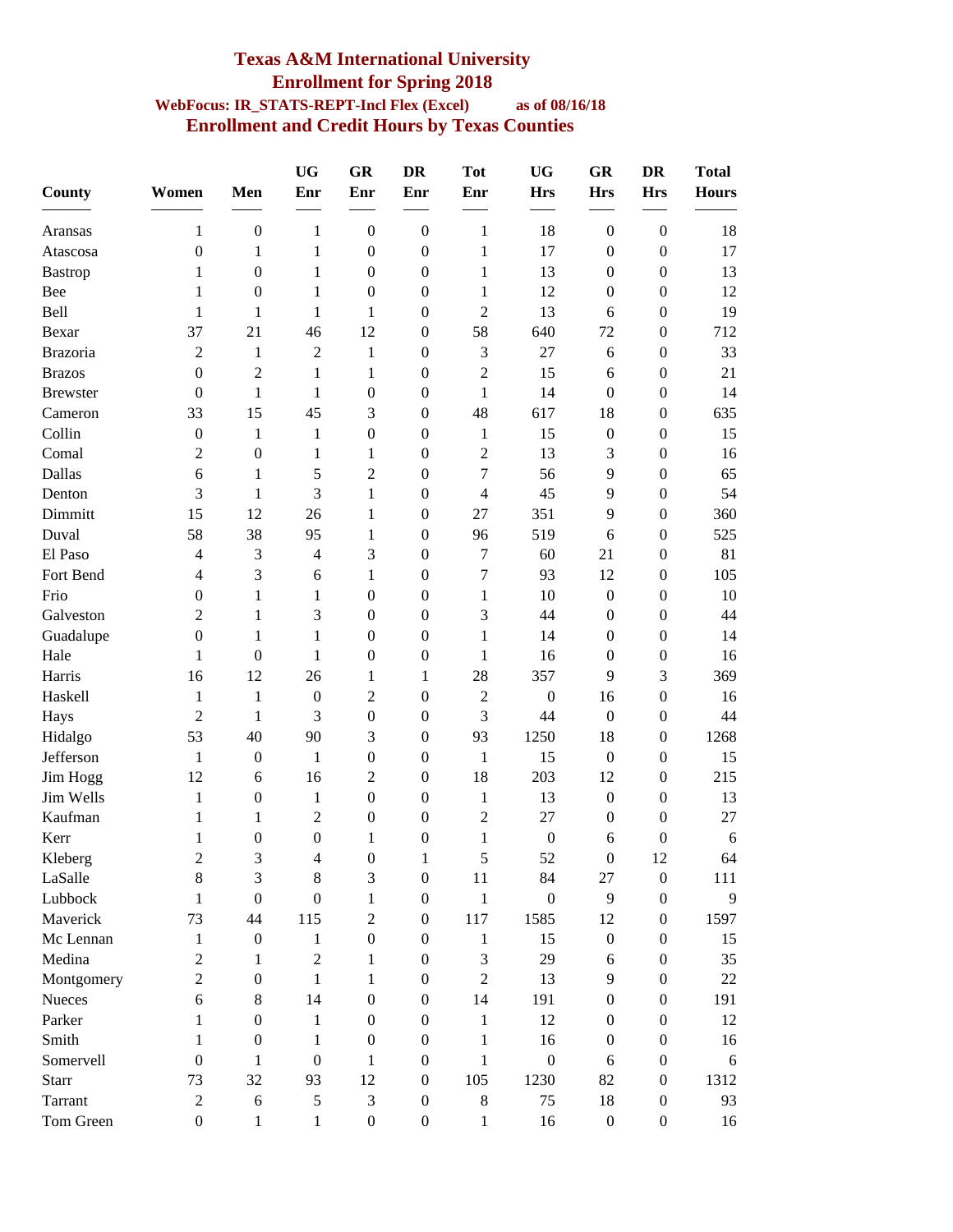#### **Texas A&M International University Enrollment for Spring 2018 WebFocus: IR\_STATS-REPT-Incl Flex (Excel) as of 08/16/18 Enrollment and Credit Hours by Texas Counties**

| County     | Women    | Men  | <b>UG</b><br>Enr | GR<br>Enr      | DR<br>Enr | <b>Tot</b><br>Enr | <b>UG</b><br><b>Hrs</b> | <b>GR</b><br><b>Hrs</b> | DR<br><b>Hrs</b> | <b>Total</b><br><b>Hours</b> |
|------------|----------|------|------------------|----------------|-----------|-------------------|-------------------------|-------------------------|------------------|------------------------------|
|            |          |      |                  |                |           |                   |                         |                         |                  |                              |
| Travis     | 6        | 4    | 5                | 5              | $\theta$  | 10                | 72                      | 24                      | $\mathbf{0}$     | 96                           |
| Uvalde     | $\theta$ | 2    | 2                | $\overline{0}$ | $\theta$  | 2                 | 27                      | $\theta$                | $\mathbf{0}$     | 27                           |
| Val Verde  | 8        | 3    | 10               |                | $\theta$  | 11                | 129                     | 6                       | $\mathbf{0}$     | 135                          |
| Waller     | $\theta$ |      |                  | $\theta$       | $\theta$  |                   | 15                      | $\theta$                | $\mathbf{0}$     | 15                           |
| Webb       | 3679     | 2230 | 5259             | 644            | 6         | 5909              | 63862                   | 4145                    | 36               | 68043                        |
| Willacy    |          |      | 2                | $\overline{0}$ | $\theta$  | $\overline{2}$    | 33                      | $\theta$                | $\theta$         | 33                           |
| Williamson | 3        | 4    | 6                |                | $\theta$  | 7                 | 92                      | 6                       | $\mathbf{0}$     | 98                           |
| Zapata     | 93       | 62   | 125              | 29             |           | 155               | 1609                    | 205                     | 9                | 1823                         |
| Zavala     | 5        | 4    | 9                | $\overline{0}$ | $\theta$  | 9                 | 126                     | $\theta$                | $\mathbf{0}$     | 126                          |
| Total      | 4226     | 2575 | 6051             | 741            | 9         | 6801              | 73814                   | 4793                    | 60               | 78667                        |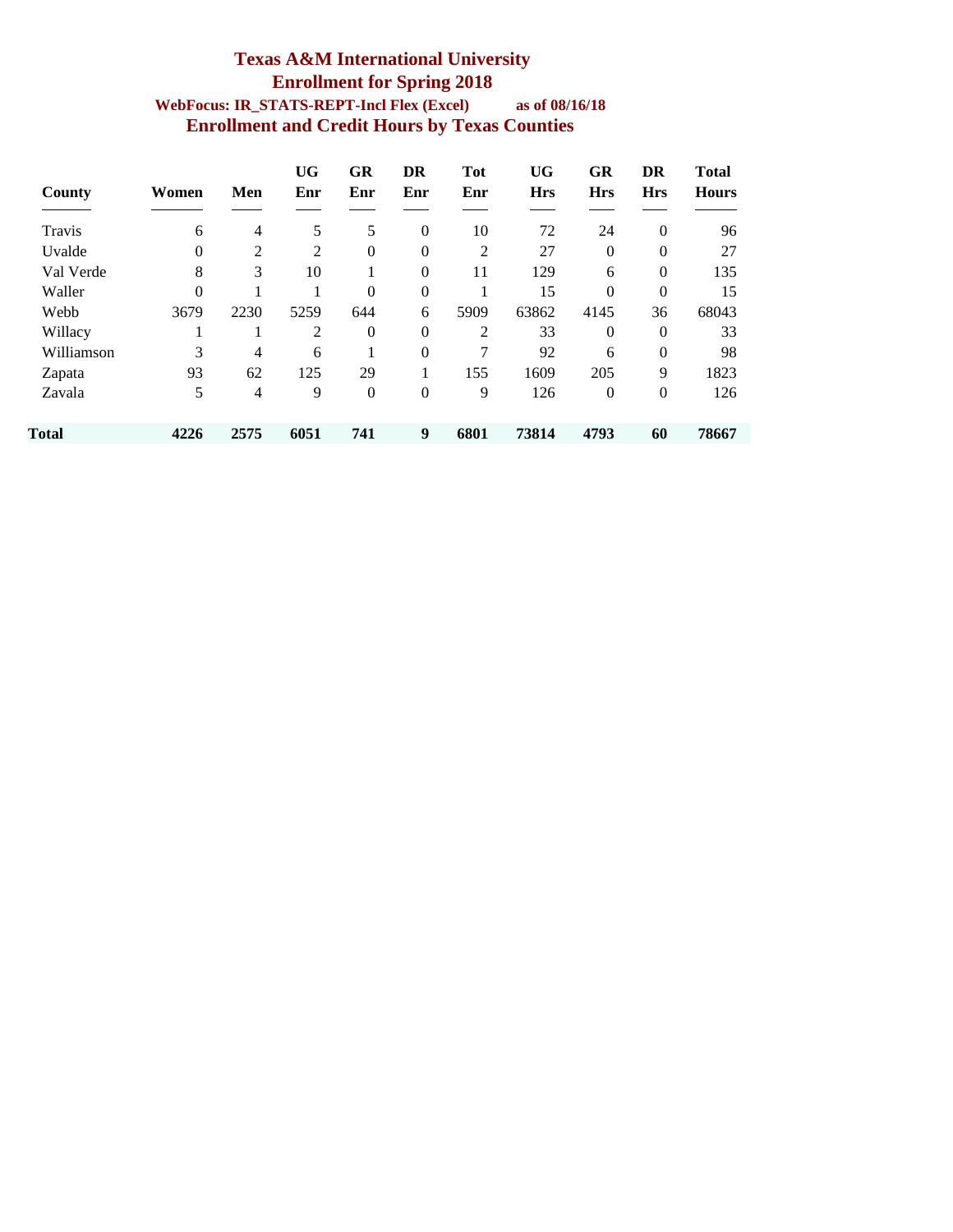### **Enrollment and Credit Hours by Other States for Spring 2018**

| <b>State</b>   | Women    | Men                      | <b>UG</b><br>Enr | <b>GR</b><br>Enr | <b>DR</b><br>Enr | <b>Tot</b><br>Enr | <b>UG</b><br><b>Hrs</b> | <b>GR</b><br><b>Hrs</b> | <b>DR</b><br><b>Hrs</b> | <b>Total</b><br><b>Hours</b> |
|----------------|----------|--------------------------|------------------|------------------|------------------|-------------------|-------------------------|-------------------------|-------------------------|------------------------------|
| Arizona        | 4        | 1                        | 5                | $\mathbf{0}$     | $\boldsymbol{0}$ | 5                 | 77                      | $\boldsymbol{0}$        | $\boldsymbol{0}$        | 77                           |
| California     | 10       | 9                        | 17               | 1                | 1                | 19                | 270                     | 6                       | 3                       | 279                          |
| Florida        | $\theta$ | $\overline{2}$           | 1                | 1                | $\boldsymbol{0}$ | $\overline{2}$    | 6                       | 9                       | $\mathbf{0}$            | 15                           |
| Hawaii         | 1        | $\boldsymbol{0}$         | 1                | $\boldsymbol{0}$ | $\boldsymbol{0}$ | 1                 | 15                      | $\boldsymbol{0}$        | $\boldsymbol{0}$        | 15                           |
| Idaho          | 0        | 1                        | 1                | $\boldsymbol{0}$ | $\mathbf{0}$     | 1                 | 15                      | $\boldsymbol{0}$        | $\mathbf{0}$            | 15                           |
| Illinois       | 2        | 1                        | 3                | $\boldsymbol{0}$ | $\mathbf{0}$     | 3                 | 46                      | $\boldsymbol{0}$        | $\boldsymbol{0}$        | 46                           |
| Maryland       | $\theta$ | 1                        | 1                | $\theta$         | $\mathbf{0}$     | 1                 | 12                      | $\boldsymbol{0}$        | $\mathbf{0}$            | 12                           |
| Massachusetts  | $\theta$ | $\overline{2}$           | $\overline{c}$   | $\boldsymbol{0}$ | $\Omega$         | 2                 | 26                      | $\boldsymbol{0}$        | $\boldsymbol{0}$        | 26                           |
| Minnesota      | 1        | 1                        | 1                | 1                | $\mathbf{0}$     | $\overline{2}$    | 15                      | 6                       | $\boldsymbol{0}$        | 21                           |
| Nebraska       | 1        | $\boldsymbol{0}$         | 1                | $\boldsymbol{0}$ | $\mathbf{0}$     | 1                 | 15                      | $\boldsymbol{0}$        | $\boldsymbol{0}$        | 15                           |
| Nevada         | $\theta$ | $\overline{2}$           | $\overline{2}$   | $\theta$         | $\Omega$         | $\overline{2}$    | 29                      | $\theta$                | $\mathbf{0}$            | 29                           |
| New Mexico     | 1        | $\boldsymbol{0}$         | 1                | $\theta$         | $\mathbf{0}$     | 1                 | 15                      | $\boldsymbol{0}$        | $\mathbf{0}$            | 15                           |
| New York       | 1        | $\overline{\mathcal{L}}$ | 5                | $\boldsymbol{0}$ | $\boldsymbol{0}$ | 5                 | 62                      | $\boldsymbol{0}$        | $\boldsymbol{0}$        | 62                           |
| North Carolina | $\theta$ | 1                        | $\boldsymbol{0}$ | 1                | $\mathbf{0}$     | 1                 | $\boldsymbol{0}$        | 6                       | $\boldsymbol{0}$        | 6                            |
| Ohio           | 2        | 1                        | $\overline{2}$   | 1                | $\boldsymbol{0}$ | 3                 | 29                      | 6                       | $\Omega$                | 35                           |
| Oklahoma       | $\theta$ | 1                        | $\mathbf{0}$     | $\Omega$         | 1                | 1                 | $\mathbf{0}$            | $\boldsymbol{0}$        | 12                      | 12                           |
| Pennsylvania   | 1        | 1                        | $\overline{2}$   | $\boldsymbol{0}$ | $\boldsymbol{0}$ | $\mathbf{2}$      | 29                      | $\boldsymbol{0}$        | $\boldsymbol{0}$        | 29                           |
| Puerto Rico    | $\theta$ | 1                        | 1                | $\boldsymbol{0}$ | $\mathbf{0}$     | 1                 | 16                      | $\boldsymbol{0}$        | $\theta$                | 16                           |
| Tennessee      | $\theta$ | $\overline{2}$           | 2                | $\boldsymbol{0}$ | $\mathbf{0}$     | $\mathbf{2}$      | 28                      | $\boldsymbol{0}$        | $\Omega$                | 28                           |
| Virginia       | 2        | 1                        | $\overline{2}$   | $\mathbf{0}$     | 1                | 3                 | 37                      | $\boldsymbol{0}$        | 12                      | 49                           |
| Washington     | 1        | 1                        | 1                | 1                | $\Omega$         | $\overline{2}$    | 17                      | 9                       | $\boldsymbol{0}$        | 26                           |
| Wyoming        | 1        | $\mathbf{0}$             | $\mathbf{1}$     | $\boldsymbol{0}$ | $\boldsymbol{0}$ | $\mathbf{1}$      | 13                      | $\boldsymbol{0}$        | $\boldsymbol{0}$        | 13                           |
| Total          | 28       | 33                       | 52               | 6                | 3                | 61                | 772                     | 42                      | 27                      | 841                          |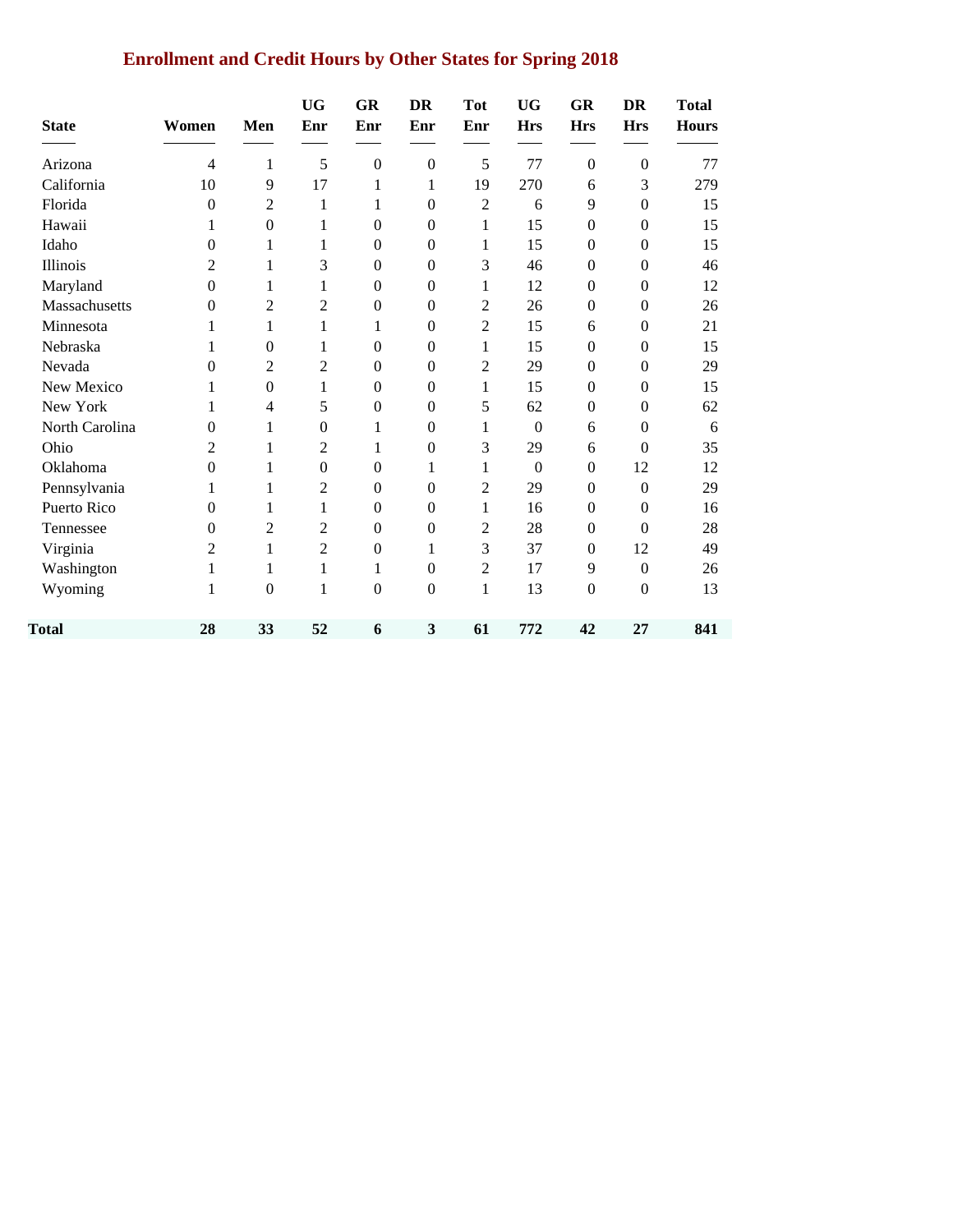# **Enrollment and Credit Hours by Foreign Countries for Spring 2018**

| <b>Country</b>     | Women            | Men              | <b>UG</b><br>Enr | <b>GR</b><br>Enr | <b>DR</b><br>Enr | <b>Tot</b><br>Enr | <b>UG</b><br><b>Hrs</b> | GR<br><b>Hrs</b> | <b>DR</b><br><b>Hrs</b> | <b>Total</b><br><b>Hours</b> |
|--------------------|------------------|------------------|------------------|------------------|------------------|-------------------|-------------------------|------------------|-------------------------|------------------------------|
| Albania            | $\boldsymbol{0}$ | $\mathbf{1}$     | $\boldsymbol{0}$ | $\boldsymbol{0}$ | 1                | $\mathbf{1}$      | $\boldsymbol{0}$        | $\boldsymbol{0}$ | 9                       | 9                            |
| Australia          | $\overline{4}$   | $\boldsymbol{0}$ | 3                | 1                | $\mathbf{0}$     | $\overline{4}$    | 46                      | 9                | $\boldsymbol{0}$        | 55                           |
| Austria            | $\mathbf{0}$     | 1                | $\mathbf{1}$     | $\overline{0}$   | $\theta$         | $\mathbf{1}$      | 15                      | $\overline{0}$   | $\theta$                | 15                           |
| <b>Bahamas</b>     | 1                | $\boldsymbol{0}$ | 1                | $\mathbf{0}$     | $\boldsymbol{0}$ | 1                 | 13                      | $\boldsymbol{0}$ | $\mathbf{0}$            | 13                           |
| Bangladesh         | $\boldsymbol{0}$ | 1                | $\boldsymbol{0}$ | $\boldsymbol{0}$ | 1                | $\mathbf{1}$      | $\boldsymbol{0}$        | $\boldsymbol{0}$ | 12                      | 12                           |
| <b>Brazil</b>      | 1                | 1                | 1                | 1                | $\boldsymbol{0}$ | $\overline{c}$    | 12                      | 12               | $\boldsymbol{0}$        | 24                           |
| Canada             | $\overline{4}$   | $\boldsymbol{0}$ | $\overline{4}$   | $\mathbf{0}$     | $\boldsymbol{0}$ | $\overline{4}$    | 61                      | $\mathbf{0}$     | $\boldsymbol{0}$        | 61                           |
| Chile              | $\boldsymbol{0}$ | 1                | $\mathbf{1}$     | $\mathbf{0}$     | $\boldsymbol{0}$ | $\mathbf{1}$      | 15                      | $\boldsymbol{0}$ | $\boldsymbol{0}$        | 15                           |
| China              | 1                | $\overline{c}$   | $\boldsymbol{0}$ | 1                | $\overline{2}$   | 3                 | $\boldsymbol{0}$        | 9                | 18                      | 27                           |
| Colombia           | $\boldsymbol{0}$ | 1                | $\boldsymbol{0}$ | 1                | $\mathbf{0}$     | $\mathbf{1}$      | $\mathbf{0}$            | 9                | $\boldsymbol{0}$        | 9                            |
| Croatia            | 1                | $\boldsymbol{0}$ | 1                | $\mathbf{0}$     | $\boldsymbol{0}$ | 1                 | 15                      | $\boldsymbol{0}$ | $\mathbf{0}$            | 15                           |
| Czech Republic     | $\boldsymbol{0}$ | 1                | $\mathbf{1}$     | $\mathbf{0}$     | $\boldsymbol{0}$ | $\mathbf{1}$      | 16                      | $\boldsymbol{0}$ | $\mathbf{0}$            | 16                           |
| France             | $\,1$            | $\mathbf{1}$     | $\boldsymbol{0}$ | $\overline{2}$   | $\boldsymbol{0}$ | $\overline{2}$    | $\boldsymbol{0}$        | 27               | $\boldsymbol{0}$        | 27                           |
| Germany            | $\mathbf{1}$     | $\overline{c}$   | $\overline{2}$   | $\boldsymbol{0}$ | $\mathbf{1}$     | 3                 | 30                      | $\boldsymbol{0}$ | 12                      | 42                           |
| Hong Kong          | $\boldsymbol{0}$ | $\mathbf{1}$     | $\mathbf{1}$     | $\boldsymbol{0}$ | $\mathbf{0}$     | $\mathbf{1}$      | 13                      | $\boldsymbol{0}$ | $\boldsymbol{0}$        | 13                           |
| India              | 4                | 6                | $\mathbf{0}$     | 10               | $\theta$         | 10                | $\overline{0}$          | 63               | $\boldsymbol{0}$        | 63                           |
| <b>Ivory Coast</b> | 1                | $\boldsymbol{0}$ | $\boldsymbol{0}$ | $\mathbf{0}$     | 1                | $\mathbf{1}$      | $\boldsymbol{0}$        | $\mathbf{0}$     | 9                       | 9                            |
| Japan              | $\boldsymbol{0}$ | $\mathbf{1}$     | $\boldsymbol{0}$ | $\mathbf{0}$     | 1                | $\mathbf{1}$      | $\boldsymbol{0}$        | $\boldsymbol{0}$ | 12                      | 12                           |
| Mexico             | 38               | 50               | 56               | 32               | $\mathbf{0}$     | 88                | 774                     | 201              | $\boldsymbol{0}$        | 975                          |
| Mongolia           | $\boldsymbol{0}$ | $\mathbf{1}$     | $\boldsymbol{0}$ | $\boldsymbol{0}$ | 1                | $\mathbf{1}$      | $\boldsymbol{0}$        | $\mathbf{0}$     | 9                       | 9                            |
| Nepal              | $\mathbf{1}$     | $\boldsymbol{7}$ | 8                | $\boldsymbol{0}$ | $\mathbf{0}$     | 8                 | 125                     | $\mathbf{0}$     | $\boldsymbol{0}$        | 125                          |
| New Zealand        | $\mathbf{1}$     | $\boldsymbol{0}$ | $\mathbf{1}$     | $\boldsymbol{0}$ | $\boldsymbol{0}$ | $\mathbf{1}$      | 18                      | $\boldsymbol{0}$ | $\boldsymbol{0}$        | 18                           |
| Nigeria            | 3                | $\overline{2}$   | 3                | $\overline{2}$   | $\mathbf{0}$     | 5                 | 33                      | 21               | $\boldsymbol{0}$        | 54                           |
| Pakistan           | $\boldsymbol{0}$ | $\mathbf{1}$     | $\boldsymbol{0}$ | 1                | $\boldsymbol{0}$ | $\mathbf{1}$      | $\mathbf{0}$            | 12               | $\boldsymbol{0}$        | 12                           |
| Spain              | 1                | $\sqrt{2}$       | 3                | $\mathbf{0}$     | $\boldsymbol{0}$ | 3                 | 48                      | $\boldsymbol{0}$ | $\boldsymbol{0}$        | 48                           |
| Sweden             | $\sqrt{2}$       | $\boldsymbol{0}$ | $\overline{c}$   | $\boldsymbol{0}$ | $\boldsymbol{0}$ | $\overline{2}$    | 33                      | $\boldsymbol{0}$ | $\boldsymbol{0}$        | 33                           |
| Ukraine            | $\mathbf{1}$     | $\boldsymbol{0}$ | $\mathbf{1}$     | $\boldsymbol{0}$ | $\boldsymbol{0}$ | $\mathbf{1}$      | 14                      | $\boldsymbol{0}$ | $\boldsymbol{0}$        | 14                           |
| United Kingdom     | $\mathbf{1}$     | 3                | $\overline{4}$   | $\boldsymbol{0}$ | $\boldsymbol{0}$ | $\overline{4}$    | 62                      | $\boldsymbol{0}$ | $\boldsymbol{0}$        | 62                           |
| Venezuela          | $\mathbf{0}$     | 1                | $\mathbf{1}$     | $\mathbf{0}$     | $\boldsymbol{0}$ | $\mathbf{1}$      | 17                      | $\boldsymbol{0}$ | $\boldsymbol{0}$        | 17                           |
| Zimbabwe           | $\mathbf{0}$     | 1                | 1                | $\overline{0}$   | $\overline{0}$   | $\mathbf{1}$      | 18                      | $\overline{0}$   | $\overline{0}$          | 18                           |
| Total              | 67               | 88               | 96               | 51               | 8                | 155               | 1378                    | 363              | 81                      | 1822                         |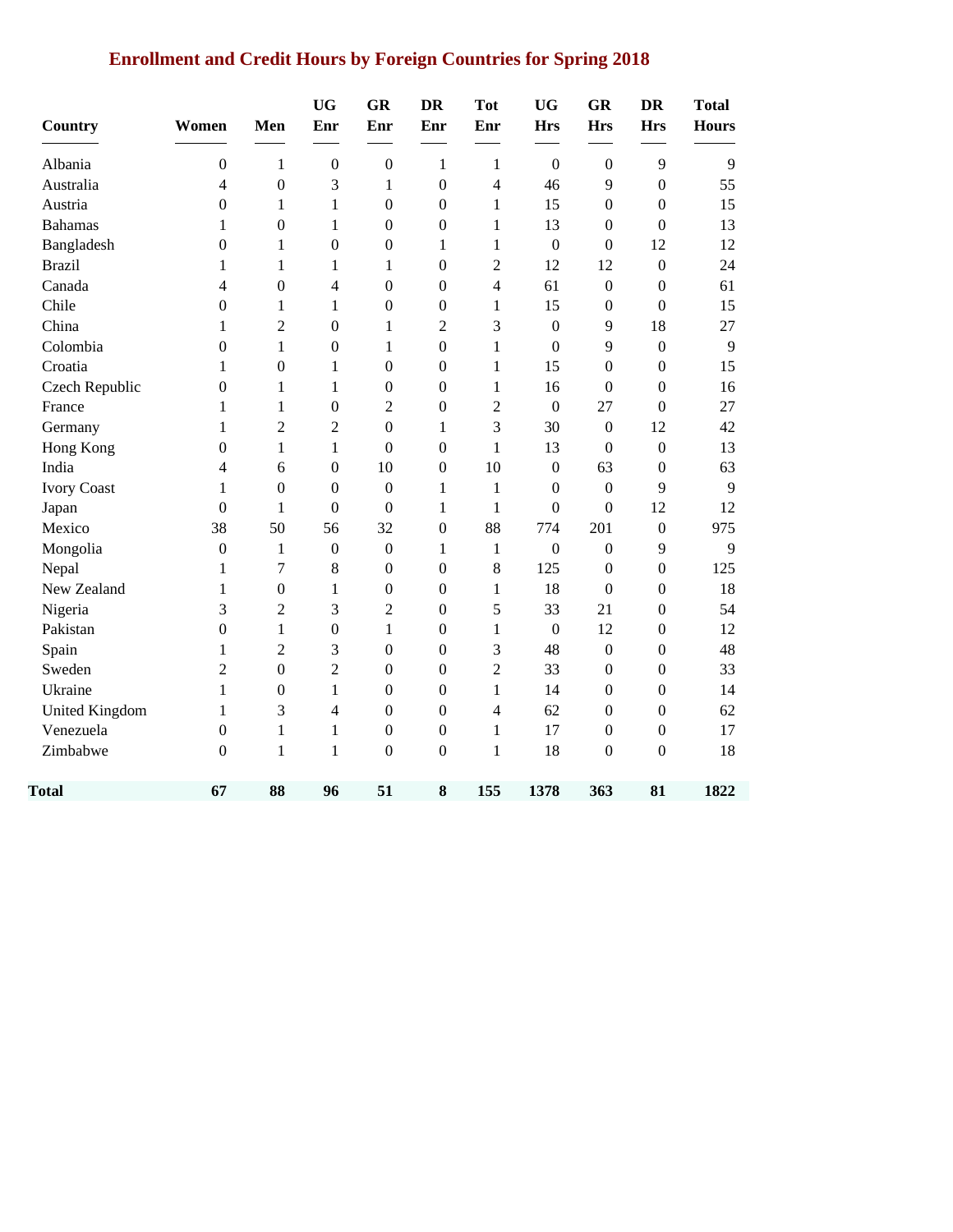### **Texas A&M International University Enrollment for Spring 2018**

#### **WebFocus: IR\_STATS-REPT-Incl Flex (Excel) as of 08/16/18 Enrollment by Age Across Classification for Spring 2018**

| Age | FR               | SO <sub>1</sub>  | <b>JR</b>        | $S_{\mathbf{R}}$ | <b>GR</b>        | <b>PHD</b>       | <b>Total</b><br><b>Students</b> | <b>Total</b><br><b>Hours</b> |
|-----|------------------|------------------|------------------|------------------|------------------|------------------|---------------------------------|------------------------------|
|     |                  |                  |                  |                  |                  |                  |                                 |                              |
| 13  | $\mathbf{1}$     | $\boldsymbol{0}$ | $\boldsymbol{0}$ | $\boldsymbol{0}$ | $\boldsymbol{0}$ | $\boldsymbol{0}$ | $\mathbf{1}$                    | $\mathbf{1}$                 |
| 14  | 70               | $\boldsymbol{0}$ | $\boldsymbol{0}$ | $\boldsymbol{0}$ | $\boldsymbol{0}$ | $\boldsymbol{0}$ | 70                              | 101                          |
| 15  | 156              | $\boldsymbol{0}$ | $\boldsymbol{0}$ | $\boldsymbol{0}$ | $\boldsymbol{0}$ | $\boldsymbol{0}$ | 156                             | 511                          |
| 16  | 152              | 17               | $\boldsymbol{0}$ | $\boldsymbol{0}$ | $\boldsymbol{0}$ | $\boldsymbol{0}$ | 169                             | 1448                         |
| 17  | 86               | 82               | 14               | $\boldsymbol{0}$ | $\boldsymbol{0}$ | $\boldsymbol{0}$ | 182                             | 1996                         |
| 18  | 536              | 155              | 51               | 8                | $\boldsymbol{0}$ | $\boldsymbol{0}$ | 750                             | 10480                        |
| 19  | 370              | 371              | 188              | 41               | $\boldsymbol{0}$ | $\boldsymbol{0}$ | 970                             | 13585                        |
| 20  | 64               | 285              | 385              | 126              | $\overline{c}$   | $\boldsymbol{0}$ | 862                             | 11693                        |
| 21  | 10               | 98               | 356              | 377              | 11               | $\boldsymbol{0}$ | 852                             | 10975                        |
| 22  | 11               | 41               | 171              | 415              | 53               | $\boldsymbol{0}$ | 691                             | 8312                         |
| 23  | $\overline{7}$   | 22               | 108              | 273              | 71               | $\boldsymbol{0}$ | 481                             | 5456                         |
| 24  | $\mathbf{1}$     | 17               | 56               | 180              | 77               | $\boldsymbol{0}$ | 331                             | 3370                         |
| 25  | 5                | 11               | 50               | 105              | 71               | $\boldsymbol{0}$ | 242                             | 2414                         |
| 26  | $\mathbf{1}$     | $\,8$            | 22               | 63               | 59               | $\boldsymbol{0}$ | 153                             | 1400                         |
| 27  | $\overline{c}$   | 5                | 31               | 71               | 51               | $\,1\,$          | 161                             | 1512                         |
| 28  | $\overline{c}$   | 3                | 17               | 49               | 47               | $\mathbf 1$      | 119                             | 1066                         |
| 29  | $\overline{c}$   | 5                | 16               | 37               | 34               | $\,1$            | 95                              | 836                          |
| 30  | $\mathbf{1}$     | $\overline{4}$   | 5                | 36               | 30               | 3                | 79                              | 784                          |
| 31  | $\boldsymbol{0}$ | $\mathbf{1}$     | 18               | 24               | 23               | $\,1$            | 67                              | 586                          |
| 32  | $\boldsymbol{0}$ | $\overline{4}$   | 10               | 22               | 18               | $\overline{c}$   | 56                              | 504                          |
| 33  | $\mathbf{1}$     | $\mathbf{1}$     | 9                | 25               | 29               | 3                | 68                              | 574                          |
| 34  | $\mathbf{1}$     | 5                | $\overline{4}$   | 18               | 25               | $\boldsymbol{0}$ | 53                              | 456                          |
| 35  | $\boldsymbol{0}$ | 3                | $\boldsymbol{7}$ | 25               | 22               | $\overline{c}$   | 59                              | 544                          |
| 36  | $\mathbf{1}$     | $\boldsymbol{0}$ | 3                | 13               | 22               | $\boldsymbol{0}$ | 39                              | 325                          |
| 37  | $\overline{c}$   | 3                | 13               | 11               | 15               | $\,1\,$          | 45                              | 394                          |
| 38  | $\mathbf{1}$     | $\mathbf{1}$     | $\overline{4}$   | 14               | 19               | $\boldsymbol{0}$ | 39                              | 304                          |
| 39  | $\boldsymbol{0}$ | $\mathbf{1}$     | $\mathbf{1}$     | 8                | 11               | $\boldsymbol{0}$ | 21                              | 158                          |
| 40  | $\mathbf{1}$     | $\overline{c}$   | $\overline{c}$   | 8                | 10               | $\boldsymbol{0}$ | 23                              | 164                          |
| 41  | $\boldsymbol{0}$ | $\overline{c}$   | $\mathbf{1}$     | $\boldsymbol{7}$ | $\,$ 8 $\,$      | $\,1\,$          | 19                              | 155                          |
| 42  | $\boldsymbol{0}$ | $\boldsymbol{0}$ | $\boldsymbol{0}$ | 9                | $\boldsymbol{7}$ | $\boldsymbol{0}$ | 16                              | 142                          |
| 43  | $\boldsymbol{0}$ | $\mathbf{1}$     | 3                | $\overline{7}$   | 13               | $\boldsymbol{0}$ | 24                              | 198                          |
| 44  | $\theta$         | $\boldsymbol{0}$ | $\overline{2}$   | 9                | 5                | $\Omega$         | 16                              | 137                          |
| 45  | $\boldsymbol{0}$ | $\mathbf{1}$     | $\,1$            | $\overline{4}$   | $\tau$           | $\overline{c}$   | 15                              | 121                          |
| 46  | $\boldsymbol{0}$ | $\boldsymbol{0}$ | $\boldsymbol{0}$ | 3                | $\mathfrak{Z}$   | $\boldsymbol{0}$ | 6                               | 45                           |
| 47  | $\boldsymbol{0}$ | $\boldsymbol{0}$ | $\boldsymbol{0}$ | 3                | 11               | $\boldsymbol{0}$ | 14                              | 103                          |
| 48  | $\boldsymbol{0}$ | $\boldsymbol{0}$ | $\boldsymbol{0}$ | $\overline{4}$   | $\overline{4}$   | $\boldsymbol{0}$ | 8                               | 46                           |
| 49  | $\boldsymbol{0}$ | $\boldsymbol{0}$ | $\boldsymbol{0}$ | 3                | $\,$ $\,$        | $\boldsymbol{0}$ | 11                              | 76                           |
| 50  | $\boldsymbol{0}$ | $\boldsymbol{0}$ | $\overline{c}$   | $\,1$            | $\overline{4}$   | $\,1$            | $\,8$                           | 53                           |
| 51  | $\mathbf{1}$     | $\boldsymbol{0}$ | $\mathbf{1}$     | 3                | $\overline{4}$   | $\boldsymbol{0}$ | 9                               | 64                           |
| 52  | $\boldsymbol{0}$ | $\boldsymbol{0}$ | $\boldsymbol{0}$ | $\,1$            | 5                | $\boldsymbol{0}$ | 6                               | 45                           |
| 53  | $\boldsymbol{0}$ | $\boldsymbol{0}$ | $\mathbf 1$      | $\mathbf{1}$     | $\sqrt{ }$       | $\boldsymbol{0}$ | 9                               | 60                           |
| 54  | $\boldsymbol{0}$ | $\boldsymbol{0}$ | $\boldsymbol{0}$ | $\,1$            | $\mathfrak{Z}$   | $\,1\,$          | 5                               | 30                           |
| 55  | $\boldsymbol{0}$ | $\mathbf{1}$     | $\boldsymbol{0}$ | $\overline{c}$   | $\,1$            | $\boldsymbol{0}$ | $\overline{4}$                  | 33                           |
| 56  | $\boldsymbol{0}$ | $\boldsymbol{0}$ | $\boldsymbol{0}$ | $\mathbf{1}$     | $\boldsymbol{0}$ | $\boldsymbol{0}$ | $\mathbf{1}$                    | 6                            |
| 57  | 0                | $\boldsymbol{0}$ | $\boldsymbol{0}$ | $\mathbf{1}$     | $\mathbf{1}$     | $\boldsymbol{0}$ | $\overline{c}$                  | 15                           |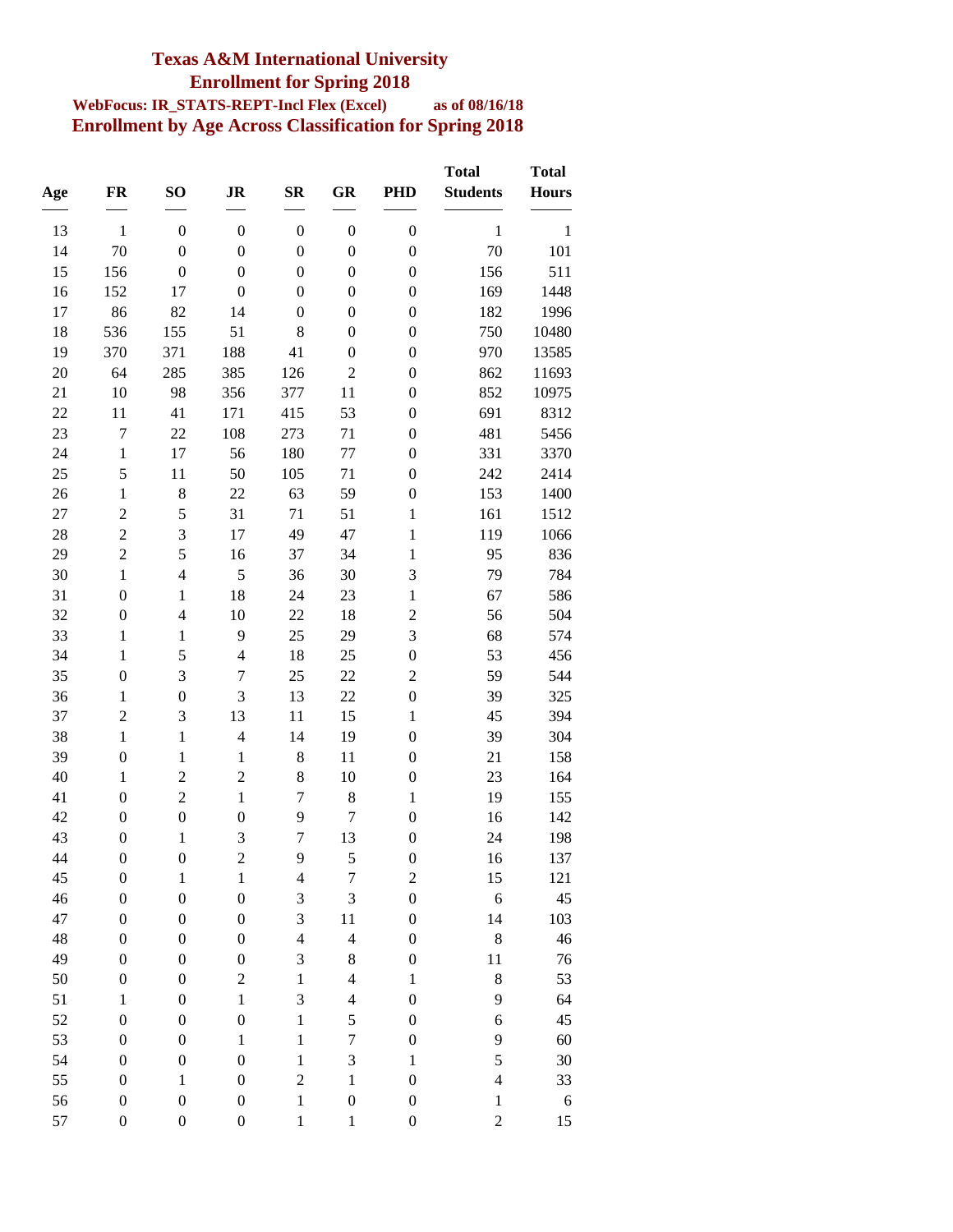#### **Texas A&M International University Enrollment for Spring 2018 WebFocus: IR\_STATS-REPT-Incl Flex (Excel) as of 08/16/18 Enrollment by Age Across Classification for Spring 2018**

| Age   | FR       | SO       | JR   | SR   | GR       | <b>PHD</b>     | <b>Total</b><br><b>Students</b> | <b>Total</b><br><b>Hours</b> |
|-------|----------|----------|------|------|----------|----------------|---------------------------------|------------------------------|
| 58    | $\theta$ | 0        | 0    |      | 3        | 0              | 4                               | 19                           |
| 60    | $\theta$ | 0        | 0    | 0    | 3        | $\overline{0}$ | 3                               | 18                           |
| 65    | $\theta$ | 0        |      | 0    | $\theta$ | $\theta$       |                                 | 3                            |
| 66    | 0        | $\theta$ | 0    |      |          | $\overline{0}$ | 2                               | 12                           |
| Total | 1485     | 1150     | 1553 | 2011 | 798      | 20             | 7017                            | 81330                        |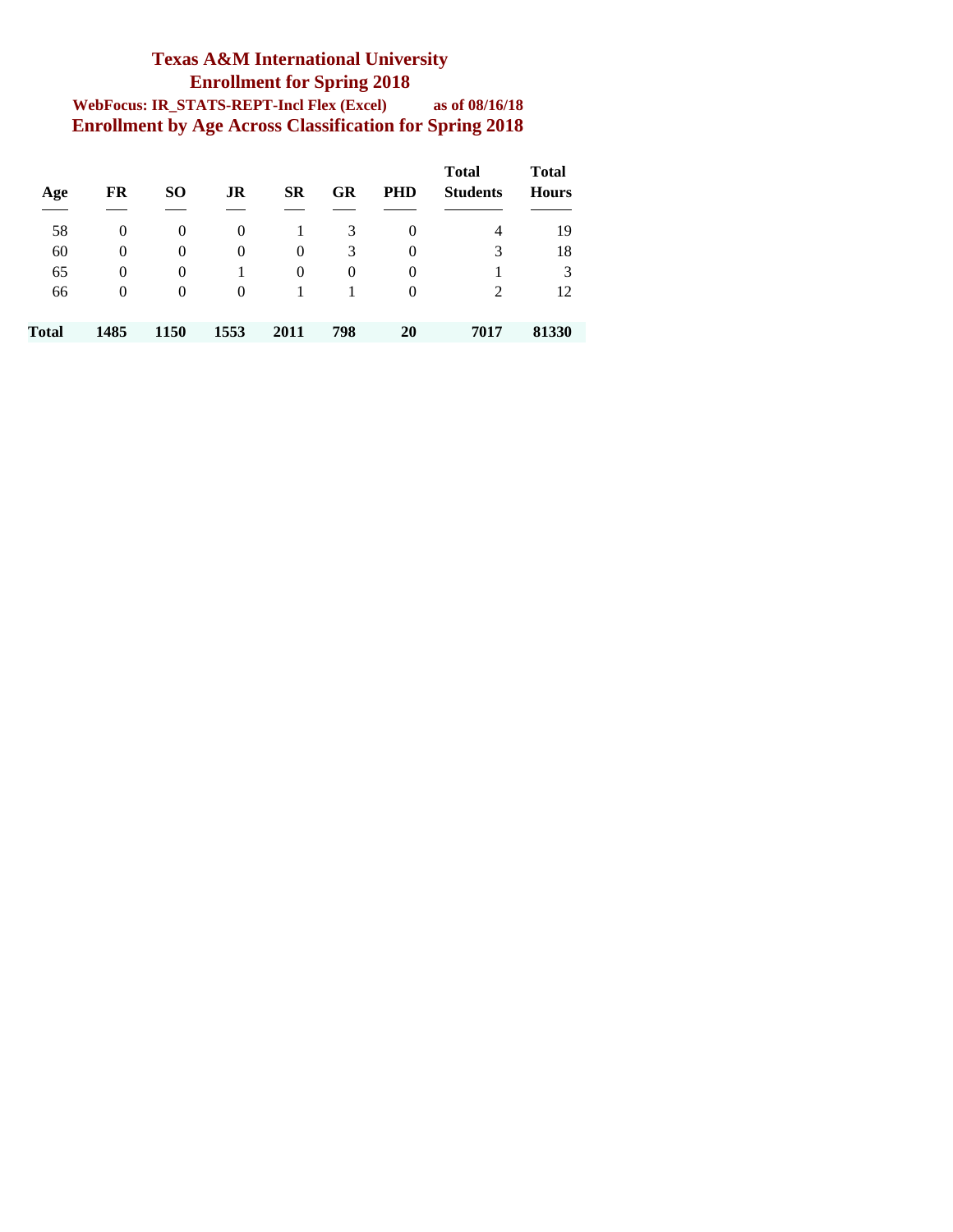#### **Texas A&M International University Enrollment for Spring 2018 WebFocus: IR\_STATS-REPT-Incl Flex (Excel) as of 08/16/18 Average Hour Load Overall for Spring 2018**

|       |      | Avg  |       |       |  |  |
|-------|------|------|-------|-------|--|--|
| Women | Men  | Enr  | Hours | Load  |  |  |
|       |      |      |       |       |  |  |
| 4321  | 2696 | 7017 | 81330 | 11.59 |  |  |

#### **Average Hour Load by Level**

|               |       |      | <b>Tot</b> |              | Avg   |
|---------------|-------|------|------------|--------------|-------|
| Level         | Women | Men  | Enr        | <b>Hours</b> | Load  |
|               |       |      |            |              |       |
| Undergraduate | 3790  | 2409 | 6199       | 75964        | 12.25 |
| Graduate      | 525   | 273  | 798        | 5198         | 6.51  |
| Doctoral      | 6     | 14   | 20         | 168          | 8.40  |
|               |       |      |            |              |       |
| Total         | 4321  | 2696 | 7017       | 81330        |       |

#### **Average Hour Load by Ethnicity**

| Eth           | Women | Men  | <b>Tot</b><br>Enr | <b>Hours</b> | Avg<br>Load |
|---------------|-------|------|-------------------|--------------|-------------|
| Amer Ind      | 1     | 2    | 3                 | 35           | 11.67       |
| Asian         | 16    | 15   | 31                | 321          | 10.35       |
| <b>Black</b>  | 11    | 22   | 33                | 375          | 11.36       |
| Hawaiian      | 1     | 0    | 1                 | 15           | 15.00       |
| Hispanic      | 4120  | 2490 | 6610              | 76744        | 11.61       |
| International | 71    | 93   | 164               | 1883         | 11.48       |
| Unknown       | 12    | 11   | 23                | 188          | 8.17        |
| White         | 89    | 63   | 152               | 1769         | 11.64       |
| Total         | 4321  | 2696 | 7017              | 81330        |             |

#### **Average Hour Load by Classification**

| <b>Classification</b> | Women | Men  | <b>Tot</b><br>Enr | <b>Hours</b> | Avg<br>Load |
|-----------------------|-------|------|-------------------|--------------|-------------|
| Freshman              | 827   | 658  | 1485              | 16969        | 11.43       |
| Sophomore             | 707   | 443  | 1150              | 14734        | 12.81       |
| Junior                | 988   | 565  | 1553              | 19473        | 12.54       |
| Senior                | 1268  | 743  | 2011              | 24788        | 12.33       |
| Graduate              | 525   | 273  | 798               | 5198         | 6.51        |
| Doctoral              | 6     | 14   | 20                | 168          | 8.40        |
| Total                 | 4321  | 2696 | 7017              | 81330        |             |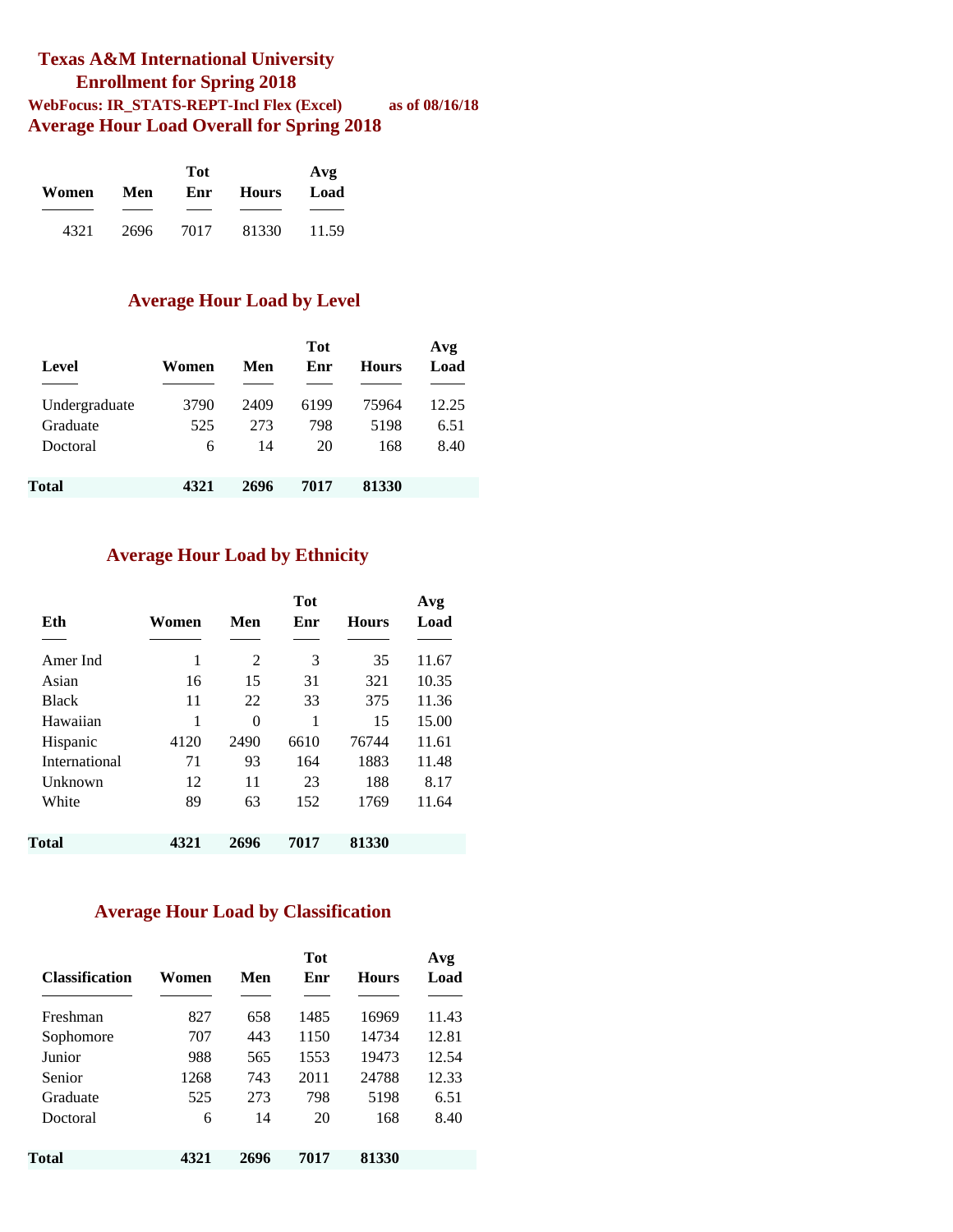### **Total Hours by Student College and Level**

| College                       | <b>Total</b><br><b>Students</b> | <b>Undergrad</b><br><b>Hours</b> | <b>Graduate</b><br><b>Hours</b> | <b>Doctoral</b><br><b>Hours</b> | <b>Total</b><br><b>Hours</b> |
|-------------------------------|---------------------------------|----------------------------------|---------------------------------|---------------------------------|------------------------------|
| College of Arts & Sciences    | 3828                            | 44222                            | 2002                            | 6                               | 46230                        |
| College of Education          | 979                             | 8964                             | 1517                            | $\Omega$                        | 10481                        |
| College of Nursing&Health Sci | 619                             | 7523                             | 116                             | $\Omega$                        | 7639                         |
| Sanchez School of Business    | 1217                            | 12207                            | 1563                            | 162                             | 13932                        |
| University College            | 374                             | 3048                             | 0                               | $\Omega$                        | 3048                         |
| Total                         | 7017                            | 75964                            | 5198                            | 168                             | 81330                        |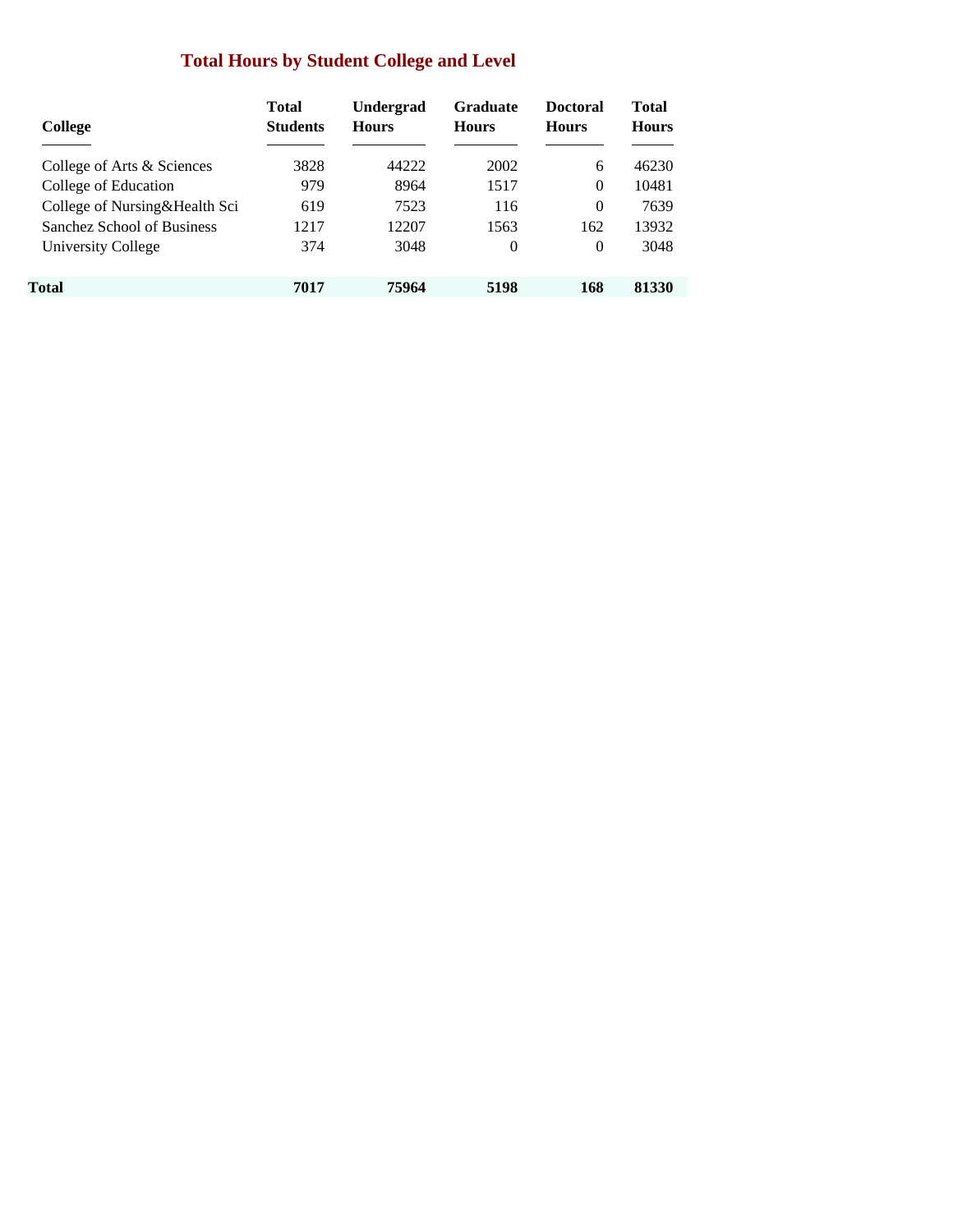#### **Texas A&M International University CBM001 Enrollment for Spring 2018 WebFocus: IR\_CB-STATS as of 08/16/18 Average Hour Load by Level and Ethnicity**

|               |               |                  |                | <b>Tot</b>     |              | Avg   |
|---------------|---------------|------------------|----------------|----------------|--------------|-------|
| <b>Level</b>  | Eth           | Women            | Men            | Enr            | <b>Hours</b> | Load  |
|               |               |                  |                |                |              |       |
| Undergraduate | Amer Ind      | $\mathbf{1}$     | $\mathbf{2}$   | 3              | 35           | 11.67 |
|               | Asian         | 11               | 12             | 23             | 285          | 12.39 |
|               | <b>Black</b>  | 7                | 17             | 24             | 312          | 13.00 |
|               | Hawaiian      | 1                | $\overline{0}$ | 1              | 15           | 15.00 |
|               | Hispanic      | 3640             | 2264           | 5904           | 72153        | 12.22 |
|               | International | 46               | 51             | 97             | 1385         | 14.28 |
|               | Unknown       | 10               | 9              | 19             | 164          | 8.63  |
|               | White         | 74               | 54             | 128            | 1615         | 12.62 |
| Graduate      | Asian         | 4                | $\overline{c}$ | 6              | 30           | 5.00  |
|               | <b>Black</b>  | 4                | 4              | 8              | 51           | 6.38  |
|               | Hispanic      | 477              | 223            | 700            | 4546         | 6.49  |
|               | International | 23               | 35             | 58             | 405          | 6.98  |
|               | Unknown       | $\overline{2}$   | $\overline{2}$ | $\overline{4}$ | 24           | 6.00  |
|               | White         | 15               | $\overline{7}$ | 22             | 142          | 6.45  |
| Doctoral      | Asian         | $\mathbf{1}$     | $\mathbf{1}$   | $\overline{2}$ | 6            | 3.00  |
|               | <b>Black</b>  | $\boldsymbol{0}$ | $\mathbf{1}$   | $\mathbf{1}$   | 12           | 12.00 |
|               | Hispanic      | 3                | 3              | 6              | 45           | 7.50  |
|               | International | $\overline{2}$   | $\overline{7}$ | 9              | 93           | 10.33 |
|               | White         | $\theta$         | $\overline{2}$ | $\overline{2}$ | 12           | 6.00  |
|               |               |                  |                |                |              |       |
| Total         |               | 4321             | 2696           | 7017           | 81330        |       |

#### **Semester Credit Hours by Level and Ethnicity**

| Level                         | Eth           | <b>Part-Time</b><br>Women | <b>Full-Time</b><br>Women | <b>Part-Time</b><br>Men | <b>Full-Time</b><br>Men | Women<br><b>Hours</b> | Men<br><b>Hours</b> | <b>Total</b><br><b>Hours</b> |
|-------------------------------|---------------|---------------------------|---------------------------|-------------------------|-------------------------|-----------------------|---------------------|------------------------------|
| A. Undergraduate              | Amer Ind      | $\theta$                  | 14                        | 9                       | 12                      | 14                    | 21                  | 35                           |
|                               | Asian         |                           | 146                       | 27                      | 111                     | 147                   | 138                 | 285                          |
|                               | <b>Black</b>  | 9                         | 86                        | 27                      | 190                     | 95                    | 217                 | 312                          |
|                               | Hawaiian      | $\theta$                  | 15                        | $\mathbf{0}$            | $\theta$                | 15                    | $\theta$            | 15                           |
|                               | Hispanic      | 7261                      | 37375                     | 3911                    | 23606                   | 44636                 | 27517               | 72153                        |
|                               | International | 33                        | 609                       | 3                       | 740                     | 642                   | 743                 | 1385                         |
|                               | Unknown       | 25                        | 44                        | 35                      | 60                      | 69                    | 95                  | 164                          |
|                               | White         | 122                       | 821                       | 80                      | 592                     | 943                   | 672                 | 1615                         |
| <b>Total A. Undergraduate</b> |               | 7451                      | 39110                     | 4092                    | 25311                   | 46561                 | 29403               | 75964                        |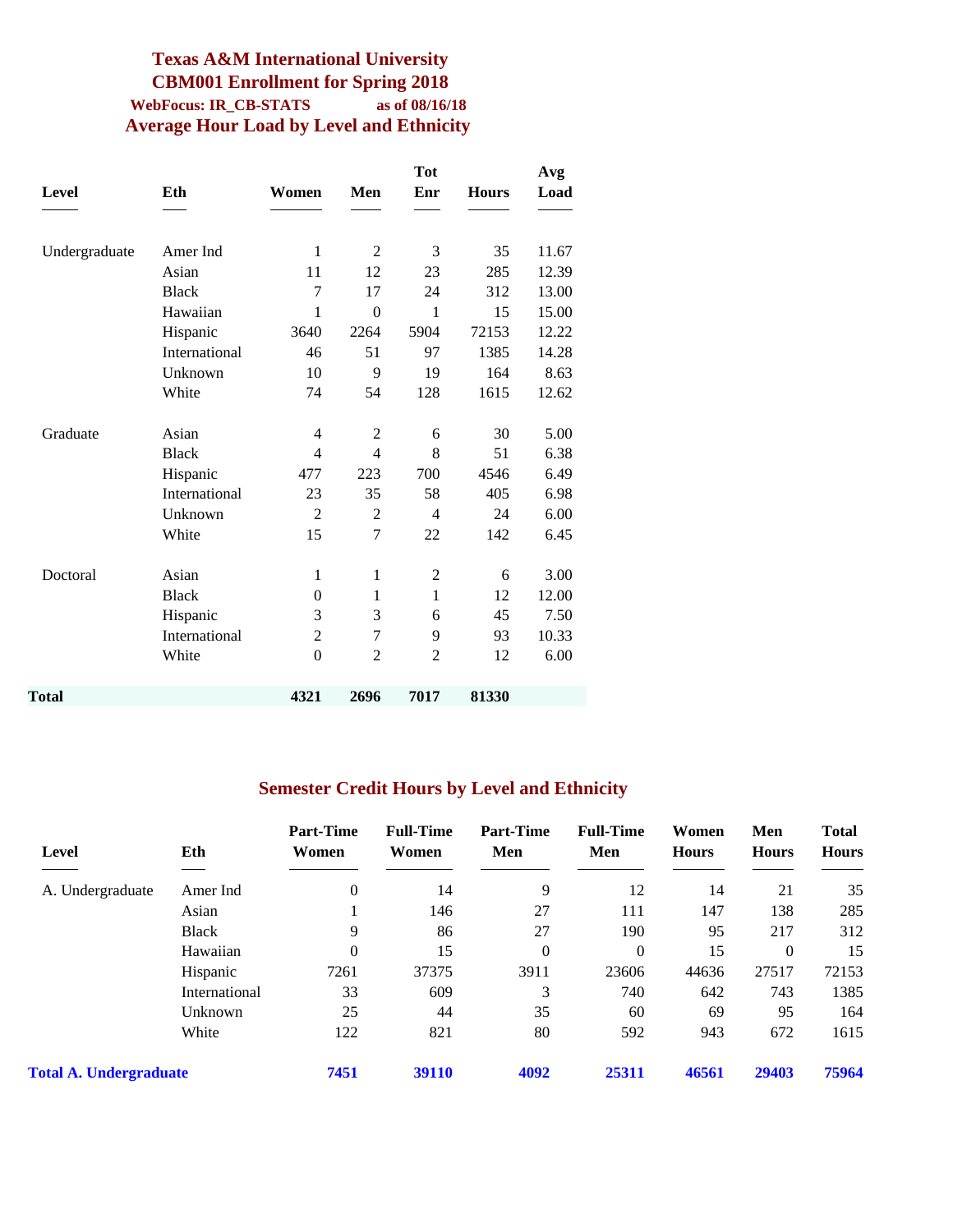| Level                    | Eth           | <b>Part-Time</b><br>Women | <b>Full-Time</b><br>Women | <b>Part-Time</b><br>Men | <b>Full-Time</b><br>Men | Women<br><b>Hours</b> | Men<br><b>Hours</b> | <b>Total</b><br><b>Hours</b> |
|--------------------------|---------------|---------------------------|---------------------------|-------------------------|-------------------------|-----------------------|---------------------|------------------------------|
| <b>B.</b> Graduate       | Asian         | 21                        | $\boldsymbol{0}$          | 9                       | $\overline{0}$          | 21                    | 9                   | 30                           |
|                          | <b>Black</b>  | 24                        | $\mathbf{0}$              | 18                      | 9                       | 24                    | 27                  | 51                           |
|                          | Hispanic      | 1798                      | 1292                      | 817                     | 639                     | 3090                  | 1456                | 4546                         |
|                          | International | 66                        | 102                       | 129                     | 108                     | 168                   | 237                 | 405                          |
|                          | Unknown       | 12                        | $\theta$                  | 12                      | $\overline{0}$          | 12                    | 12                  | 24                           |
|                          | White         | 51                        | 45                        | 27                      | 19                      | 96                    | 46                  | 142                          |
| <b>Total B. Graduate</b> |               | 1972                      | 1439                      | 1012                    | 775                     | 3411                  | 1787                | 5198                         |
| C. Doctoral              | Asian         | 3                         | $\boldsymbol{0}$          | 3                       | $\boldsymbol{0}$        | 3                     | 3                   | 6                            |
|                          | <b>Black</b>  | $\mathbf{0}$              | $\mathbf{0}$              | $\boldsymbol{0}$        | 12                      | $\boldsymbol{0}$      | 12                  | 12                           |
|                          | Hispanic      | 9                         | 12                        | 3                       | 21                      | 21                    | 24                  | 45                           |
|                          | International | $\mathbf{0}$              | 21                        | $\boldsymbol{0}$        | 72                      | 21                    | 72                  | 93                           |
|                          | White         | $\theta$                  | $\boldsymbol{0}$          | 3                       | 9                       | $\boldsymbol{0}$      | 12                  | 12                           |
| <b>Total C. Doctoral</b> |               | 12                        | 33                        | 9                       | 114                     | 45                    | 123                 | 168                          |
| Total                    |               | 9435                      | 40582                     | 5113                    | 26200                   | 50017                 | 31313               | 81330                        |

# **Semester Credit Hours by Level and Ethnicity**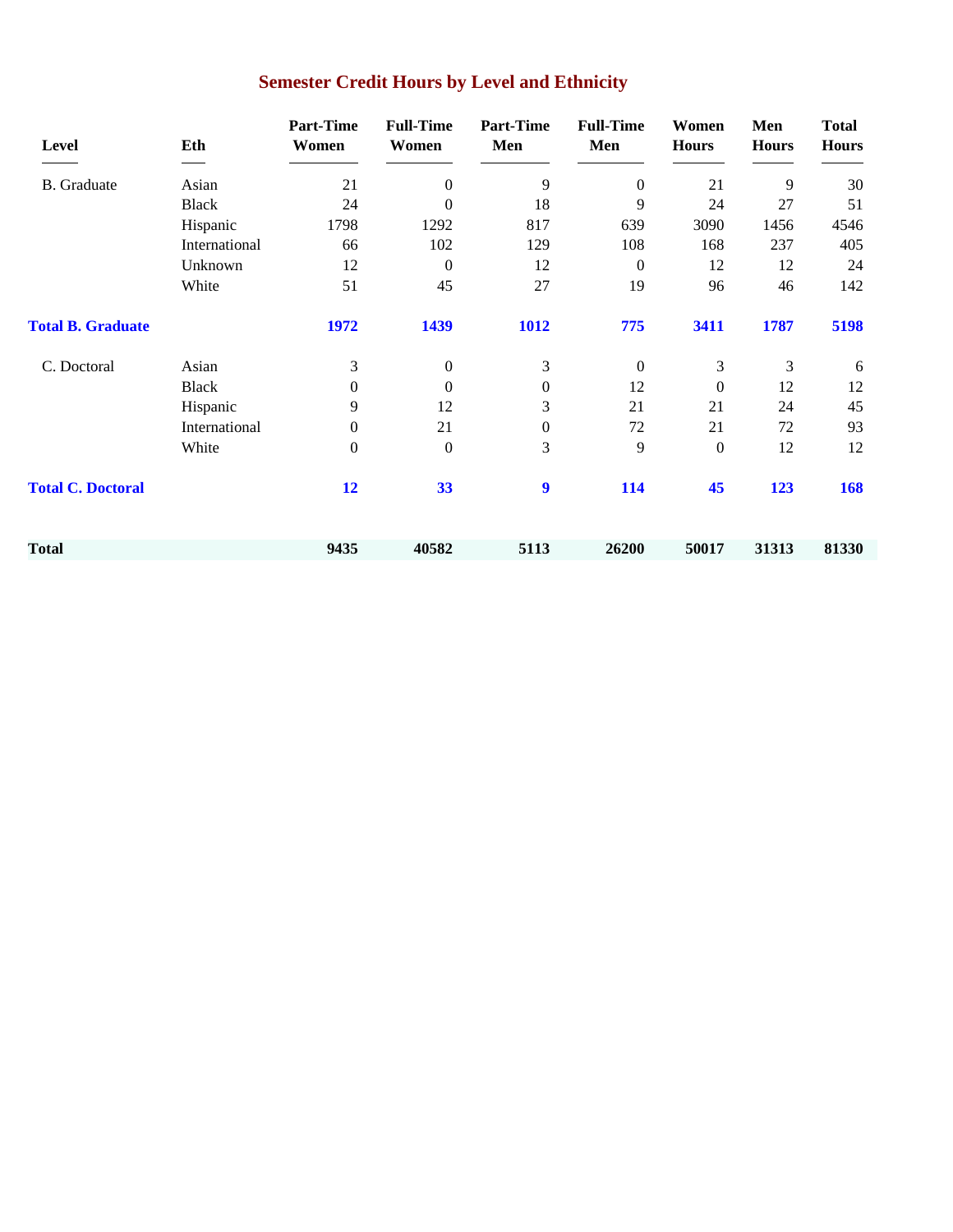# **Enrollment by Credit Hour Load for Spring 2018**

| <b>Semester</b>         |                |                  |              |                  |                  | <b>Tot</b>   | <b>UG</b>  | <b>GR</b>        | DR               | <b>Total</b> |
|-------------------------|----------------|------------------|--------------|------------------|------------------|--------------|------------|------------------|------------------|--------------|
| <b>Hours</b>            | Women          | Men              | <b>UG</b>    | <b>GR</b>        | <b>DR</b>        | Enr          | <b>Hrs</b> | <b>Hrs</b>       | <b>Hrs</b>       | <b>Hours</b> |
| $\mathbf{1}$            | 58             | 62               | 119          | $\mathbf{1}$     | $\overline{0}$   | 120          | 119        | 1                | $\boldsymbol{0}$ | 120          |
| $\sqrt{2}$              | 5              | $\mathbf{1}$     | 6            | $\boldsymbol{0}$ | $\boldsymbol{0}$ | 6            | 12         | $\boldsymbol{0}$ | $\mathbf{0}$     | 12           |
| 3                       | 225            | 133              | 213          | 140              | 5                | 358          | 639        | 420              | 15               | 1074         |
| $\overline{\mathbf{4}}$ | 20             | 11               | 29           | $\overline{2}$   | $\boldsymbol{0}$ | 31           | 116        | $\,8\,$          | $\boldsymbol{0}$ | 124          |
| 5                       | $\overline{7}$ | $\overline{2}$   | 9            | $\theta$         | $\boldsymbol{0}$ | 9            | 45         | $\boldsymbol{0}$ | $\boldsymbol{0}$ | 45           |
| 6                       | 490            | 274              | 345          | 418              | $\mathbf{1}$     | 764          | 2070       | 2508             | $\epsilon$       | 4584         |
| $\overline{7}$          | 63             | 29               | 91           | $\mathbf{1}$     | $\boldsymbol{0}$ | 92           | 637        | $\overline{7}$   | $\boldsymbol{0}$ | 644          |
| 8                       | 39             | 17               | 51           | 5                | $\boldsymbol{0}$ | 56           | 408        | 40               | $\boldsymbol{0}$ | 448          |
| 9                       | 420            | 246              | 473          | 186              | 7                | 666          | 4257       | 1674             | 63               | 5994         |
| 10                      | 122            | 62               | 181          | 3                | $\boldsymbol{0}$ | 184          | 1810       | 30               | $\boldsymbol{0}$ | 1840         |
| 11                      | 87             | 43               | 130          | $\mathbf{0}$     | $\mathbf{0}$     | 130          | 1430       | $\mathbf{0}$     | $\mathbf{0}$     | 1430         |
| 12                      | 788            | 560              | 1301         | 40               | 7                | 1348         | 15612      | 480              | 84               | 16176        |
| 13                      | 444            | 288              | 732          | $\boldsymbol{0}$ | $\boldsymbol{0}$ | 732          | 9516       | $\boldsymbol{0}$ | $\boldsymbol{0}$ | 9516         |
| 14                      | 363            | 219              | 582          | $\mathbf{0}$     | $\mathbf{0}$     | 582          | 8148       | $\boldsymbol{0}$ | $\boldsymbol{0}$ | 8148         |
| 15                      | 549            | 360              | 907          | $\sqrt{2}$       | $\boldsymbol{0}$ | 909          | 13605      | 30               | $\boldsymbol{0}$ | 13635        |
| 16                      | 279            | 194              | 473          | $\mathbf{0}$     | $\mathbf{0}$     | 473          | 7568       | $\boldsymbol{0}$ | $\mathbf{0}$     | 7568         |
| 17                      | 148            | 85               | 233          | $\boldsymbol{0}$ | $\boldsymbol{0}$ | 233          | 3961       | $\boldsymbol{0}$ | $\boldsymbol{0}$ | 3961         |
| 18                      | 148            | 84               | 232          | $\boldsymbol{0}$ | $\boldsymbol{0}$ | 232          | 4176       | $\boldsymbol{0}$ | $\boldsymbol{0}$ | 4176         |
| 19                      | 33             | 14               | 47           | $\boldsymbol{0}$ | $\boldsymbol{0}$ | 47           | 893        | $\boldsymbol{0}$ | $\boldsymbol{0}$ | 893          |
| 20                      | $\overline{4}$ | 5                | 9            | $\mathbf{0}$     | $\boldsymbol{0}$ | 9            | 180        | $\boldsymbol{0}$ | $\boldsymbol{0}$ | 180          |
| 21                      | 27             | 6                | 33           | $\mathbf{0}$     | $\mathbf{0}$     | 33           | 693        | $\boldsymbol{0}$ | $\boldsymbol{0}$ | 693          |
| 22                      | $\mathbf{1}$   | $\boldsymbol{0}$ | $\mathbf{1}$ | $\boldsymbol{0}$ | $\boldsymbol{0}$ | $\mathbf{1}$ | 22         | $\boldsymbol{0}$ | $\boldsymbol{0}$ | 22           |
| 23                      | $\theta$       | 1                | 1            | $\mathbf{0}$     | $\boldsymbol{0}$ | 1            | 23         | $\mathbf{0}$     | $\mathbf{0}$     | 23           |
| 24                      | $\mathbf{1}$   | $\boldsymbol{0}$ | $\mathbf{1}$ | $\boldsymbol{0}$ | $\boldsymbol{0}$ | $\mathbf{1}$ | 24         | $\boldsymbol{0}$ | $\boldsymbol{0}$ | 24           |
| Total                   | 4321           | 2696             | 6199         | 798              | 20               | 7017         | 75964      | 5198             | 168              | 81330        |

### **Enrollment and Credit Hour Load**

| Load      | <b>Semester</b><br><b>Hours</b> | Women          | Men | <b>UG</b><br>Cnt | GR<br>Cnt    | DR<br>$\mathbf{Cnt}$ | <b>Tot</b><br>Enr | <b>UG</b><br><b>Hrs</b> | GR<br><b>Hrs</b> | DR<br><b>Hrs</b> | <b>Total</b><br><b>Hours</b> |
|-----------|---------------------------------|----------------|-----|------------------|--------------|----------------------|-------------------|-------------------------|------------------|------------------|------------------------------|
|           |                                 |                |     |                  |              |                      |                   |                         |                  |                  |                              |
| Full-Time | 9                               | 117            | 76  | $\overline{0}$   | 186          | 7                    | 193               | $\boldsymbol{0}$        | 1674             | 63               | 1737                         |
|           | 10                              | $\overline{c}$ |     | $\Omega$         | 3            | $\boldsymbol{0}$     | 3                 | $\theta$                | 30               | $\mathbf{0}$     | 30                           |
|           | 12                              | 788            | 560 | 1301             | 40           | 7                    | 1348              | 15612                   | 480              | 84               | 16176                        |
|           | 13                              | 444            | 288 | 732              | $\theta$     | $\theta$             | 732               | 9516                    | $\overline{0}$   | $\Omega$         | 9516                         |
|           | 14                              | 363            | 219 | 582              | $\mathbf{0}$ | $\theta$             | 582               | 8148                    | $\theta$         | $\boldsymbol{0}$ | 8148                         |
|           | 15                              | 549            | 360 | 907              | 2            | $\boldsymbol{0}$     | 909               | 13605                   | 30               | $\Omega$         | 13635                        |
|           | 16                              | 279            | 194 | 473              | $\mathbf{0}$ | $\boldsymbol{0}$     | 473               | 7568                    | $\boldsymbol{0}$ | $\overline{0}$   | 7568                         |
|           | 17                              | 148            | 85  | 233              | $\Omega$     | $\theta$             | 233               | 3961                    | $\overline{0}$   | $\Omega$         | 3961                         |
|           | 18                              | 148            | 84  | 232              | $\mathbf{0}$ | $\boldsymbol{0}$     | 232               | 4176                    | $\boldsymbol{0}$ | $\boldsymbol{0}$ | 4176                         |
|           | 19                              | 33             | 14  | 47               | $\Omega$     | $\overline{0}$       | 47                | 893                     | $\overline{0}$   | $\Omega$         | 893                          |
|           | 20                              | 4              | 5   | 9                | $\mathbf{0}$ | $\theta$             | 9                 | 180                     | $\overline{0}$   | $\theta$         | 180                          |
|           | 21                              | 27             | 6   | 33               | $\mathbf{0}$ | $\overline{0}$       | 33                | 693                     | $\theta$         | $\theta$         | 693                          |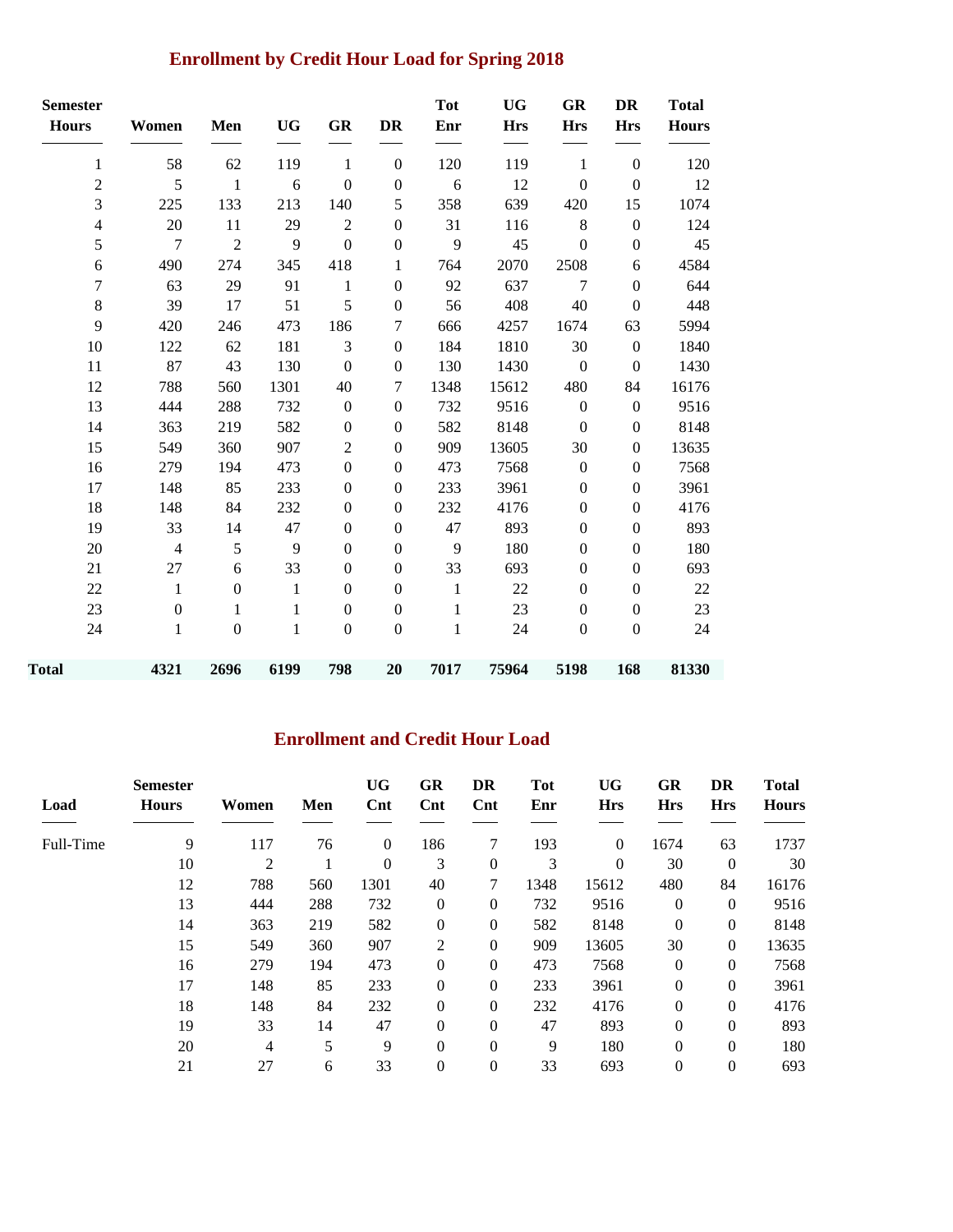#### **Enrollment and Credit Hour Load**

|                                | <b>Semester</b>  |       |                  | <b>UG</b>    | <b>GR</b>        | DR               | <b>Tot</b>   | <b>UG</b>  | <b>GR</b>        | DR               | <b>Total</b> |
|--------------------------------|------------------|-------|------------------|--------------|------------------|------------------|--------------|------------|------------------|------------------|--------------|
| Load                           | <b>Hours</b>     | Women | Men              | Cnt          | <b>Cnt</b>       | Cnt              | Enr          | <b>Hrs</b> | <b>Hrs</b>       | <b>Hrs</b>       | <b>Hours</b> |
| Full-Time                      | 22               | 1     | $\boldsymbol{0}$ | $\mathbf{1}$ | $\boldsymbol{0}$ | $\mathbf{0}$     | 1            | 22         | $\mathbf{0}$     | $\mathbf{0}$     | $22\,$       |
|                                | 23               | 0     | 1                | 1            | $\boldsymbol{0}$ | $\boldsymbol{0}$ | 1            | 23         | $\boldsymbol{0}$ | $\boldsymbol{0}$ | 23           |
|                                | 24               | 1     | $\boldsymbol{0}$ | 1            | $\boldsymbol{0}$ | $\boldsymbol{0}$ | $\mathbf{1}$ | 24         | $\boldsymbol{0}$ | $\boldsymbol{0}$ | 24           |
| <b><i>*TOTAL Full-Time</i></b> |                  | 2904  | 1893             | 4552         | 231              | 14               | 4797         | 64421      | 2214             | 147              | 66782        |
| Part-Time                      | $\mathbf{1}$     | 58    | 62               | 119          | 1                | $\boldsymbol{0}$ | 120          | 119        | 1                | $\boldsymbol{0}$ | 120          |
|                                | $\boldsymbol{2}$ | 5     | $\mathbf{1}$     | 6            | $\boldsymbol{0}$ | $\boldsymbol{0}$ | 6            | 12         | $\boldsymbol{0}$ | $\boldsymbol{0}$ | 12           |
|                                | $\mathfrak{Z}$   | 225   | 133              | 213          | 140              | 5                | 358          | 639        | 420              | 15               | 1074         |
|                                | $\overline{4}$   | 20    | 11               | 29           | $\overline{2}$   | $\boldsymbol{0}$ | 31           | 116        | $\,8\,$          | $\boldsymbol{0}$ | 124          |
|                                | 5                | 7     | $\overline{2}$   | 9            | $\boldsymbol{0}$ | $\boldsymbol{0}$ | 9            | 45         | $\mathbf{0}$     | $\mathbf{0}$     | 45           |
|                                | 6                | 490   | 274              | 345          | 418              | 1                | 764          | 2070       | 2508             | 6                | 4584         |
|                                | 7                | 63    | 29               | 91           | $\mathbf{1}$     | $\boldsymbol{0}$ | 92           | 637        | 7                | $\mathbf{0}$     | 644          |
|                                | $8\,$            | 39    | 17               | 51           | 5                | $\boldsymbol{0}$ | 56           | 408        | 40               | $\boldsymbol{0}$ | 448          |
|                                | 9                | 303   | 170              | 473          | $\mathbf{0}$     | $\theta$         | 473          | 4257       | $\boldsymbol{0}$ | $\mathbf{0}$     | 4257         |
|                                | $10\,$           | 120   | 61               | 181          | $\mathbf{0}$     | $\theta$         | 181          | 1810       | $\boldsymbol{0}$ | $\boldsymbol{0}$ | 1810         |
|                                | 11               | 87    | 43               | 130          | $\mathbf{0}$     | $\mathbf{0}$     | 130          | 1430       | $\boldsymbol{0}$ | $\mathbf{0}$     | 1430         |
| <b><i>*TOTAL Part-Time</i></b> |                  | 1417  | 803              | 1647         | 567              | $\boldsymbol{6}$ | 2220         | 11543      | 2984             | 21               | 14548        |
| <b>Total</b>                   |                  | 4321  | 2696             | 6199         | 798              | 20               | 7017         | 75964      | 5198             | 168              | 81330        |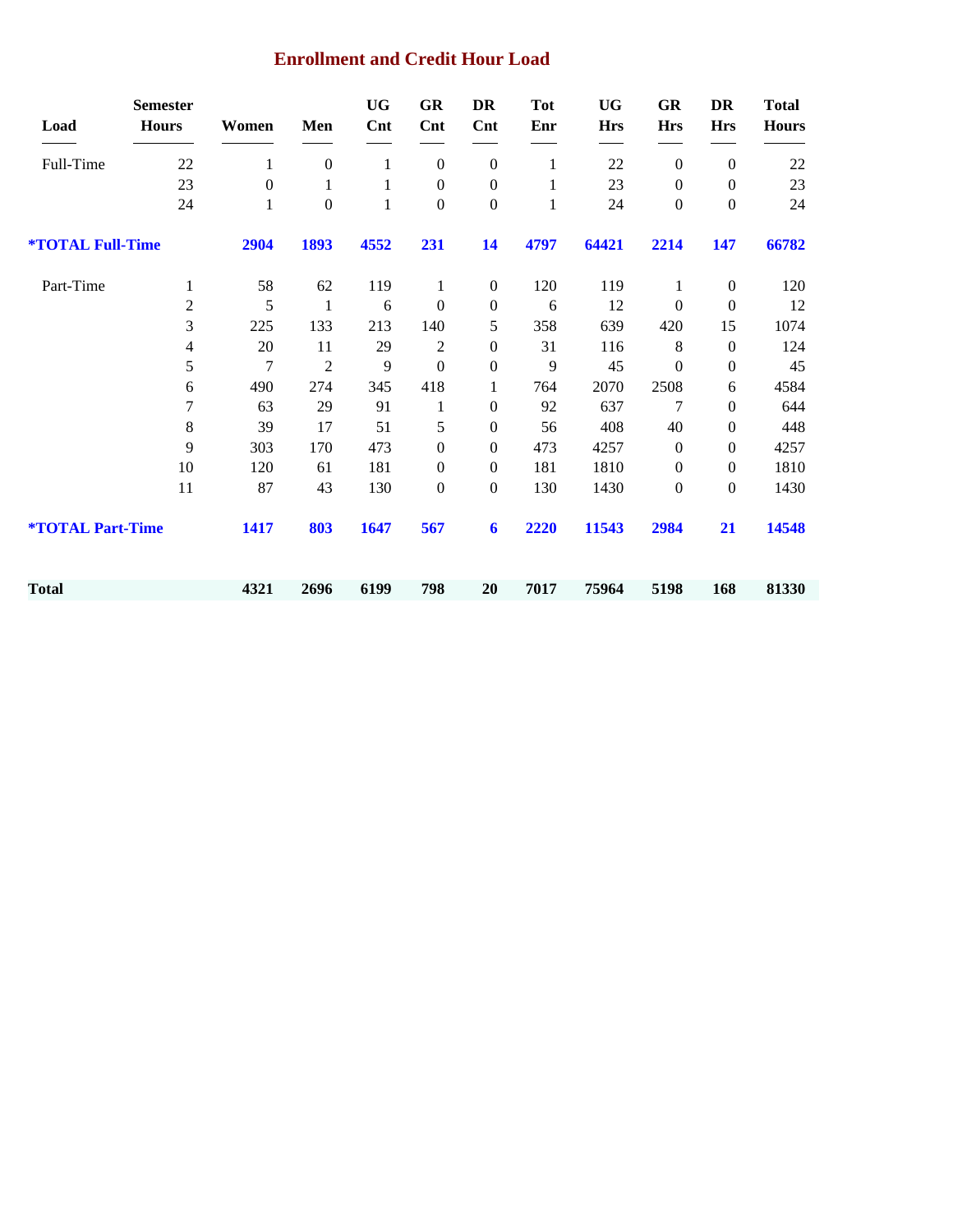### **Enrollment and Credit Hour Load Across Ethnicity for Spring 2018**

|                               | <b>Semester</b>          |                  |                  |                  |                         | Amer             | <b>Non</b>               |                         | <b>Tot</b>     | <b>Total</b> |
|-------------------------------|--------------------------|------------------|------------------|------------------|-------------------------|------------------|--------------------------|-------------------------|----------------|--------------|
| Load                          | <b>Hours</b>             | White            | <b>Black</b>     | <b>Hisp</b>      | Asian                   | Ind              | <b>Res</b>               | Unk                     | Enr            | <b>Hours</b> |
| FT-Men                        | 9                        | $\sqrt{2}$       | $\mathbf{1}$     | 64               | $\boldsymbol{0}$        | $\boldsymbol{0}$ | 9                        | $\boldsymbol{0}$        | 76             | 684          |
|                               | 10                       | $\mathbf{1}$     | $\boldsymbol{0}$ | $\boldsymbol{0}$ | $\boldsymbol{0}$        | $\boldsymbol{0}$ | $\boldsymbol{0}$         | $\boldsymbol{0}$        | $\mathbf{1}$   | $10\,$       |
|                               | 12                       | 10               | $\overline{c}$   | 525              | 3                       | $\mathbf{1}$     | 18                       | $\mathbf{1}$            | 560            | 6720         |
|                               | 13                       | $\overline{9}$   | $\overline{c}$   | 273              | $\mathbf{1}$            | $\boldsymbol{0}$ | 3                        | $\boldsymbol{0}$        | 288            | 3744         |
|                               | 14                       | 3                | 3                | 206              | $\mathbf{1}$            | $\boldsymbol{0}$ | 5                        | $\mathbf{1}$            | 219            | 3066         |
|                               | 15                       | $\sqrt{6}$       | 4                | 335              | $\overline{c}$          | $\boldsymbol{0}$ | 13                       | $\boldsymbol{0}$        | 360            | 5400         |
|                               | 16                       | 5                | $\mathbf{1}$     | 178              | $\boldsymbol{0}$        | $\boldsymbol{0}$ | 10                       | $\boldsymbol{0}$        | 194            | 3104         |
|                               | 17                       | $\overline{c}$   | $\overline{c}$   | 76               | $\boldsymbol{0}$        | $\boldsymbol{0}$ | 3                        | $\boldsymbol{2}$        | 85             | 1445         |
|                               | 18                       | 5                | $\boldsymbol{0}$ | $72\,$           | $\mathbf{1}$            | $\boldsymbol{0}$ | 6                        | $\boldsymbol{0}$        | 84             | 1512         |
|                               | 19                       | $\mathbf{1}$     | $\boldsymbol{0}$ | 13               | $\boldsymbol{0}$        | $\boldsymbol{0}$ | $\boldsymbol{0}$         | $\boldsymbol{0}$        | 14             | 266          |
|                               | $20\,$                   | $\boldsymbol{0}$ | $\boldsymbol{0}$ | 5                | $\boldsymbol{0}$        | $\boldsymbol{0}$ | $\boldsymbol{0}$         | $\boldsymbol{0}$        | 5              | $100\,$      |
|                               | 21                       | $\boldsymbol{0}$ | $\boldsymbol{0}$ | 6                | $\boldsymbol{0}$        | $\boldsymbol{0}$ | $\boldsymbol{0}$         | $\boldsymbol{0}$        | 6              | 126          |
|                               | 23                       | $\boldsymbol{0}$ | $\boldsymbol{0}$ | $\mathbf{1}$     | $\boldsymbol{0}$        | $\boldsymbol{0}$ | $\boldsymbol{0}$         | $\boldsymbol{0}$        | $\mathbf{1}$   | $23\,$       |
| *TOTAL FT-Men                 |                          | 44               | 15               | 1754             | 8                       | $\mathbf{1}$     | 67                       | $\overline{\mathbf{4}}$ | 1893           | 26200        |
| FT-Women                      | 9                        | $\sqrt{5}$       | $\boldsymbol{0}$ | 105              | $\boldsymbol{0}$        | $\boldsymbol{0}$ | 7                        | $\boldsymbol{0}$        | 117            | 1053         |
|                               | 10                       | $\boldsymbol{0}$ | $\boldsymbol{0}$ | $\sqrt{2}$       | $\boldsymbol{0}$        | $\boldsymbol{0}$ | $\boldsymbol{0}$         | $\boldsymbol{0}$        | $\overline{2}$ | $20\,$       |
|                               | 12                       | 13               | $\mathbf{1}$     | 757              | 1                       | $\boldsymbol{0}$ | 15                       | $\mathbf{1}$            | 788            | 9456         |
|                               | 13                       | $\sqrt{5}$       | $\overline{c}$   | 433              | $\boldsymbol{0}$        | $\boldsymbol{0}$ | $\overline{\mathcal{L}}$ | $\boldsymbol{0}$        | 444            | 5772         |
|                               | 14                       | $\,8\,$          | $\boldsymbol{0}$ | 346              | 4                       | $\mathbf{1}$     | $\overline{\mathcal{L}}$ | $\boldsymbol{0}$        | 363            | 5082         |
|                               | 15                       | $\overline{9}$   | $\overline{c}$   | 520              | $\overline{c}$          | $\boldsymbol{0}$ | 15                       | $\boldsymbol{0}$        | 548            | 8235         |
|                               | 16                       | $10\,$           | $\boldsymbol{0}$ | 262              | 3                       | $\boldsymbol{0}$ | $\overline{c}$           | $\mathfrak{2}$          | 279            | 4464         |
|                               | 17                       | $\sqrt{6}$       | $\boldsymbol{0}$ | 140              | $\boldsymbol{0}$        | $\boldsymbol{0}$ | $\sqrt{2}$               | $\boldsymbol{0}$        | 148            | 2516         |
|                               | 18                       | $\overline{4}$   | 1                | 138              | $\boldsymbol{0}$        | $\boldsymbol{0}$ | 5                        | $\boldsymbol{0}$        | 148            | 2664         |
|                               | 19                       | $\mathbf{1}$     | $\boldsymbol{0}$ | 32               | $\boldsymbol{0}$        | $\boldsymbol{0}$ | $\boldsymbol{0}$         | $\boldsymbol{0}$        | 33             | 627          |
|                               | 20                       | $\boldsymbol{0}$ | $\boldsymbol{0}$ | $\overline{4}$   | $\boldsymbol{0}$        | $\boldsymbol{0}$ | $\boldsymbol{0}$         | $\boldsymbol{0}$        | $\overline{4}$ | $80\,$       |
|                               | 21                       | $\boldsymbol{0}$ | $\boldsymbol{0}$ | $27\,$           | $\boldsymbol{0}$        | $\boldsymbol{0}$ | $\boldsymbol{0}$         | $\boldsymbol{0}$        | 27             | 567          |
|                               | 22                       | $\boldsymbol{0}$ | $\boldsymbol{0}$ | $\mathbf{1}$     | $\boldsymbol{0}$        | $\boldsymbol{0}$ | $\boldsymbol{0}$         | $\boldsymbol{0}$        | $\mathbf{1}$   | $22\,$       |
|                               | 24                       | $\boldsymbol{0}$ | $\boldsymbol{0}$ | $\mathbf{1}$     | $\boldsymbol{0}$        | $\boldsymbol{0}$ | $\boldsymbol{0}$         | $\boldsymbol{0}$        | 1              | 24           |
| <i><b>*TOTAL FT-Women</b></i> |                          | 61               | 6                | 2768             | 10                      | 1                | 54                       | 3                       | 2903           | 40582        |
| PT-Men                        | $\mathbf{1}$             | $\mathbf{1}$     | $\boldsymbol{0}$ | 60               | $\mathbf{1}$            | $\boldsymbol{0}$ | $\boldsymbol{0}$         | $\boldsymbol{0}$        | 62             | 62           |
|                               | $\sqrt{2}$               | $\boldsymbol{0}$ | $\boldsymbol{0}$ | $\mathbf{1}$     | $\boldsymbol{0}$        | $\boldsymbol{0}$ | $\boldsymbol{0}$         | $\boldsymbol{0}$        | $\mathbf{1}$   | $\sqrt{2}$   |
|                               | 3                        | $\overline{4}$   | $\boldsymbol{2}$ | 117              | $\overline{c}$          | $\boldsymbol{0}$ | 8                        | $\boldsymbol{0}$        | 133            | 399          |
|                               | $\overline{\mathcal{L}}$ | $\boldsymbol{0}$ | $\boldsymbol{0}$ | 11               | $\boldsymbol{0}$        | $\boldsymbol{0}$ | $\boldsymbol{0}$         | $\boldsymbol{0}$        | 11             | 44           |
|                               | 5                        | $\boldsymbol{0}$ | $\boldsymbol{0}$ | $\sqrt{2}$       | $\boldsymbol{0}$        | $\boldsymbol{0}$ | $\boldsymbol{0}$         | $\boldsymbol{0}$        | $\overline{2}$ | 10           |
|                               | 6                        | $\overline{9}$   | 3                | 239              | $\mathbf{1}$            | $\boldsymbol{0}$ | 18                       | 4                       | 274            | 1644         |
|                               | 7                        | $\mathbf{1}$     | $\boldsymbol{0}$ | 25               | $\mathbf{1}$            | $\boldsymbol{0}$ | $\boldsymbol{0}$         | $\boldsymbol{2}$        | 29             | 203          |
|                               | $8\,$                    | $\boldsymbol{0}$ | $\boldsymbol{0}$ | 17               | $\boldsymbol{0}$        | $\boldsymbol{0}$ | $\boldsymbol{0}$         | $\boldsymbol{0}$        | 17             | 136          |
|                               | 9                        | 4                | $\boldsymbol{0}$ | 163              | 1                       | $\mathbf{1}$     | $\boldsymbol{0}$         | $\mathbf{1}$            | 170            | 1530         |
|                               | $10\,$                   | $\boldsymbol{0}$ | $\mathbf{1}$     | 59               | $\mathbf{1}$            | $\boldsymbol{0}$ | $\boldsymbol{0}$         | $\boldsymbol{0}$        | 61             | 610          |
|                               | $11\,$                   | $\boldsymbol{0}$ | $\mathbf{1}$     | $42\,$           | $\boldsymbol{0}$        | $\boldsymbol{0}$ | $\boldsymbol{0}$         | $\boldsymbol{0}$        | 43             | 473          |
| *TOTAL PT-Men                 |                          | 19               | $\overline{7}$   | 736              | $\overline{\mathbf{7}}$ | $\mathbf{1}$     | 26                       | $\overline{7}$          | 803            | 5113         |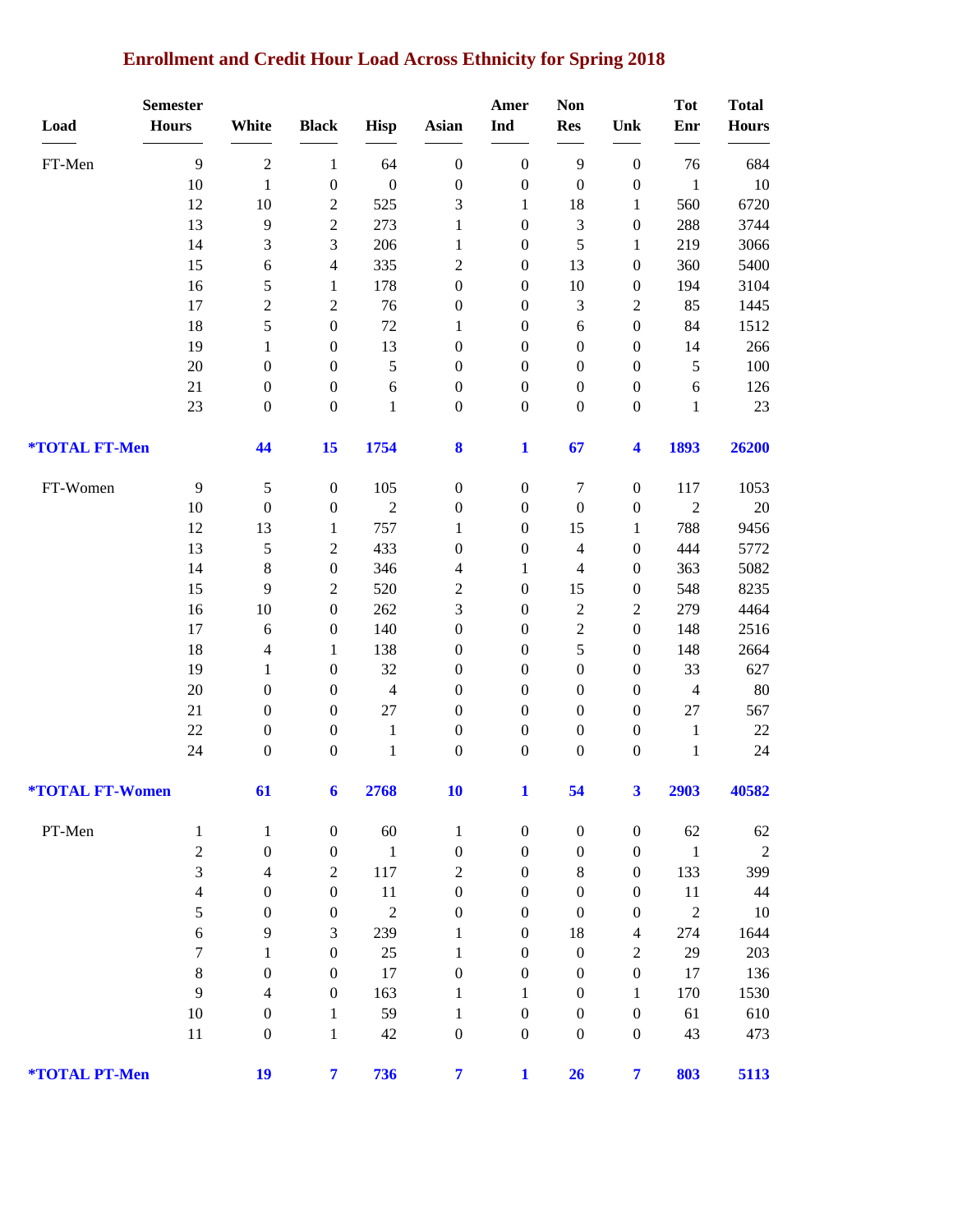|                 | <b>Semester</b> |              |                  |             |                | Amer             | <b>Non</b>       |                  | <b>Tot</b> | <b>Total</b> |
|-----------------|-----------------|--------------|------------------|-------------|----------------|------------------|------------------|------------------|------------|--------------|
| Load            | <b>Hours</b>    | White        | <b>Black</b>     | <b>Hisp</b> | Asian          | Ind              | <b>Res</b>       | Unk              | Enr        | <b>Hours</b> |
| PT-Women        |                 | 2            | $\boldsymbol{0}$ | 51          |                | $\mathbf{0}$     | $\boldsymbol{0}$ | 4                | 58         | 58           |
|                 | $\overline{c}$  | 0            | $\mathbf{0}$     | 5           | 0              | $\theta$         | $\Omega$         | $\Omega$         | 5          | 10           |
|                 | 3               | 4            | $\mathbf{0}$     | 215         | $\overline{2}$ | $\overline{0}$   | 4                | $\overline{0}$   | 225        | 675          |
|                 | 4               | 0            | $\mathbf{0}$     | 20          | $\theta$       | 0                | $\mathbf{0}$     | $\Omega$         | 20         | 80           |
|                 | 5               | $\mathbf{0}$ | $\mathbf{0}$     | 7           | $\Omega$       | $\boldsymbol{0}$ | $\mathbf{0}$     | $\overline{0}$   | 7          | 35           |
|                 | 6               | 14           | $\overline{4}$   | 455         | 3              | $\mathbf{0}$     | 10               | 4                | 490        | 2940         |
|                 | 7               | $\mathbf{0}$ | $\Omega$         | 63          | 0              | $\mathbf{0}$     | $\Omega$         | $\Omega$         | 63         | 441          |
|                 | 8               | 0            | $\mathbf{0}$     | 39          | $\Omega$       | $\overline{0}$   | $\mathbf{0}$     | $\overline{0}$   | 39         | 312          |
|                 | 9               | 6            |                  | 292         | $\Omega$       | $\overline{0}$   | 3                |                  | 303        | 2727         |
|                 | 10              |              | $\mathbf{0}$     | 119         | $\Omega$       | $\boldsymbol{0}$ | $\mathbf{0}$     | $\overline{0}$   | 120        | 1200         |
|                 | 11              |              | $\mathbf{0}$     | 86          | $\overline{0}$ | $\boldsymbol{0}$ | $\boldsymbol{0}$ | $\boldsymbol{0}$ | 87         | 957          |
| *TOTAL PT-Women |                 | 28           | 5                | 1352        | 6              | $\bf{0}$         | 17               | 9                | 1417       | 9435         |

**Total 152 33 6610 31 3 164 23 7016 81330**

### **Enrollment and Credit Hour Load Across Ethnicity for Spring 2018**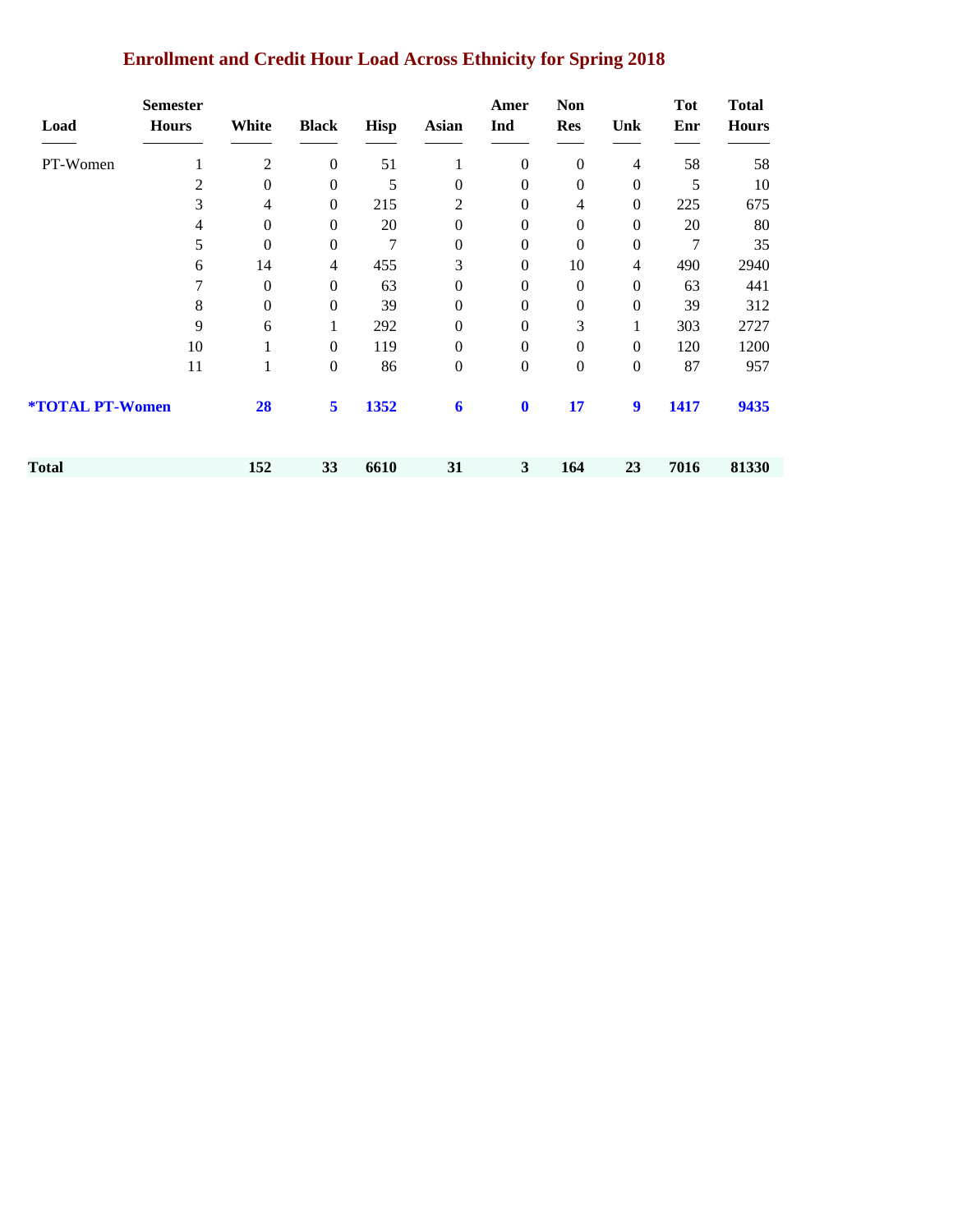# **Enrollment and Credit Hour Load - Excluding Student Type 'H' for Spring 2018**

| <b>Semester</b><br><b>Hours</b> | Women            | Men              | <b>UG</b><br>Cnt | <b>GR</b><br>Cnt | DR<br>Cnt        | <b>Tot</b><br>Enr | <b>UG</b><br><b>Hrs</b> | GR<br><b>Hrs</b> | <b>DR</b><br><b>Hrs</b> | <b>Total</b><br><b>Hours</b> |
|---------------------------------|------------------|------------------|------------------|------------------|------------------|-------------------|-------------------------|------------------|-------------------------|------------------------------|
| $\mathbf{1}$                    | 5                | $\overline{2}$   | 6                | $\mathbf{1}$     | $\boldsymbol{0}$ | $\tau$            | 6                       | $\mathbf{1}$     | $\boldsymbol{0}$        | 7                            |
| $\overline{2}$                  | 5                | $\mathbf{1}$     | 6                | $\boldsymbol{0}$ | $\boldsymbol{0}$ | 6                 | 12                      | $\boldsymbol{0}$ | $\boldsymbol{0}$        | 12                           |
| 3                               | 156              | 84               | 95               | 140              | $\mathfrak s$    | 240               | 285                     | 420              | 15                      | 720                          |
| $\overline{4}$                  | 15               | 11               | 24               | $\overline{2}$   | $\boldsymbol{0}$ | 26                | 96                      | $8\,$            | $\boldsymbol{0}$        | 104                          |
| 5                               | $\overline{7}$   | $\overline{2}$   | 9                | $\boldsymbol{0}$ | $\boldsymbol{0}$ | 9                 | 45                      | $\boldsymbol{0}$ | $\boldsymbol{0}$        | 45                           |
| 6                               | 448              | 240              | 269              | 418              | 1                | 688               | 1614                    | 2508             | 6                       | 4128                         |
| 7                               | 52               | 26               | 77               | $\mathbf{1}$     | $\boldsymbol{0}$ | 78                | 539                     | $\tau$           | $\boldsymbol{0}$        | 546                          |
| $\,8\,$                         | 32               | 14               | 41               | $\mathfrak s$    | $\boldsymbol{0}$ | 46                | 328                     | 40               | $\boldsymbol{0}$        | 368                          |
| 9                               | 361              | 192              | 360              | 186              | 7                | 553               | 3240                    | 1674             | 63                      | 4977                         |
| 10                              | 88               | 51               | 136              | 3                | $\boldsymbol{0}$ | 139               | 1360                    | 30               | $\boldsymbol{0}$        | 1390                         |
| 11                              | 75               | 34               | 109              | $\boldsymbol{0}$ | $\boldsymbol{0}$ | 109               | 1199                    | $\boldsymbol{0}$ | $\mathbf{0}$            | 1199                         |
| 12                              | 781              | 558              | 1292             | 40               | 7                | 1339              | 15504                   | 480              | 84                      | 16068                        |
| 13                              | 435              | 284              | 719              | $\boldsymbol{0}$ | $\boldsymbol{0}$ | 719               | 9347                    | $\boldsymbol{0}$ | $\boldsymbol{0}$        | 9347                         |
| 14                              | 347              | 214              | 561              | $\boldsymbol{0}$ | $\boldsymbol{0}$ | 561               | 7854                    | $\boldsymbol{0}$ | $\boldsymbol{0}$        | 7854                         |
| 15                              | 542              | 354              | 894              | $\overline{2}$   | $\boldsymbol{0}$ | 896               | 13410                   | 30               | $\boldsymbol{0}$        | 13440                        |
| 16                              | 267              | 189              | 456              | $\boldsymbol{0}$ | $\boldsymbol{0}$ | 456               | 7296                    | $\boldsymbol{0}$ | $\boldsymbol{0}$        | 7296                         |
| 17                              | 132              | 72               | 204              | $\boldsymbol{0}$ | $\boldsymbol{0}$ | 204               | 3468                    | $\boldsymbol{0}$ | $\boldsymbol{0}$        | 3468                         |
| 18                              | 147              | 84               | 231              | $\boldsymbol{0}$ | $\boldsymbol{0}$ | 231               | 4158                    | $\boldsymbol{0}$ | $\boldsymbol{0}$        | 4158                         |
| 19                              | 32               | 14               | 46               | $\boldsymbol{0}$ | $\boldsymbol{0}$ | 46                | 874                     | $\boldsymbol{0}$ | $\boldsymbol{0}$        | 874                          |
| 20                              | 3                | $\mathfrak s$    | $\,8\,$          | $\boldsymbol{0}$ | $\boldsymbol{0}$ | $8\,$             | 160                     | $\boldsymbol{0}$ | $\boldsymbol{0}$        | 160                          |
| 21                              | 27               | 6                | 33               | $\boldsymbol{0}$ | $\boldsymbol{0}$ | 33                | 693                     | $\boldsymbol{0}$ | $\boldsymbol{0}$        | 693                          |
| 22                              | $\mathbf{1}$     | $\boldsymbol{0}$ | $\mathbf{1}$     | $\boldsymbol{0}$ | $\boldsymbol{0}$ | $\mathbf{1}$      | 22                      | $\boldsymbol{0}$ | $\mathbf{0}$            | 22                           |
| 23                              | $\boldsymbol{0}$ | 1                | 1                | $\boldsymbol{0}$ | $\boldsymbol{0}$ | 1                 | 23                      | $\boldsymbol{0}$ | $\boldsymbol{0}$        | 23                           |
| 24                              | $\mathbf{1}$     | $\boldsymbol{0}$ | $\mathbf{1}$     | $\boldsymbol{0}$ | $\boldsymbol{0}$ | $\mathbf{1}$      | 24                      | $\boldsymbol{0}$ | $\boldsymbol{0}$        | 24                           |
| <b>Total</b>                    | 3959             | 2438             | 5579             | 798              | 20               | 6397              | 71557                   | 5198             | 168                     | 76923                        |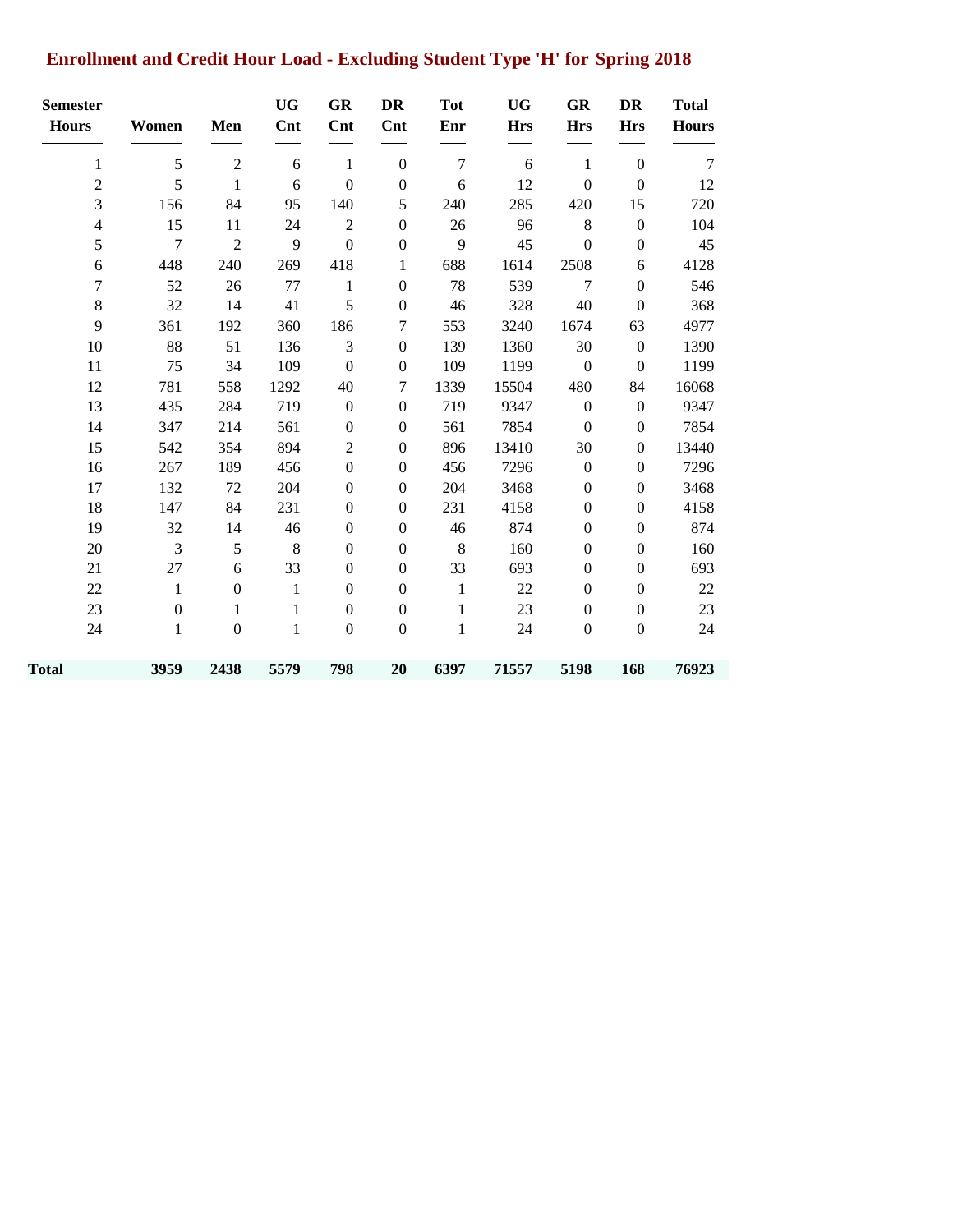# **Texas A&M International University Student Enrollment for Spring 2018**

**WebFocus: IR\_STATS-REPT-Incl Flex (Excel) as of 08/16/18** 

#### **Enrollment by College Across Level for Spring 2018**

| College                       | FR   | <b>SO</b> | .IR  | SR   | GR       | <b>PHD</b> | <b>Total</b><br><b>Students</b> |
|-------------------------------|------|-----------|------|------|----------|------------|---------------------------------|
| College of Arts & Sciences    | 849  | 694       | 849  | 1129 | 306      |            | 3828                            |
| College of Education          | 93   | 130       | 235  | 281  | 240      | $\Omega$   | 979                             |
| College of Nursing&Health Sci | 125  | 141       | 160  | 179  | 14       | $\Omega$   | 619                             |
| Sanchez School of Business    | 160  | 167       | 286  | 347  | 238      | 19         | 1217                            |
| University College            | 258  | 18        | 23   | 75   | $\theta$ | $\Omega$   | 374                             |
| Total                         | 1485 | 1150      | 1553 | 2011 | 798      | 20         | 7017                            |

# **Enrollment by College Across Level**

| College                       | UG   | GR  | PHD      | <b>Total</b><br><b>Students</b> |
|-------------------------------|------|-----|----------|---------------------------------|
| College of Arts & Sciences    | 3521 | 306 |          | 3828                            |
| College of Education          | 739  | 240 | $\Omega$ | 979                             |
| College of Nursing&Health Sci | 605  | 14  | $\Omega$ | 619                             |
| Sanchez School of Business    | 960  | 238 | 19       | 1217                            |
| University College            | 374  | 0   | 0        | 374                             |
| Total                         | 6199 | 798 | 20       | 7017                            |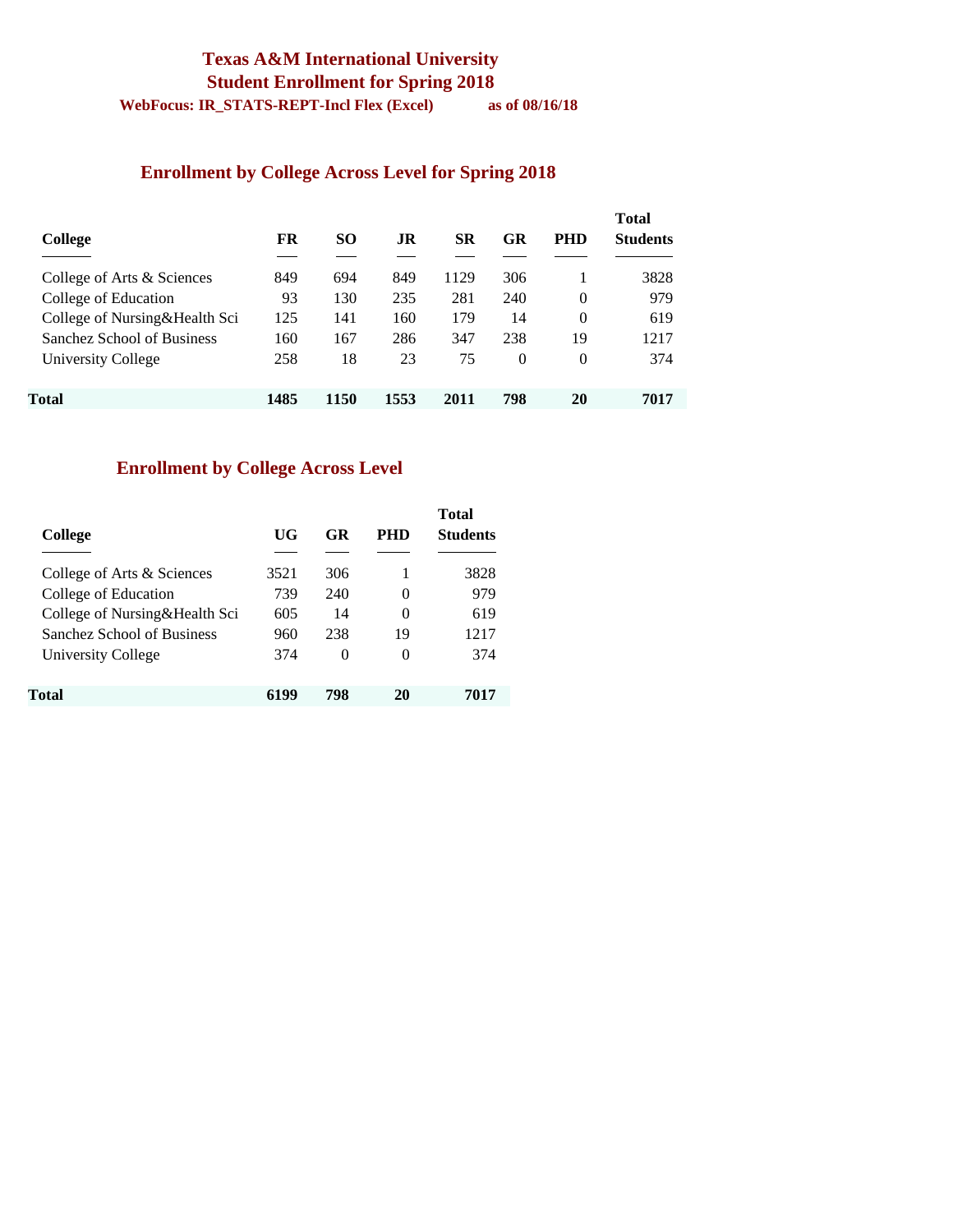# **Enrollment by College and Major Across Load and Gender for Spring 2018**

#### **Level: Undergraduate**

| <b>College</b>  | Major                                 | PT<br>Women              | FT<br>Women      | Women            | PT<br>Men        | <b>FT</b><br>Men | Men              | <b>Total</b><br>Count | <b>Total</b><br><b>Hours</b> |
|-----------------|---------------------------------------|--------------------------|------------------|------------------|------------------|------------------|------------------|-----------------------|------------------------------|
| AS              | Art                                   | 18                       | 49               | 67               | 7                | 27               | 34               | 101                   | 1231                         |
|                 | <b>Biology</b>                        | $42\,$                   | 328              | 370              | 27               | 179              | 206              | 576                   | 8091                         |
|                 | Chemistry                             | 7                        | 20               | 27               | 6                | 24               | 30               | 57                    | 733                          |
|                 | Communication                         | 14                       | 72               | 86               | 5                | 44               | 49               | 135                   | 1774                         |
|                 | Composite                             | 10                       | $\,8\,$          | 18               | $\overline{4}$   | $\,$ 8 $\,$      | 12               | 30                    | 316                          |
|                 | Criminal Justice                      | 53                       | 308              | 361              | 57               | 268              | 325              | 686                   | 9020                         |
|                 | English                               | 22                       | 79               | 101              | 1                | 25               | 26               | 127                   | 1665                         |
|                 | <b>Exchange Program</b>               | $\boldsymbol{0}$         | $\boldsymbol{0}$ | $\boldsymbol{0}$ | 0                | 1                | 1                | 1                     | 13                           |
|                 | Guitar                                | $\boldsymbol{0}$         | 1                | 1                | 1                | $\overline{2}$   | 3                | 4                     | 54                           |
|                 | History                               | 11                       | 30               | 41               | 12               | 49               | 61               | 102                   | 1255                         |
|                 | Mathematics                           | 16                       | 58               | 74               | 14               | 36               | 50               | 124                   | 1563                         |
|                 | Music                                 | $\overline{\mathcal{L}}$ | 17               | 21               | 11               | 29               | 40               | 61                    | 794                          |
|                 | <b>Political Science</b>              | 5                        | 45               | 50               | 9                | 44               | 53               | 103                   | 1371                         |
|                 | Pre-Engineering                       | $\mathbf{1}$             | 28               | 29               | 12               | 79               | 91               | 120                   | 1658                         |
|                 | Psychology                            | 109                      | 341              | 450              | 19               | 85               | 104              | 554                   | 6990                         |
|                 | Science                               | 3                        | 3                | 6                | $\mathfrak{2}$   | 6                | $\,8\,$          | 14                    | 175                          |
|                 | Sociology                             | 12                       | 47               | 59               | 3                | 11               | 14               | 73                    | 989                          |
|                 | Spanish                               | 3                        | 26               | 29               | 1                | 7                | 8                | 37                    | 486                          |
|                 | <b>Systems Engineering</b>            | 1                        | 30               | 31               | 23               | 118              | 141              | 172                   | 2305                         |
|                 | Undeclared                            | 6                        | $\sqrt{5}$       | 11               | 6                | 12               | 18               | 29                    | 294                          |
|                 | Undeclared-Dual Credit                | 211                      | 38               | 249              | 141              | 16               | 157              | 406                   | 3315                         |
|                 | Violin, Viola, Cello, Bass            | $\boldsymbol{0}$         | $\boldsymbol{0}$ | $\boldsymbol{0}$ | $\boldsymbol{0}$ | $\mathbf{1}$     | 1                | 1                     | 15                           |
|                 | Woodwinds, Brass, Percussion          | $\mathbf{0}$             | 3                | 3                | $\boldsymbol{0}$ | 5                | 5                | $8\,$                 | 115                          |
| <b>Total AS</b> |                                       | 548                      | 1536             | 2084             | 361              | 1076             | 1437             | 3521                  | 44222                        |
| <b>BA</b>       | Accounting                            | 28                       | 90               | 118              | 22               | 88               | 110              | 228                   | 2814                         |
|                 | <b>Business Administration</b>        | 50                       | 238              | 288              | 66               | 307              | 373              | 661                   | 8460                         |
|                 | <b>Exchange Program</b>               | $\mathbf{0}$             | $\boldsymbol{0}$ | $\boldsymbol{0}$ | $\boldsymbol{0}$ | $\mathbf{1}$     | 1                | 1                     | 18                           |
|                 | <b>Management Information Systems</b> | $\boldsymbol{0}$         | 3                | 3                | 5                | 13               | 18               | 21                    | 269                          |
|                 | Mgt Info Sys & Data Analytics         | $\overline{2}$           | 5                | $\overline{7}$   | 4                | 32               | 36               | 43                    | 572                          |
|                 | Undeclared                            | $\mathbf{1}$             | $\mathbf{1}$     | $\overline{c}$   | $\mathbf{1}$     | 3                | $\overline{4}$   | 6                     | 74                           |
| <b>Total BA</b> |                                       | 81                       | 337              | 418              | 98               | 444              | 542              | 960                   | 12207                        |
| ED              | <b>Bilingual Education</b>            | $\mathbf{1}$             | $\boldsymbol{0}$ | $\mathbf{1}$     | $\boldsymbol{0}$ | $\boldsymbol{0}$ | $\boldsymbol{0}$ | $\mathbf{1}$          | 9                            |
|                 | <b>Communication Disorders</b>        | 43                       | 80               | 123              | 4                | 4                | 8                | 131                   | 1612                         |
|                 | Elem Ed-Bilingual Emphasis            | 79                       | 151              | 230              | 3                | 4                | 7                | 237                   | 2783                         |
|                 | Elem Ed-ESL Emphasis                  | 8                        | 17               | 25               | 1                | $\overline{c}$   | 3                | 28                    | 304                          |
|                 | Elem Ed-Early Lrning Emphasis         | 4                        | 14               | 18               | $\boldsymbol{0}$ | $\overline{0}$   | $\boldsymbol{0}$ | 18                    | 221                          |
|                 | Kinesiology                           | 26                       | 103              | 129              | 35               | 106              | 141              | 270                   | 3383                         |
|                 | Special Ed-EC6 & All Lvl Cert         | 13                       | 38               | 51               | 1                | $\overline{2}$   | 3                | 54                    | 652                          |
| <b>Total ED</b> |                                       | 174                      | 403              | 577              | 44               | 118              | 162              | 739                   | 8964                         |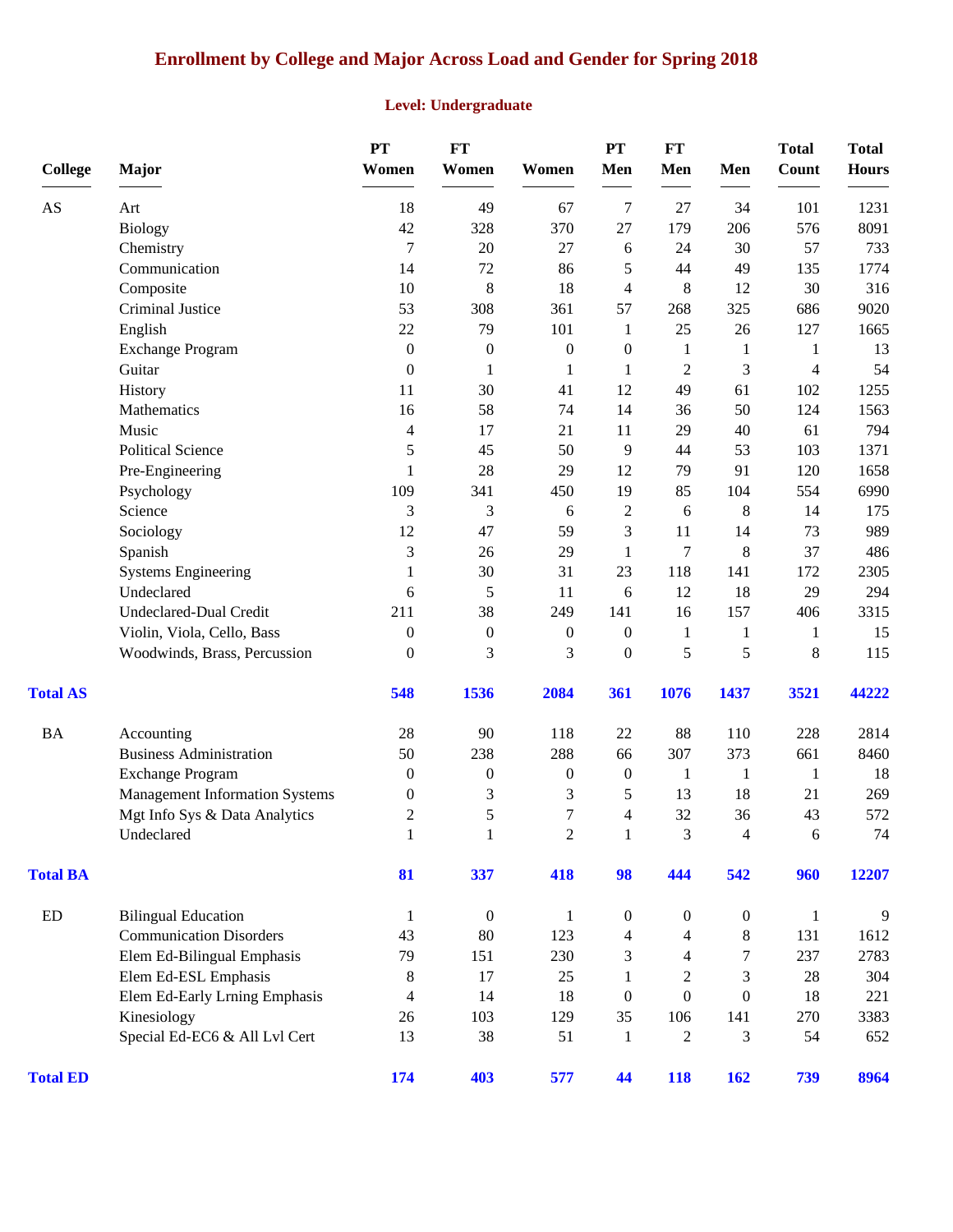### **Enrollment by College and Major Across Load and Gender for Spring 2018**

#### **Level: Undergraduate**

| College         | <b>Major</b>                     | <b>PT</b><br>Women | FT<br>Women    | Women | <b>PT</b><br>Men | FT<br>Men        | Men          | <b>Total</b><br>Count | <b>Total</b><br><b>Hours</b> |
|-----------------|----------------------------------|--------------------|----------------|-------|------------------|------------------|--------------|-----------------------|------------------------------|
| <b>NH</b>       | <b>Nursing</b>                   | 118                | 370            | 488   | 12               | 105              | 117          | 605                   | 7523                         |
| <b>Total NH</b> |                                  | 118                | 370            | 488   | 12               | 105              | 117          | 605                   | 7523                         |
| <b>UC</b>       | <b>Health Administration</b>     | $\mathbf{0}$       | $\overline{4}$ | 4     | $\boldsymbol{0}$ | 2                | 2            | 6                     | 90                           |
|                 | Human Resource Development       |                    | $\mathbf{0}$   | 1     | $\overline{0}$   | $\boldsymbol{0}$ | $\mathbf{0}$ | 1                     | 7                            |
|                 | Multidisc. Studies-PreLaw        |                    | 6              | 7     | $\overline{0}$   |                  |              | 8                     | 106                          |
|                 | <b>Multidisciplinary Studies</b> | 30                 | 41             | 71    | 7                | 18               | 25           | 96                    | 1140                         |
|                 | Undeclared                       | 4                  | 23             | 27    | 5                | 17               | 22           | 49                    | 613                          |
|                 | Undeclared-Dual Credit           | 81                 | 32             | 113   | 82               | 19               | 101          | 214                   | 1092                         |
| <b>Total UC</b> |                                  | 117                | <b>106</b>     | 223   | 94               | 57               | 151          | 374                   | 3048                         |
| Total           |                                  | 1038               | 2752           | 3790  | 609              | 1800             | 2409         | 6199                  | 75964                        |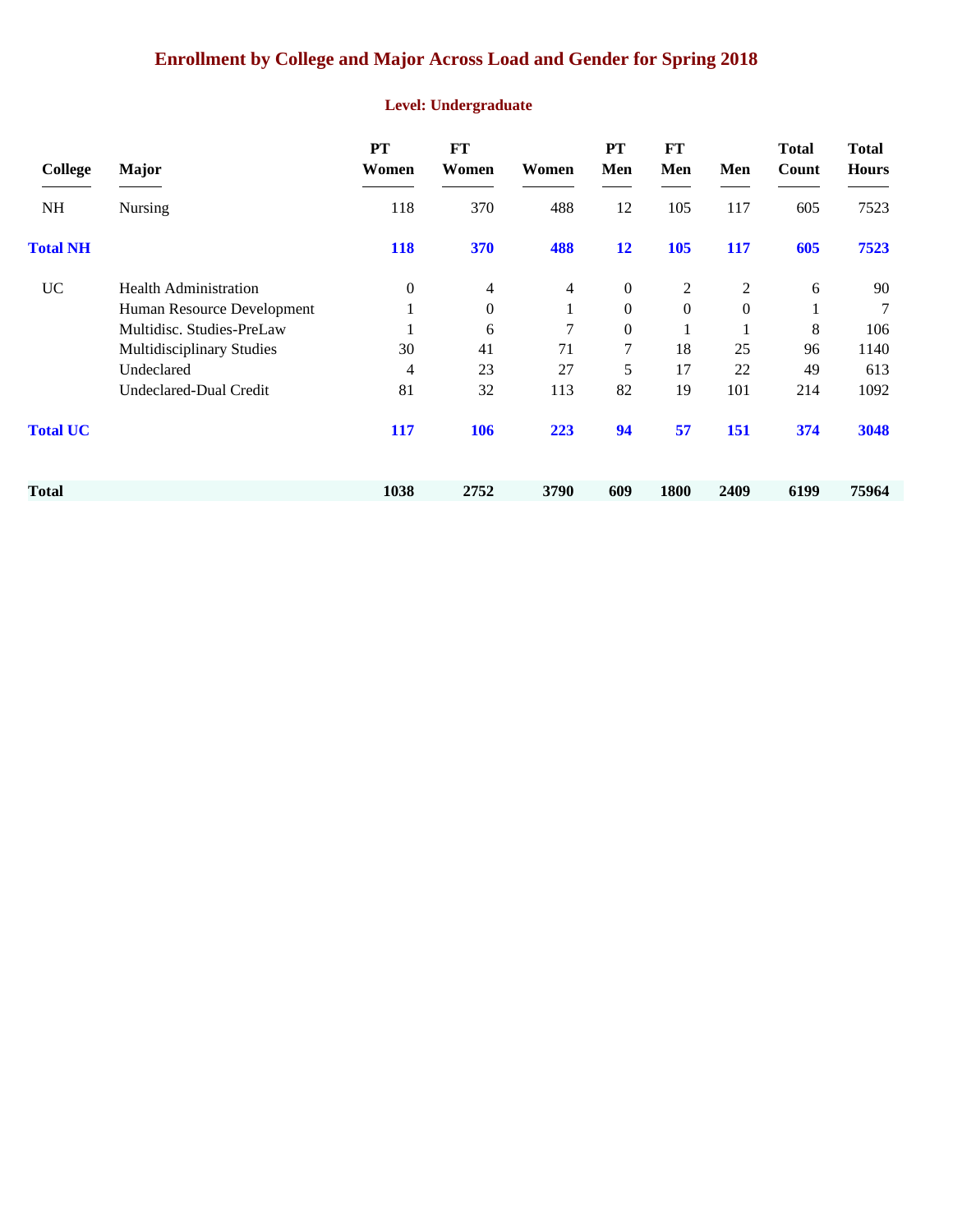# **Enrollment by College and Major Across Load and Gender for Spring 2018**

#### **Level: Graduate**

| <b>College</b>  | Major                             | PT<br>Women      | <b>FT</b><br>Women      | Women            | PT<br>Men        | <b>FT</b><br>Men | Men                      | <b>Total</b><br>Count | <b>Total</b><br><b>Hours</b> |
|-----------------|-----------------------------------|------------------|-------------------------|------------------|------------------|------------------|--------------------------|-----------------------|------------------------------|
| AS              | <b>Biology</b>                    | 13               | 6                       | 19               | 11               | $\boldsymbol{6}$ | 17                       | 36                    | 231                          |
|                 | Communication                     | 12               | 3                       | 15               | 4                | 1                | 5                        | 20                    | 120                          |
|                 | <b>Counseling Psychology</b>      | 4                | 17                      | 21               | $\boldsymbol{0}$ | 4                | 4                        | 25                    | 231                          |
|                 | Criminal Justice                  | 14               | $\overline{c}$          | 16               | 8                | $\mathbf{1}$     | 9                        | 25                    | 132                          |
|                 | English                           | 19               | $\overline{c}$          | 21               | 7                | $\mathfrak{2}$   | 9                        | 30                    | 168                          |
|                 | <b>Exchange Program</b>           | $\boldsymbol{0}$ | 1                       | 1                | $\boldsymbol{0}$ | $\boldsymbol{0}$ | $\boldsymbol{0}$         | $\mathbf{1}$          | 12                           |
|                 | History and Political Thought     | 16               | 1                       | 17               | 6                | $\boldsymbol{6}$ | 12                       | 29                    | 186                          |
|                 | Lang, Lit & Translation           | 10               | 0                       | 10               | 1                | $\boldsymbol{0}$ | 1                        | 11                    | 54                           |
|                 | Mathematics                       | 3                | 6                       | 9                | 7                | $\,8\,$          | 15                       | 24                    | 183                          |
|                 | Psychology                        | 25               | 5                       | 30               | 9                | $\mathbf{1}$     | 10                       | 40                    | 235                          |
|                 | Public Administration             | 19               | 14                      | 33               | 16               | $\overline{4}$   | 20                       | 53                    | 390                          |
|                 | Sociology                         | 7                | 1                       | 8                | 3                | $\boldsymbol{0}$ | 3                        | 11                    | 57                           |
|                 | Undeclared                        | 1                | $\boldsymbol{0}$        | 1                | $\boldsymbol{0}$ | $\boldsymbol{0}$ | $\boldsymbol{0}$         | $\mathbf{1}$          | 3                            |
| <b>Total AS</b> |                                   | 143              | 58                      | 201              | 72               | 33               | 105                      | 306                   | 2002                         |
| <b>BA</b>       | Accounting                        | 18               | 12                      | 30               | 15               | 5                | 20                       | 50                    | 333                          |
|                 | <b>Business Administration</b>    | 53               | 13                      | 66               | 65               | 21               | 86                       | 152                   | 966                          |
|                 | <b>Exchange Program</b>           | $\boldsymbol{0}$ | $\boldsymbol{0}$        | $\boldsymbol{0}$ | $\boldsymbol{0}$ | $\mathbf{1}$     | $\mathbf{1}$             | $\mathbf{1}$          | 15                           |
|                 | <b>Information Science</b>        | 6                | 7                       | 13               | 11               | 9                | 20                       | 33                    | 243                          |
|                 | Undeclared                        | $\overline{2}$   | $\boldsymbol{0}$        | $\overline{c}$   | $\mathbf{0}$     | $\boldsymbol{0}$ | $\mathbf{0}$             | $\mathfrak{2}$        | 6                            |
| <b>Total BA</b> |                                   | 79               | 32                      | 111              | 91               | 36               | 127                      | 238                   | 1563                         |
| ED              | Administration                    | 12               | 1                       | 13               | $\overline{4}$   | $\boldsymbol{0}$ | $\overline{\mathcal{A}}$ | 17                    | 69                           |
|                 | <b>Bilingual Education</b>        | 5                | 2                       | 7                | 1                | $\boldsymbol{0}$ | 1                        | 8                     | 51                           |
|                 | Curriculum and Instruction        | 38               | $\boldsymbol{0}$        | 38               | 5                | $\boldsymbol{0}$ | 5                        | 43                    | 240                          |
|                 | Education                         | 17               | 1                       | 18               | $\overline{4}$   | $\boldsymbol{0}$ | $\overline{4}$           | 22                    | 105                          |
|                 | <b>Educational Administration</b> | 29               | 13                      | 42               | 7                | 7                | 14                       | 56                    | 378                          |
|                 | <b>School Counseling</b>          | 25               | 30                      | 55               | 3                | 1                | 4                        | 59                    | 453                          |
|                 | <b>Special Education</b>          | 26               | 5                       | 31               | 3                | $\boldsymbol{0}$ | 3                        | 34                    | 213                          |
|                 | Undeclared                        | $\overline{1}$   | 0                       | $\mathbf{1}$     | $\boldsymbol{0}$ | $\Omega$         | $\boldsymbol{0}$         | $\mathbf{1}$          | $8\,$                        |
| <b>Total ED</b> |                                   | 153              | 52                      | 205              | 27               | 8                | 35                       | 240                   | 1517                         |
| NH              | <b>Nurse Practitioner</b>         | $\mathbf{1}$     | $\tau$                  | $\, 8$           | $\mathbf{1}$     | $\sqrt{5}$       | 6                        | 14                    | 116                          |
| <b>Total NH</b> |                                   | $\mathbf{1}$     | $\overline{\mathbf{7}}$ | $\boldsymbol{8}$ | $\mathbf{1}$     | 5                | $\boldsymbol{6}$         | 14                    | <b>116</b>                   |
| <b>Total</b>    |                                   | 376              | 149                     | 525              | 191              | 82               | 273                      | 798                   | 5198                         |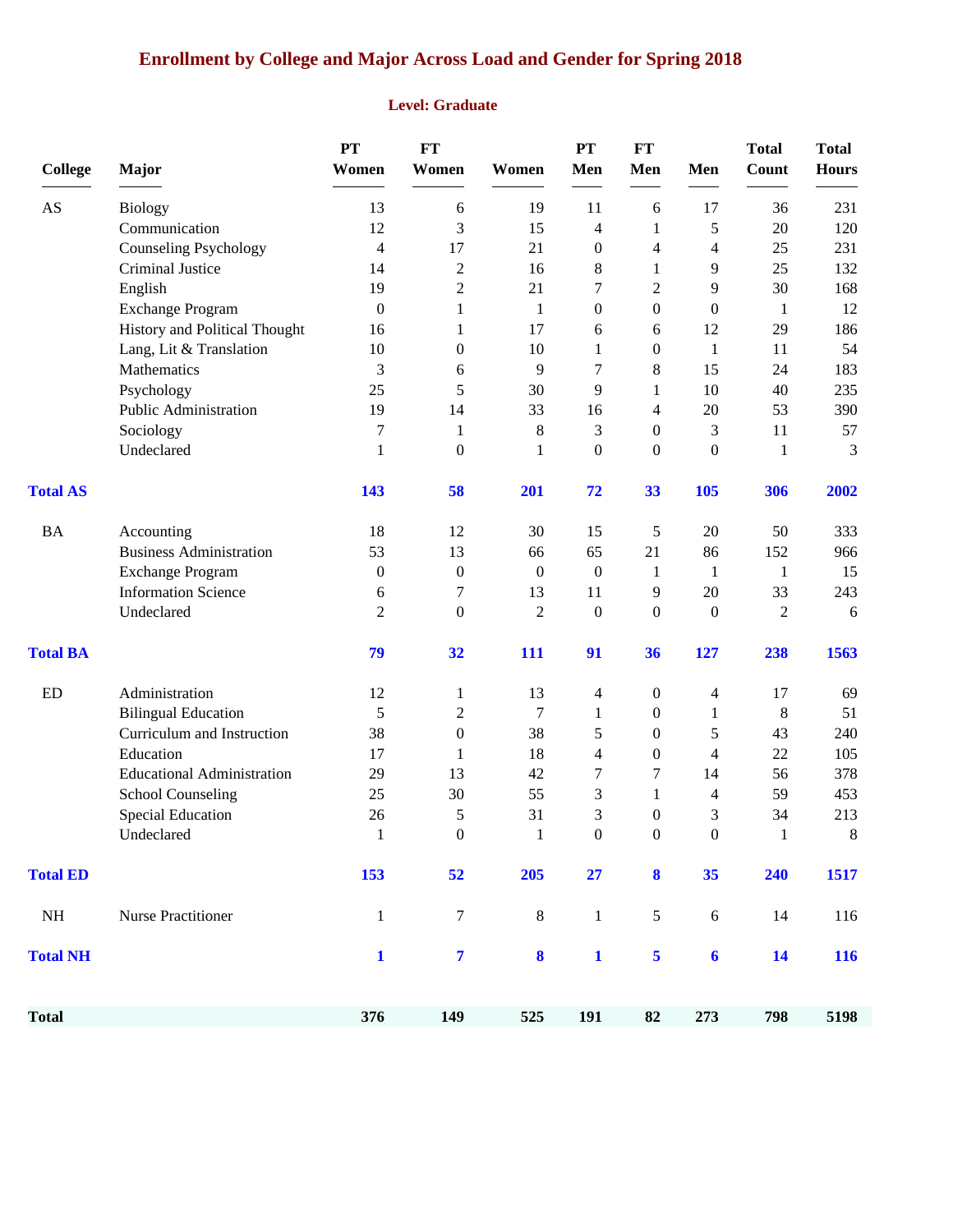# **Enrollment by Student College and Major Across Load and Gender for Spring 2018**

#### **Level: Doctoral**

| <b>College</b>  | <b>Major</b>                        | <b>PT</b><br>Women | FT<br>Women             | Women          | <b>PT</b><br>Men | FT<br>Men        | Men              | <b>Total</b><br>Count | <b>Total</b><br><b>Hours</b> |
|-----------------|-------------------------------------|--------------------|-------------------------|----------------|------------------|------------------|------------------|-----------------------|------------------------------|
| AS              | <b>Hispanic Studies</b>             |                    | $\boldsymbol{0}$        | $\mathbf{1}$   | $\mathbf{0}$     | $\boldsymbol{0}$ | $\boldsymbol{0}$ | 1                     | 6                            |
| <b>Total AS</b> |                                     | 1                  | $\mathbf 0$             | $\mathbf 1$    | $\mathbf 0$      | $\mathbf 0$      | $\mathbf 0$      |                       | 6                            |
| <b>BA</b>       | <b>International Business Admin</b> | 2                  | 3                       | 5 <sup>5</sup> | $\mathfrak{Z}$   | 11               | 14               | 19                    | 162                          |
| <b>Total BA</b> |                                     | $\overline{2}$     | $\overline{\mathbf{3}}$ | 5 <sup>5</sup> | $\mathbf{3}$     | <b>11</b>        | <b>14</b>        | <b>19</b>             | <b>162</b>                   |
| <b>Total</b>    |                                     | 3                  | $\mathbf{3}$            | 6              | $\mathbf{3}$     | 11               | 14               | <b>20</b>             | 168                          |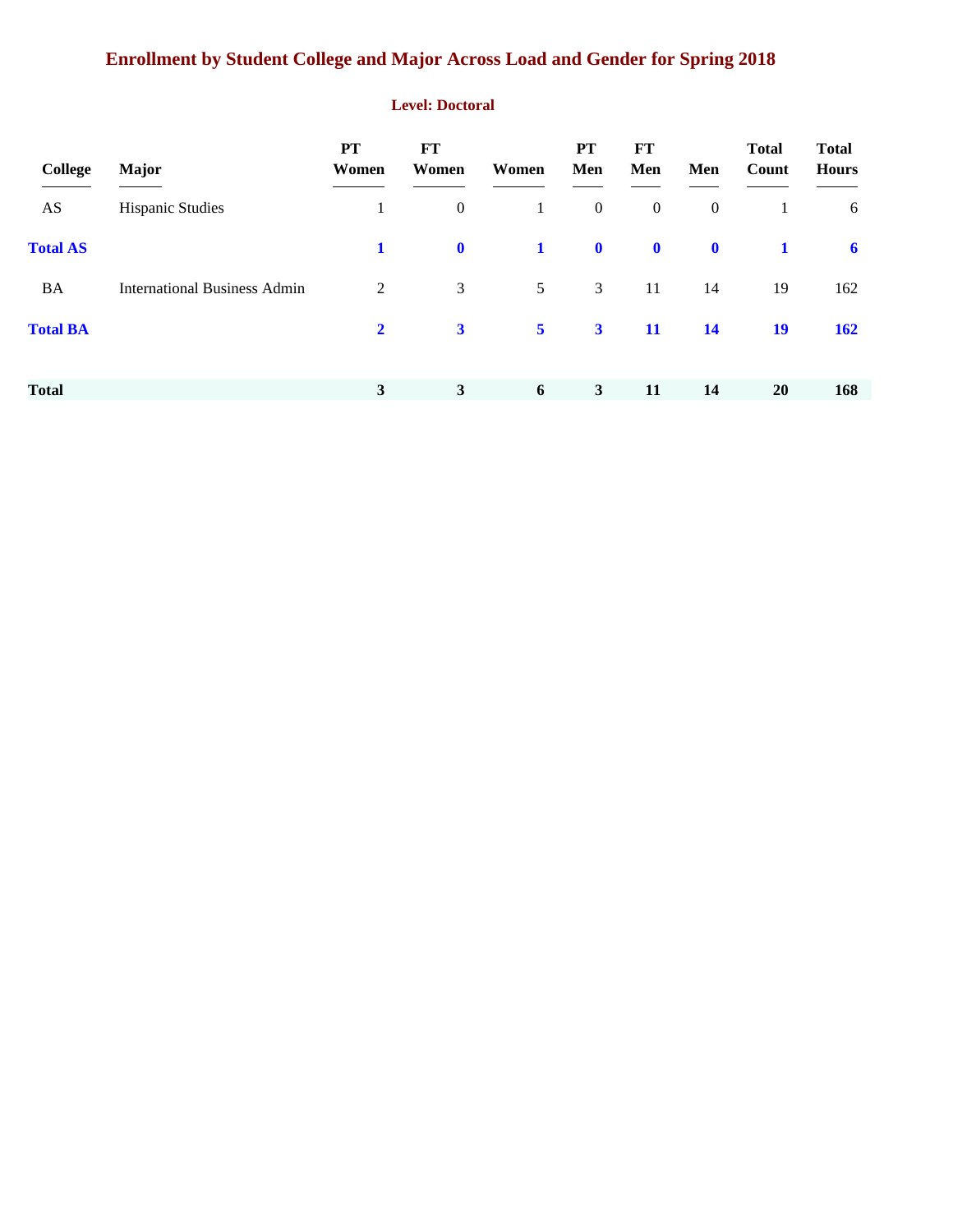# **Enrollment by College and Major Across Ethnicity for Spring 2018**

#### **Level: Undergraduate**

| <b>College</b>         | <b>Major</b>                          | Wht              | <b>Blck</b>      | Hisp             | Asn              | Amr<br>Ind              | <b>Non</b><br><b>Res</b> | Haw              | <b>Multi</b>     | Unk              | <b>Tot</b><br>Cnt |
|------------------------|---------------------------------------|------------------|------------------|------------------|------------------|-------------------------|--------------------------|------------------|------------------|------------------|-------------------|
| $\mathbf{A}\mathbf{S}$ | Art                                   | 4                | $\boldsymbol{0}$ | 94               | 1                | $\overline{0}$          | $\overline{c}$           | $\boldsymbol{0}$ | $\boldsymbol{0}$ | $\boldsymbol{0}$ | 101               |
|                        | <b>Biology</b>                        | 13               | $\overline{c}$   | 554              | 4                | $\boldsymbol{0}$        | $\overline{c}$           | $\boldsymbol{0}$ | $\boldsymbol{0}$ | 1                | 576               |
|                        | Chemistry                             | 0                | $\boldsymbol{0}$ | 53               | $\boldsymbol{0}$ | $\boldsymbol{0}$        | 4                        | $\boldsymbol{0}$ | $\boldsymbol{0}$ | $\boldsymbol{0}$ | 57                |
|                        | Communication                         | $\overline{c}$   | $\overline{c}$   | 130              | $\boldsymbol{0}$ | $\boldsymbol{0}$        | 0                        | $\boldsymbol{0}$ | $\boldsymbol{0}$ | 1                | 135               |
|                        | Composite                             | 1                | $\boldsymbol{0}$ | 29               | $\boldsymbol{0}$ | $\theta$                | 0                        | $\mathbf{0}$     | $\boldsymbol{0}$ | $\theta$         | 30                |
|                        | Criminal Justice                      | 12               | $\boldsymbol{0}$ | 670              | 1                | $\boldsymbol{0}$        | $\overline{c}$           |                  | $\boldsymbol{0}$ | $\theta$         | 686               |
|                        | English                               | $\overline{2}$   | $\boldsymbol{0}$ | 124              | $\boldsymbol{0}$ | $\boldsymbol{0}$        | 1                        | $\mathbf{0}$     | $\boldsymbol{0}$ | $\theta$         | 127               |
|                        | <b>Exchange Program</b>               | $\overline{0}$   | $\boldsymbol{0}$ | $\boldsymbol{0}$ | $\boldsymbol{0}$ | $\theta$                | 1                        | $\mathbf{0}$     | $\boldsymbol{0}$ | $\theta$         | 1                 |
|                        | Guitar                                | 0                | $\boldsymbol{0}$ | 4                | $\boldsymbol{0}$ | $\boldsymbol{0}$        | $\boldsymbol{0}$         | $\boldsymbol{0}$ | $\boldsymbol{0}$ | $\boldsymbol{0}$ | 4                 |
|                        | History                               | 4                | $\boldsymbol{0}$ | 96               | $\boldsymbol{0}$ | $\boldsymbol{0}$        | $\overline{c}$           | $\boldsymbol{0}$ | $\boldsymbol{0}$ | $\theta$         | 102               |
|                        | Mathematics                           | $\theta$         | $\theta$         | 122              | $\boldsymbol{0}$ | $\theta$                | 1                        | $\mathbf{0}$     | $\boldsymbol{0}$ | 1                | 124               |
|                        | Music                                 | 2                | $\boldsymbol{0}$ | 59               | $\boldsymbol{0}$ | $\theta$                | 0                        | $\mathbf{0}$     | $\boldsymbol{0}$ | $\theta$         | 61                |
|                        | <b>Political Science</b>              | $\overline{2}$   | 1                | 97               | 1                | $\boldsymbol{0}$        |                          | $\mathbf{0}$     | $\boldsymbol{0}$ | 1                | 103               |
|                        | Pre-Engineering                       | 5                | 1                | 107              | 3                | $\overline{0}$          | 4                        | $\mathbf{0}$     | $\boldsymbol{0}$ | $\theta$         | 120               |
|                        | Psychology                            | 12               | 3                | 532              | $\boldsymbol{0}$ | $\boldsymbol{0}$        | 7                        | $\boldsymbol{0}$ | $\boldsymbol{0}$ | $\theta$         | 554               |
|                        | Science                               | $\boldsymbol{0}$ | $\boldsymbol{0}$ | 14               | $\boldsymbol{0}$ | $\boldsymbol{0}$        | $\boldsymbol{0}$         | $\boldsymbol{0}$ | $\boldsymbol{0}$ | $\boldsymbol{0}$ | 14                |
|                        | Sociology                             | $\theta$         | $\boldsymbol{0}$ | 71               | 1                | $\theta$                | 1                        | $\mathbf{0}$     | $\boldsymbol{0}$ | $\theta$         | 73                |
|                        | Spanish                               | 0                | $\boldsymbol{0}$ | 37               | $\boldsymbol{0}$ | $\boldsymbol{0}$        | 0                        | $\boldsymbol{0}$ | $\theta$         | $\boldsymbol{0}$ | 37                |
|                        | <b>Systems Engineering</b>            | 3                | $\boldsymbol{0}$ | 161              | $\boldsymbol{0}$ | $\boldsymbol{0}$        | 7                        | $\mathbf{0}$     | $\boldsymbol{0}$ | 1                | 172               |
|                        | Undeclared                            | $\overline{0}$   | $\boldsymbol{0}$ | 28               | 1                | $\overline{0}$          | 0                        | $\mathbf{0}$     | $\boldsymbol{0}$ | $\theta$         | 29                |
|                        | <b>Undeclared-Dual Credit</b>         | 12               | $\boldsymbol{0}$ | 390              | $\boldsymbol{0}$ | $\boldsymbol{0}$        | 0                        | $\mathbf{0}$     | $\boldsymbol{0}$ | 4                | 406               |
|                        | Violin, Viola, Cello, Bass            | $\boldsymbol{0}$ | $\boldsymbol{0}$ | 1                | $\boldsymbol{0}$ | $\boldsymbol{0}$        | $\boldsymbol{0}$         | $\boldsymbol{0}$ | $\boldsymbol{0}$ | $\boldsymbol{0}$ | 1                 |
|                        | Woodwinds, Brass, Percussion          | $\theta$         | $\mathbf{0}$     | 8                | $\boldsymbol{0}$ | $\theta$                | $\overline{0}$           | $\mathbf{0}$     | $\overline{0}$   | $\theta$         | 8                 |
| <b>Total AS</b>        |                                       | 74               | $\boldsymbol{9}$ | 3381             | 12               | $\bf{0}$                | 35                       | 1                | $\bf{0}$         | 9                | 3521              |
| <b>BA</b>              | Accounting                            | $\overline{c}$   | $\boldsymbol{0}$ | 214              | $\overline{c}$   | $\boldsymbol{0}$        | 10                       | $\boldsymbol{0}$ | $\boldsymbol{0}$ | $\boldsymbol{0}$ | 228               |
|                        | <b>Business Administration</b>        | 12               | 1                | 616              | 3                | $\overline{2}$          | 27                       | $\mathbf{0}$     | $\boldsymbol{0}$ | $\boldsymbol{0}$ | 661               |
|                        | <b>Exchange Program</b>               | $\mathbf{0}$     | $\boldsymbol{0}$ | $\boldsymbol{0}$ | $\boldsymbol{0}$ | $\theta$                | 1                        | $\theta$         | $\mathbf{0}$     | $\theta$         | 1                 |
|                        | <b>Management Information Systems</b> | 0                | 0                | 21               | $\boldsymbol{0}$ | $\boldsymbol{0}$        | 0                        | $\theta$         | $\theta$         | $\overline{0}$   | 21                |
|                        | Mgt Info Sys & Data Analytics         | $\boldsymbol{0}$ | $\mathbf{0}$     | 41               | $\boldsymbol{0}$ | $\boldsymbol{0}$        | $\overline{c}$           | $\theta$         | $\boldsymbol{0}$ | $\mathbf{0}$     | 43                |
|                        | Undeclared                            | $\boldsymbol{0}$ | $\boldsymbol{0}$ | 6                | $\boldsymbol{0}$ | $\boldsymbol{0}$        | $\boldsymbol{0}$         | $\boldsymbol{0}$ | $\mathbf{0}$     | $\boldsymbol{0}$ | 6                 |
| <b>Total BA</b>        |                                       | 14               | $\mathbf{1}$     | 898              | 5                | $\overline{\mathbf{2}}$ | 40                       | $\mathbf{0}$     | $\mathbf{0}$     | $\mathbf{0}$     | 960               |
| ED                     | <b>Bilingual Education</b>            | $\boldsymbol{0}$ | $\boldsymbol{0}$ | 1                | $\boldsymbol{0}$ | $\overline{0}$          | 0                        | $\boldsymbol{0}$ | $\boldsymbol{0}$ | $\boldsymbol{0}$ | -1                |
|                        | <b>Communication Disorders</b>        | $\overline{2}$   | $\boldsymbol{0}$ | 129              | $\boldsymbol{0}$ | $\overline{0}$          | 0                        | $\boldsymbol{0}$ | $\overline{0}$   | $\theta$         | 131               |
|                        | Elem Ed-Bilingual Emphasis            | 3                | $\boldsymbol{0}$ | 231              | $\boldsymbol{0}$ | $\overline{0}$          | 3                        | $\boldsymbol{0}$ | $\theta$         | $\overline{0}$   | 237               |
|                        | Elem Ed-ESL Emphasis                  | $\theta$         | $\boldsymbol{0}$ | 28               | $\boldsymbol{0}$ | $\boldsymbol{0}$        | $\boldsymbol{0}$         | $\boldsymbol{0}$ | $\boldsymbol{0}$ | $\theta$         | $28\,$            |
|                        | Elem Ed-Early Lrning Emphasis         | 1                | $\boldsymbol{0}$ | 16               | $\overline{0}$   | $\mathbf{1}$            | 0                        | $\boldsymbol{0}$ | $\overline{0}$   | $\boldsymbol{0}$ | 18                |
|                        | Kinesiology                           | 7                | 10               | 243              | $\mathbf{1}$     | $\overline{0}$          | 8                        | $\mathbf{0}$     | $\theta$         | 1                | 270               |
|                        | Special Ed-EC6 & All Lvl Cert         | $\mathbf{1}$     | $\boldsymbol{0}$ | 50               | $\boldsymbol{0}$ | $\overline{0}$          | 2                        | $\boldsymbol{0}$ | $\boldsymbol{0}$ | 1                | 54                |
| <b>Total ED</b>        |                                       | 14               | 10               | 698              | $\mathbf{1}$     | $\mathbf{1}$            | 13                       | $\mathbf{0}$     | $\mathbf{0}$     | $\overline{2}$   | 739               |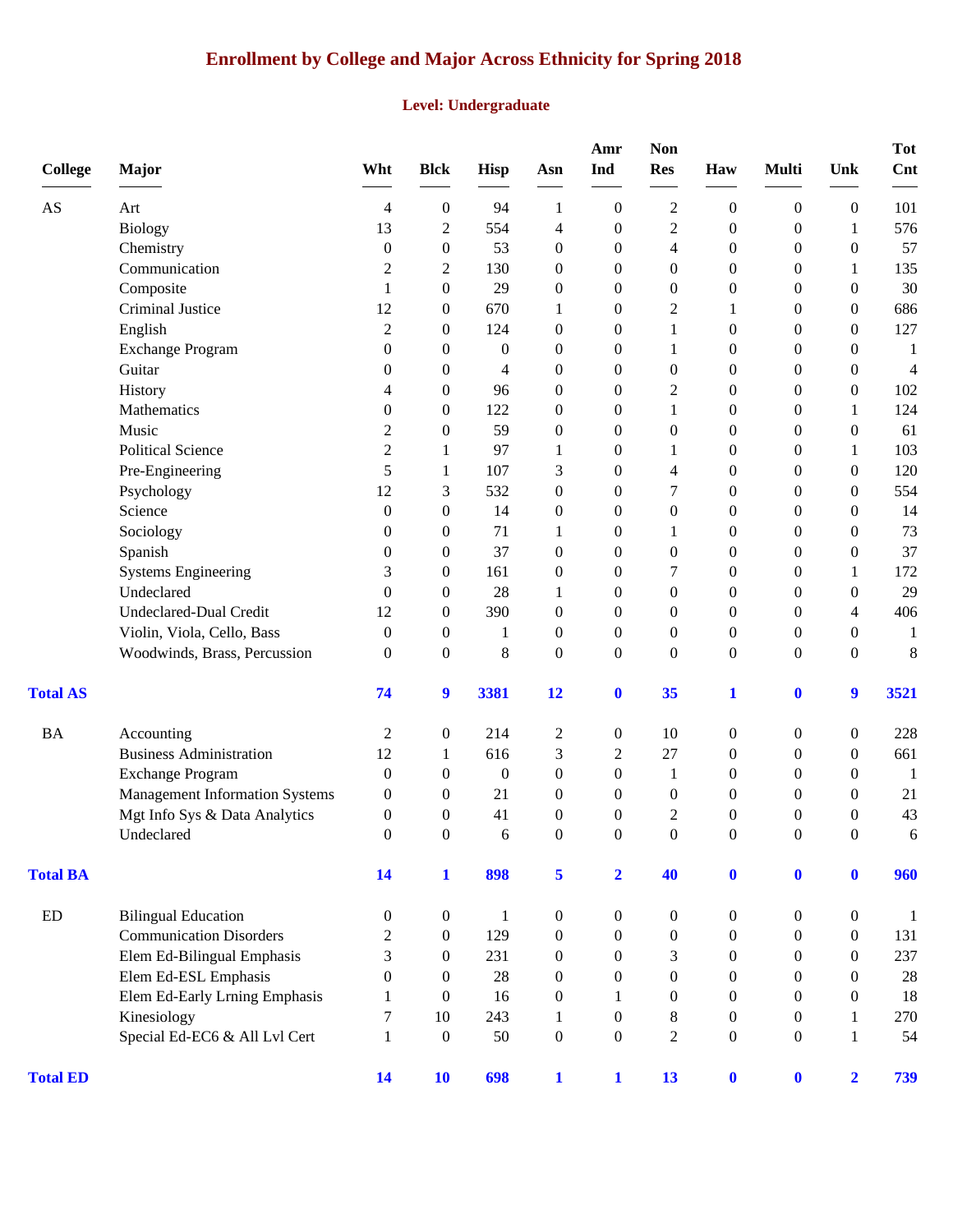| <b>Total</b>                      |
|-----------------------------------|
| Hours<br>$\overline{\phantom{a}}$ |
| 1231                              |
| 8091                              |
| 733                               |
| 1774<br>316                       |
| 9020                              |
| $1665\,$                          |
| 13                                |
| 54                                |
| 1255                              |
| 1563                              |
| 794<br>1371                       |
| 1658                              |
| 6990                              |
| 175                               |
| 989                               |
| 486                               |
| $2305\,$                          |
| 294<br>3315                       |
| $15\,$                            |
| $115\,$                           |
|                                   |
| 44222                             |
| 2814                              |
| 8460                              |
| 18                                |
| 269                               |
| 572<br>$74\,$                     |
|                                   |
| 12207                             |
|                                   |
| $\overline{9}$                    |
| $1612\,$<br>2783                  |
| $304\,$                           |
| $221\,$                           |
| 3383                              |
| 652                               |
| 8964                              |
|                                   |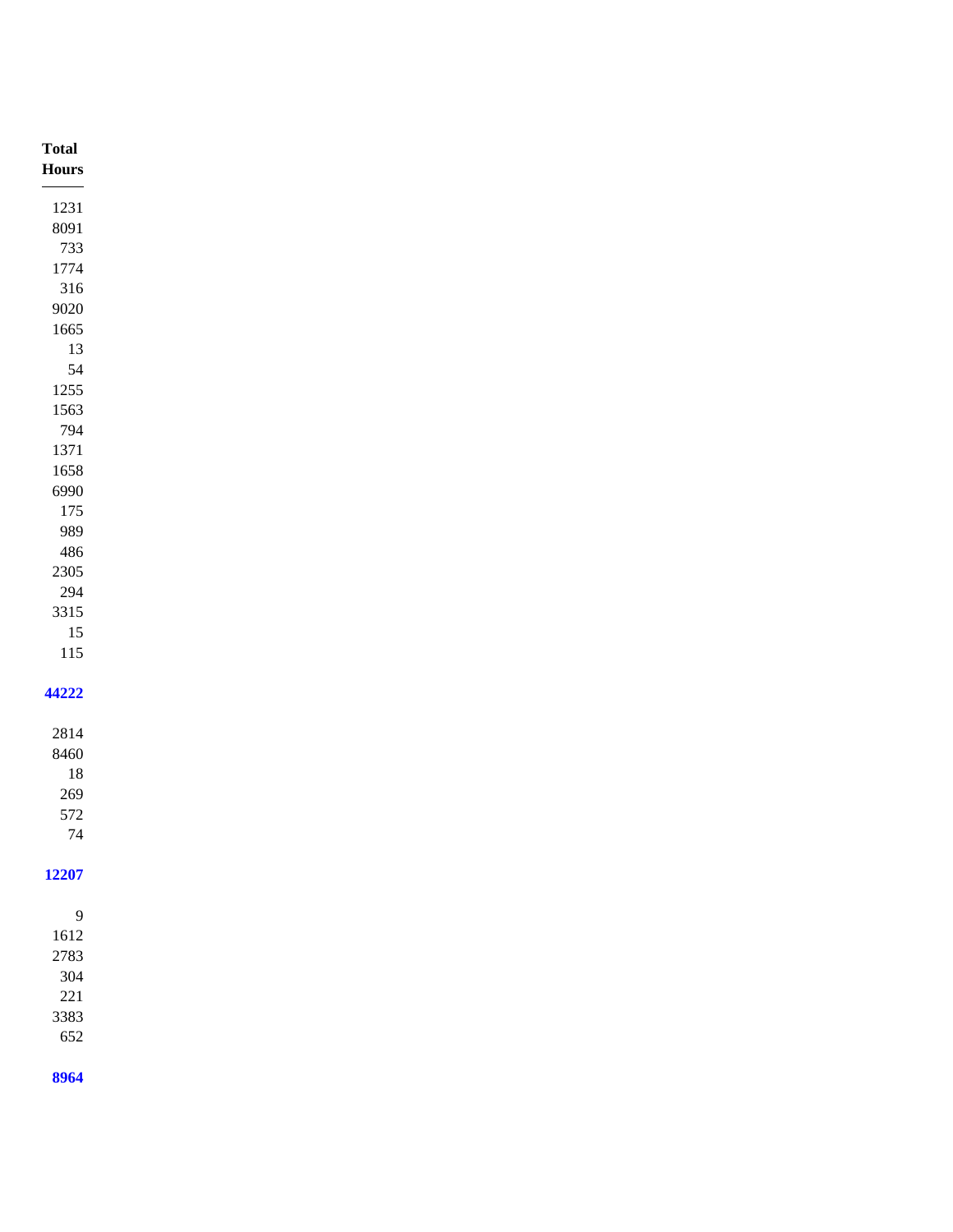# **Enrollment by College and Major Across Ethnicity for Spring 2018**

#### **Level: Undergraduate**

| College         | <b>Major</b>                 | Wht              | <b>Blck</b>      | Hisp     | Asn                     | Amr<br>Ind       | <b>Non</b><br><b>Res</b> | Haw              | <b>Multi</b>     | Unk              | <b>Tot</b><br>Cnt |
|-----------------|------------------------------|------------------|------------------|----------|-------------------------|------------------|--------------------------|------------------|------------------|------------------|-------------------|
| NH              | <b>Nursing</b>               | 11               | $\mathbf{I}$     | 578      | 4                       | $\mathbf{0}$     | 9                        | $\boldsymbol{0}$ | $\boldsymbol{0}$ | 2                | 605               |
| <b>Total NH</b> |                              | 11               | 1                | 578      | $\overline{\mathbf{4}}$ | $\bf{0}$         | 9                        | $\mathbf{0}$     | $\mathbf 0$      | $\overline{2}$   | 605               |
| <b>UC</b>       | <b>Health Administration</b> | $\boldsymbol{0}$ | $\boldsymbol{0}$ | 6        | $\mathbf{0}$            | $\boldsymbol{0}$ | $\overline{0}$           | $\mathbf{0}$     | $\boldsymbol{0}$ | $\boldsymbol{0}$ | 6                 |
|                 | Human Resource Development   | $\overline{0}$   | $\overline{0}$   | $\bf{l}$ | $\boldsymbol{0}$        | $\overline{0}$   | $\mathbf{0}$             | $\theta$         | $\mathbf{0}$     | $\Omega$         |                   |
|                 | Multidisc. Studies-PreLaw    | $\overline{0}$   | $\overline{0}$   | 8        | $\boldsymbol{0}$        | $\Omega$         | $\Omega$                 | $\mathbf{0}$     | $\mathbf{0}$     | $\Omega$         | 8                 |
|                 | Multidisciplinary Studies    | 5                | 2                | 89       | $\boldsymbol{0}$        | $\overline{0}$   | $\mathbf{0}$             | $\mathbf{0}$     | $\boldsymbol{0}$ | $\Omega$         | 96                |
|                 | Undeclared                   | 2                | $\overline{0}$   | 46       | $\boldsymbol{0}$        | $\overline{0}$   | $\mathbf{0}$             | $\mathbf{0}$     | $\mathbf{0}$     |                  | 49                |
|                 | Undeclared-Dual Credit       | 8                |                  | 199      | 1                       | $\overline{0}$   | $\mathbf{0}$             | $\mathbf{0}$     | $\boldsymbol{0}$ | 5                | 214               |
| <b>Total UC</b> |                              | 15               | $\mathbf{3}$     | 349      | $\mathbf{1}$            | $\mathbf 0$      | $\mathbf 0$              | $\mathbf 0$      | $\mathbf 0$      | 6                | 374               |
| <b>Total</b>    |                              | 128              | 24               | 5904     | 23                      | 3                | 97                       |                  | $\bf{0}$         | 19               | 6199              |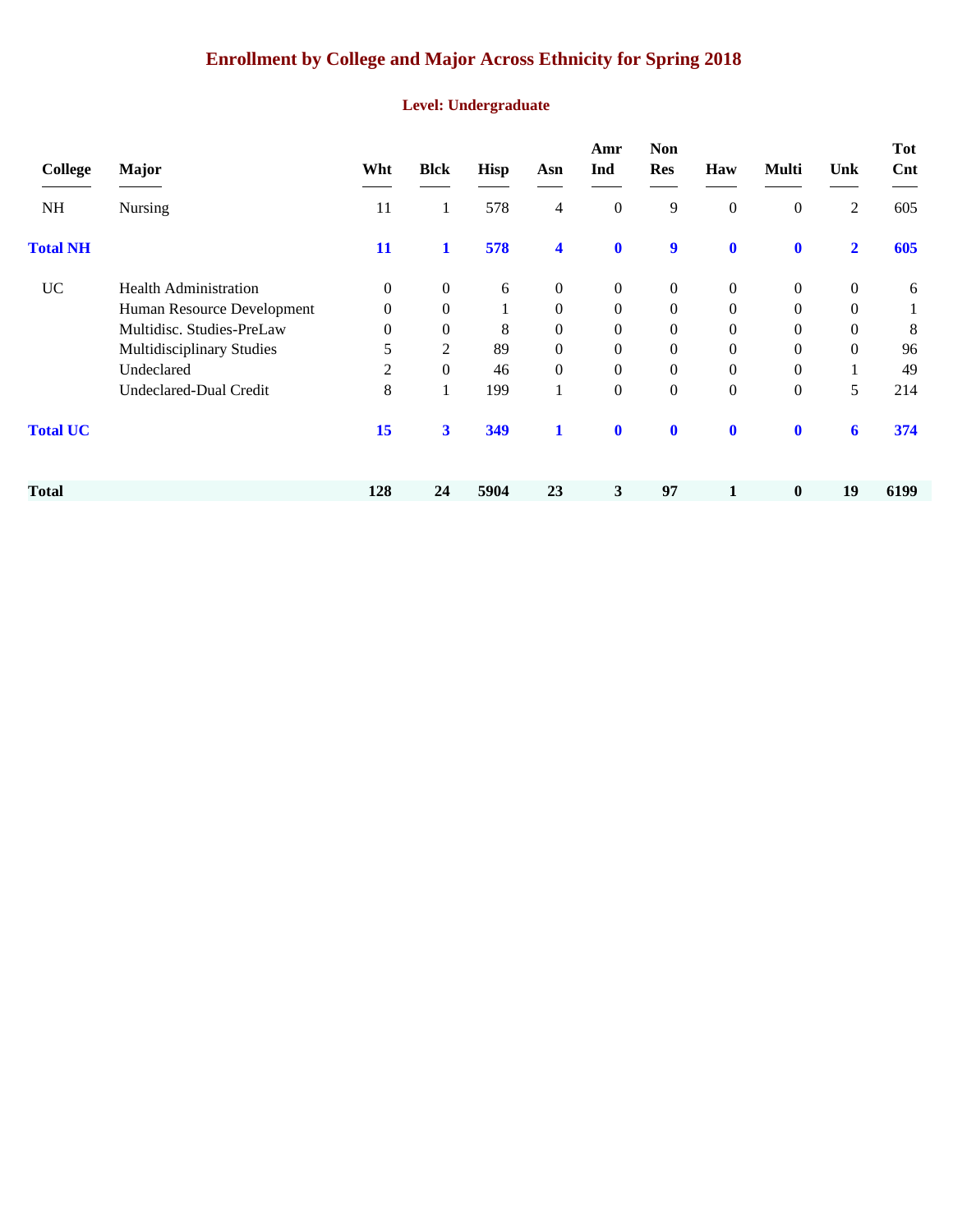| <b>Total</b><br><b>Hours</b> |
|------------------------------|
| 7523                         |
| 7523                         |
| 90                           |
| $\overline{7}$<br>106        |
| 1140                         |
| 613                          |
| 1092                         |
| 3048                         |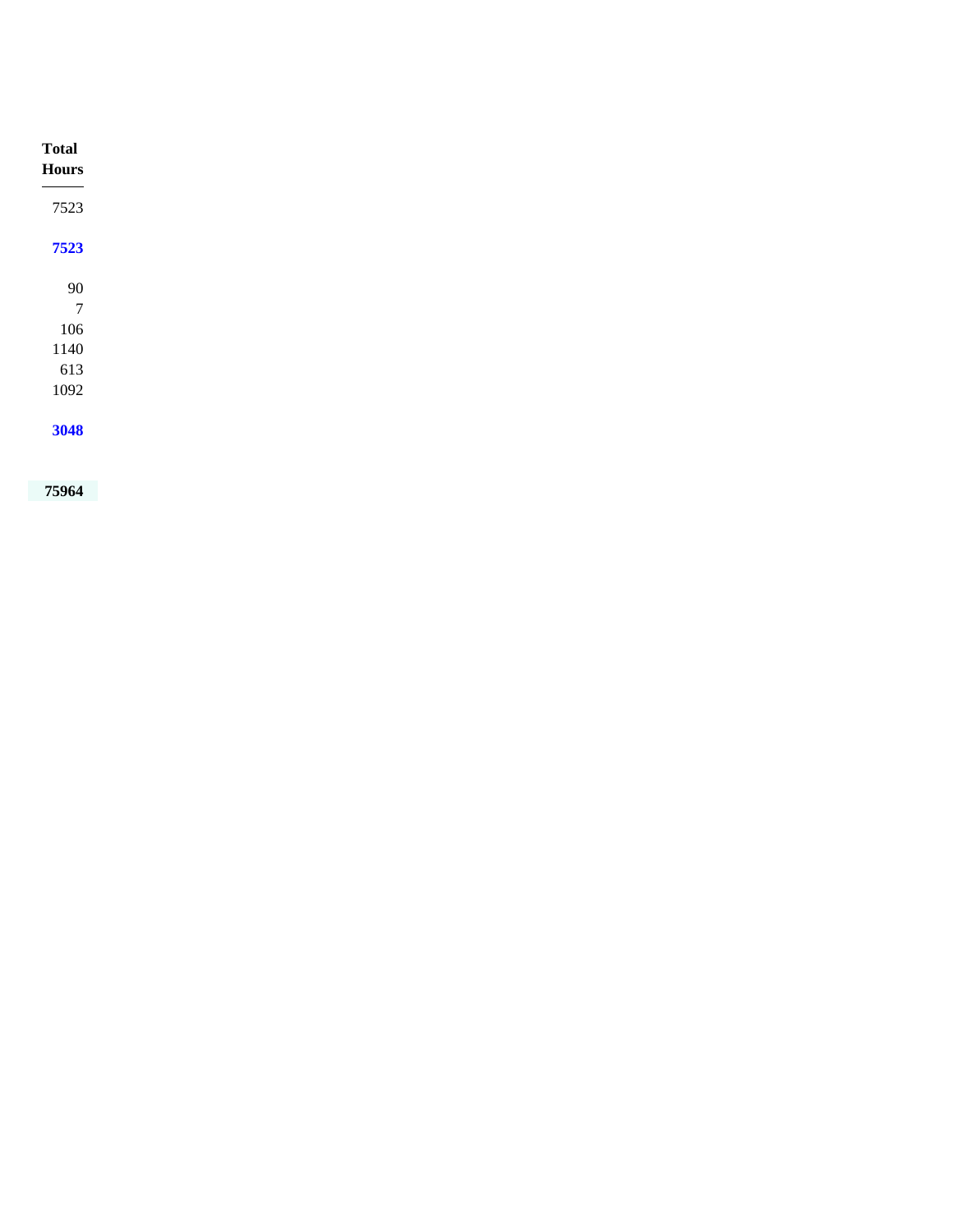# **Enrollment by College and Major Across Ethnicity for Spring 2018**

#### **Level: Graduate**

| <b>College</b>         | <b>Major</b>                      | Wht              | <b>Blck</b>      | Hisp             | Asn                     | Amr<br>Ind       | <b>Non</b><br><b>Res</b> | Haw              | <b>Multi</b>     | Unk                     | <b>Tot</b><br>Cnt |
|------------------------|-----------------------------------|------------------|------------------|------------------|-------------------------|------------------|--------------------------|------------------|------------------|-------------------------|-------------------|
| $\mathbf{A}\mathbf{S}$ | <b>Biology</b>                    | $\overline{c}$   | 1                | 29               | $\overline{2}$          | 0                | $\overline{c}$           | 0                | $\boldsymbol{0}$ | $\theta$                | 36                |
|                        | Communication                     | 2                | $\overline{0}$   | 18               | $\boldsymbol{0}$        | 0                | $\overline{0}$           | $\boldsymbol{0}$ | $\boldsymbol{0}$ | $\theta$                | $20\,$            |
|                        | <b>Counseling Psychology</b>      | 0                | $\overline{0}$   | 25               | $\theta$                | 0                | $\theta$                 | 0                | $\boldsymbol{0}$ | $\mathbf{0}$            | 25                |
|                        | Criminal Justice                  | 1                | $\overline{0}$   | 24               | $\overline{0}$          | $\boldsymbol{0}$ | $\overline{0}$           | 0                | $\mathbf{0}$     | $\theta$                | 25                |
|                        | English                           |                  | 0                | 29               | $\mathbf{0}$            | 0                | $\overline{0}$           | 0                | $\boldsymbol{0}$ | $\theta$                | 30                |
|                        | <b>Exchange Program</b>           | 0                | 0                | $\boldsymbol{0}$ | $\theta$                | 0                | 1                        | 0                | $\boldsymbol{0}$ | $\theta$                | $\mathbf{1}$      |
|                        | History and Political Thought     | 4                | 0                | 25               | $\overline{0}$          | 0                | $\overline{0}$           | 0                | $\mathbf{0}$     | $\theta$                | 29                |
|                        | Lang, Lit & Translation           | $\theta$         | 0                | 11               | $\mathbf{0}$            | 0                | $\overline{0}$           | 0                | $\theta$         | $\theta$                | 11                |
|                        | Mathematics                       | $\theta$         | $\boldsymbol{0}$ | 21               | 1                       | 0                | 2                        | 0                | $\boldsymbol{0}$ | $\mathbf{0}$            | 24                |
|                        | Psychology                        | $\Omega$         | 1                | 37               | $\overline{0}$          | $\boldsymbol{0}$ | 1                        | 0                | $\mathbf{0}$     | $\mathbf{1}$            | 40                |
|                        | Public Administration             | 3                | 4                | 44               | $\mathbf{0}$            | $\boldsymbol{0}$ | 2                        | 0                | $\boldsymbol{0}$ | $\theta$                | 53                |
|                        | Sociology                         | $\theta$         | $\overline{0}$   | 11               | $\mathbf{0}$            | 0                | $\overline{0}$           | 0                | $\boldsymbol{0}$ | $\boldsymbol{0}$        | 11                |
|                        | Undeclared                        | $\Omega$         | $\overline{0}$   | $\mathbf{1}$     | $\mathbf{0}$            | $\overline{0}$   | $\theta$                 | $\overline{0}$   | $\mathbf{0}$     | $\theta$                | $\mathbf{1}$      |
| <b>Total AS</b>        |                                   | 13               | 6                | 275              | 3                       | $\bf{0}$         | 8                        | $\bf{0}$         | $\bf{0}$         | 1                       | 306               |
| <b>BA</b>              | Accounting                        | 1                | 0                | 46               | $\boldsymbol{0}$        | 0                | 3                        | 0                | $\boldsymbol{0}$ | $\boldsymbol{0}$        | 50                |
|                        | <b>Business Administration</b>    | 6                | 1                | 110              | 1                       | 0                | 31                       | 0                | $\boldsymbol{0}$ | 3                       | 152               |
|                        | <b>Exchange Program</b>           | $\mathbf{0}$     | $\overline{0}$   | $\mathbf{0}$     | $\mathbf{0}$            | 0                | 1                        | 0                | $\mathbf{0}$     | $\theta$                | 1                 |
|                        | <b>Information Science</b>        | 1                | $\overline{0}$   | 17               | $\mathbf{0}$            | 0                | 15                       | 0                | $\boldsymbol{0}$ | $\overline{0}$          | 33                |
|                        | Undeclared                        | $\mathbf{0}$     | $\overline{0}$   | $\overline{2}$   | $\overline{0}$          | $\overline{0}$   | $\overline{0}$           | $\overline{0}$   | $\mathbf{0}$     | $\theta$                | $\mathfrak{2}$    |
| <b>Total BA</b>        |                                   | 8                | 1                | 175              | $\mathbf{1}$            | $\bf{0}$         | 50                       | $\bf{0}$         | $\bf{0}$         | $\overline{\mathbf{3}}$ | 238               |
| <b>ED</b>              | Administration                    | $\Omega$         | $\overline{0}$   | 17               | $\boldsymbol{0}$        | 0                | 0                        | 0                | $\boldsymbol{0}$ | $\overline{0}$          | 17                |
|                        | <b>Bilingual Education</b>        | $\theta$         | 0                | 8                | $\boldsymbol{0}$        | $\overline{0}$   | $\theta$                 | 0                | $\boldsymbol{0}$ | $\theta$                | $\,8\,$           |
|                        | Curriculum and Instruction        | 1                | 1                | 40               | 1                       | 0                | $\theta$                 | 0                | $\boldsymbol{0}$ | $\theta$                | 43                |
|                        | Education                         | $\theta$         | $\overline{0}$   | 22               | $\overline{0}$          | $\boldsymbol{0}$ | $\theta$                 | 0                | $\mathbf{0}$     | $\theta$                | $22\,$            |
|                        | <b>Educational Administration</b> | 0                | $\overline{0}$   | 55               | 1                       | $\boldsymbol{0}$ | $\overline{0}$           | 0                | $\boldsymbol{0}$ | $\theta$                | 56                |
|                        | <b>School Counseling</b>          | 0                | 0                | 59               | $\boldsymbol{0}$        | 0                | $\theta$                 | 0                | 0                | $\mathbf{0}$            | 59                |
|                        | <b>Special Education</b>          | $\theta$         | $\overline{0}$   | 34               | $\overline{0}$          | $\overline{0}$   | $\overline{0}$           | 0                | $\theta$         | $\mathbf{0}$            | 34                |
|                        | Undeclared                        | $\Omega$         | $\theta$         | 1                | $\Omega$                | $\Omega$         | $\Omega$                 | $\theta$         | $\Omega$         | $\Omega$                |                   |
| <b>Total ED</b>        |                                   | $\mathbf{1}$     | $\mathbf{1}$     | 236              | $\overline{\mathbf{2}}$ | $\bf{0}$         | $\pmb{0}$                | $\bf{0}$         | $\bf{0}$         | $\mathbf{0}$            | 240               |
| NH                     | Nurse Practitioner                | $\boldsymbol{0}$ | $\boldsymbol{0}$ | 14               | $\boldsymbol{0}$        | $\boldsymbol{0}$ | $\boldsymbol{0}$         | $\boldsymbol{0}$ | $\boldsymbol{0}$ | $\boldsymbol{0}$        | 14                |
| <b>Total NH</b>        |                                   | $\mathbf{0}$     | $\boldsymbol{0}$ | 14               | $\boldsymbol{0}$        | $\boldsymbol{0}$ | $\boldsymbol{0}$         | $\mathbf 0$      | $\boldsymbol{0}$ | $\mathbf{0}$            | 14                |
| <b>Total</b>           |                                   | $\bf{22}$        | $\bf 8$          | 700              | $\boldsymbol{6}$        | $\pmb{0}$        | 58                       | $\boldsymbol{0}$ | $\boldsymbol{0}$ | $\overline{\mathbf{4}}$ | 798               |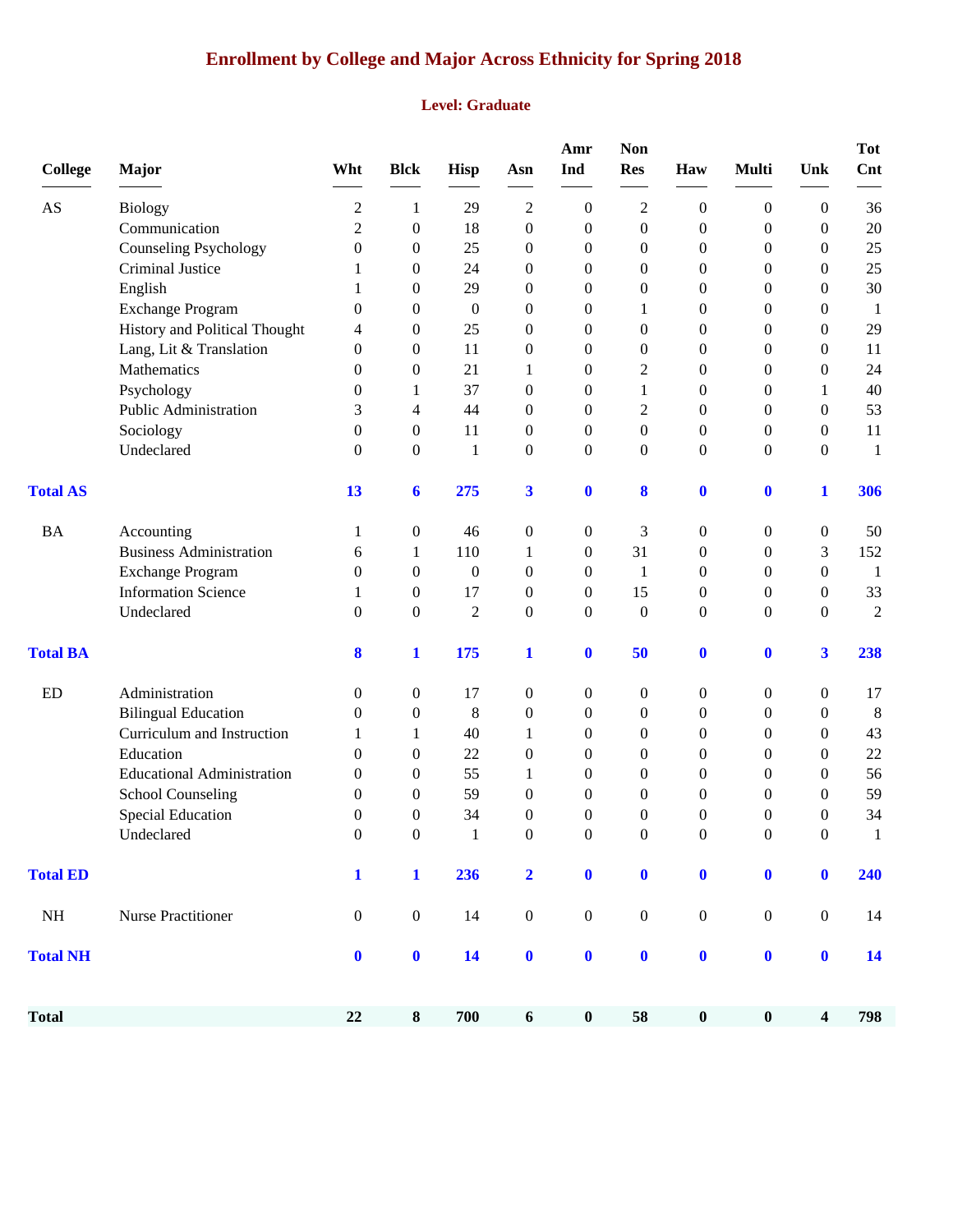| <b>Total</b>                                                                                                                                                                                                                                                                                                                                                                                                                                                   |  |
|----------------------------------------------------------------------------------------------------------------------------------------------------------------------------------------------------------------------------------------------------------------------------------------------------------------------------------------------------------------------------------------------------------------------------------------------------------------|--|
| ${\bf Hours}$<br>$\frac{1}{1} \left( \frac{1}{1} \right)^{2} \left( \frac{1}{1} \right)^{2} \left( \frac{1}{1} \right)^{2} \left( \frac{1}{1} \right)^{2} \left( \frac{1}{1} \right)^{2} \left( \frac{1}{1} \right)^{2} \left( \frac{1}{1} \right)^{2} \left( \frac{1}{1} \right)^{2} \left( \frac{1}{1} \right)^{2} \left( \frac{1}{1} \right)^{2} \left( \frac{1}{1} \right)^{2} \left( \frac{1}{1} \right)^{2} \left( \frac{1}{1} \right)^{2} \left( \frac$ |  |
| $231\,$                                                                                                                                                                                                                                                                                                                                                                                                                                                        |  |
| $120\,$                                                                                                                                                                                                                                                                                                                                                                                                                                                        |  |
| $231\,$                                                                                                                                                                                                                                                                                                                                                                                                                                                        |  |
| $132\,$                                                                                                                                                                                                                                                                                                                                                                                                                                                        |  |
| $168\,$                                                                                                                                                                                                                                                                                                                                                                                                                                                        |  |
| 12                                                                                                                                                                                                                                                                                                                                                                                                                                                             |  |
| $186\,$                                                                                                                                                                                                                                                                                                                                                                                                                                                        |  |
| 54                                                                                                                                                                                                                                                                                                                                                                                                                                                             |  |
| 183                                                                                                                                                                                                                                                                                                                                                                                                                                                            |  |
| $235\,$                                                                                                                                                                                                                                                                                                                                                                                                                                                        |  |
| 390                                                                                                                                                                                                                                                                                                                                                                                                                                                            |  |
| $57\,$<br>$\overline{3}$                                                                                                                                                                                                                                                                                                                                                                                                                                       |  |
|                                                                                                                                                                                                                                                                                                                                                                                                                                                                |  |
| 2002                                                                                                                                                                                                                                                                                                                                                                                                                                                           |  |
|                                                                                                                                                                                                                                                                                                                                                                                                                                                                |  |
| 333                                                                                                                                                                                                                                                                                                                                                                                                                                                            |  |
| 966                                                                                                                                                                                                                                                                                                                                                                                                                                                            |  |
| 15                                                                                                                                                                                                                                                                                                                                                                                                                                                             |  |
| $243\,$                                                                                                                                                                                                                                                                                                                                                                                                                                                        |  |
| 6                                                                                                                                                                                                                                                                                                                                                                                                                                                              |  |
|                                                                                                                                                                                                                                                                                                                                                                                                                                                                |  |
| 1563                                                                                                                                                                                                                                                                                                                                                                                                                                                           |  |
|                                                                                                                                                                                                                                                                                                                                                                                                                                                                |  |
| 69                                                                                                                                                                                                                                                                                                                                                                                                                                                             |  |
| $51\,$                                                                                                                                                                                                                                                                                                                                                                                                                                                         |  |
| $240\,$                                                                                                                                                                                                                                                                                                                                                                                                                                                        |  |
| $105\,$                                                                                                                                                                                                                                                                                                                                                                                                                                                        |  |
| 378                                                                                                                                                                                                                                                                                                                                                                                                                                                            |  |
| 453                                                                                                                                                                                                                                                                                                                                                                                                                                                            |  |
| $213\,$<br>$\,8\,$                                                                                                                                                                                                                                                                                                                                                                                                                                             |  |
|                                                                                                                                                                                                                                                                                                                                                                                                                                                                |  |
| 1517                                                                                                                                                                                                                                                                                                                                                                                                                                                           |  |
|                                                                                                                                                                                                                                                                                                                                                                                                                                                                |  |
| $116\,$                                                                                                                                                                                                                                                                                                                                                                                                                                                        |  |
|                                                                                                                                                                                                                                                                                                                                                                                                                                                                |  |
| <b>116</b>                                                                                                                                                                                                                                                                                                                                                                                                                                                     |  |
|                                                                                                                                                                                                                                                                                                                                                                                                                                                                |  |
|                                                                                                                                                                                                                                                                                                                                                                                                                                                                |  |
| 5198                                                                                                                                                                                                                                                                                                                                                                                                                                                           |  |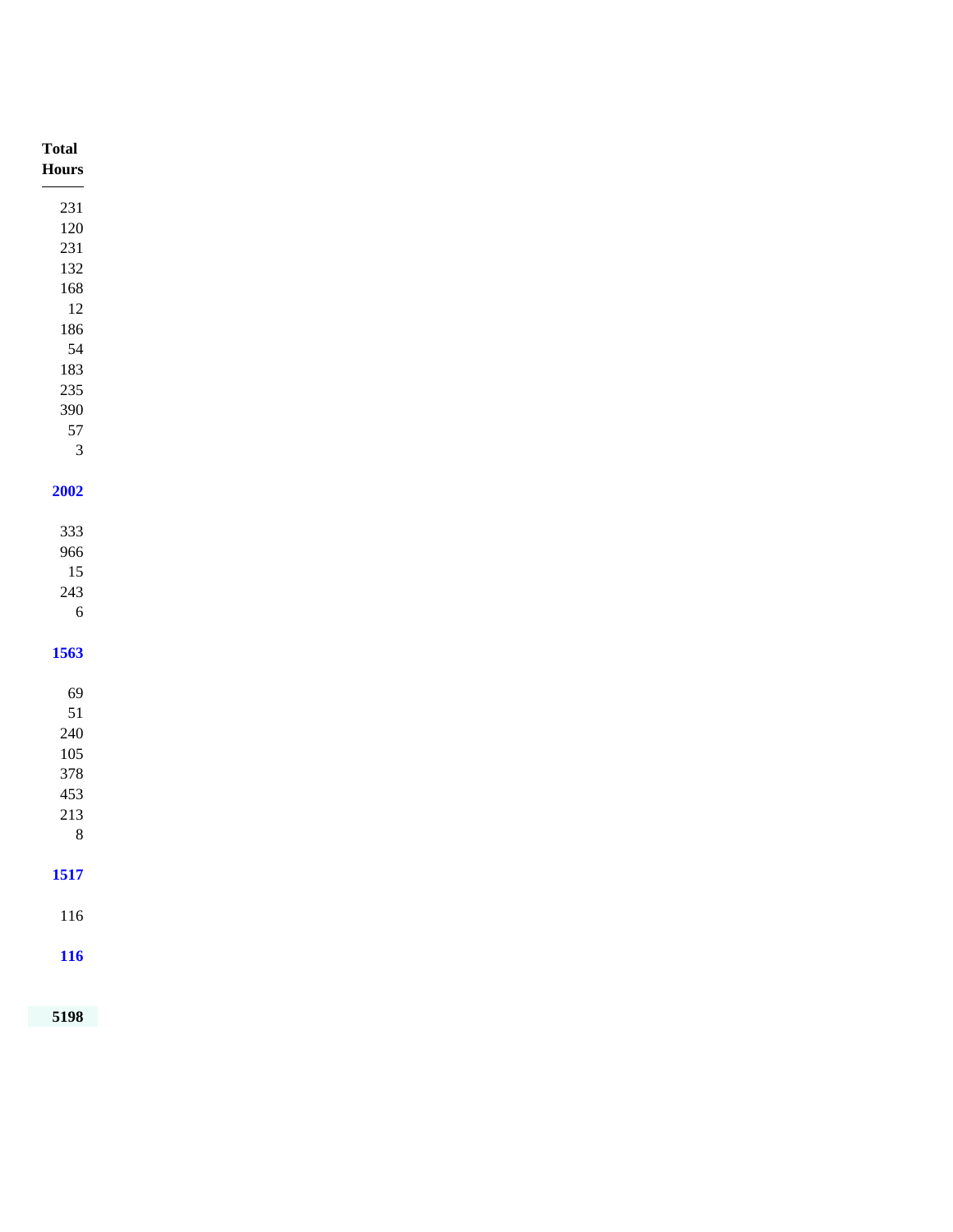# **Enrollment by Student College and Major Across Ethnicity for Spring 2018**

#### **Level: Doctoral**

| College         | <b>Major</b>                        | Wht            | <b>Blck</b>      | <b>Hisp</b>    | Asn              | Amr<br>Ind       | <b>Non</b><br><b>Res</b> | Haw              | Multi            | Unk              | <b>Tot</b><br>Cnt |
|-----------------|-------------------------------------|----------------|------------------|----------------|------------------|------------------|--------------------------|------------------|------------------|------------------|-------------------|
| AS              | <b>Hispanic Studies</b>             | $\mathbf{0}$   | $\boldsymbol{0}$ | $\mathbf{1}$   | $\boldsymbol{0}$ | $\boldsymbol{0}$ | $\boldsymbol{0}$         | $\boldsymbol{0}$ | $\boldsymbol{0}$ | $\boldsymbol{0}$ | -1                |
| <b>Total AS</b> |                                     | $\mathbf{0}$   | $\mathbf 0$      | $\mathbf{1}$   | $\mathbf 0$      | $\mathbf{0}$     | $\mathbf 0$              | $\mathbf 0$      | $\mathbf 0$      | $\mathbf 0$      | $\mathbf{1}$      |
| <b>BA</b>       | <b>International Business Admin</b> | 2              | $\mathbf{1}$     | 5 <sup>5</sup> | $\overline{2}$   | $\boldsymbol{0}$ | 9                        | $\boldsymbol{0}$ | $\mathbf{0}$     | $\mathbf{0}$     | 19                |
| <b>Total BA</b> |                                     | $\mathbf{2}$   | $\mathbf{1}$     | 5 <sup>5</sup> | $\overline{2}$   | $\mathbf 0$      | $\boldsymbol{9}$         | $\mathbf 0$      | $\mathbf 0$      | $\mathbf 0$      | <b>19</b>         |
| <b>Total</b>    |                                     | $\overline{2}$ | 1                | 6              | $\overline{2}$   | $\bf{0}$         | 9                        | $\bf{0}$         | $\boldsymbol{0}$ | $\bf{0}$         | <b>20</b>         |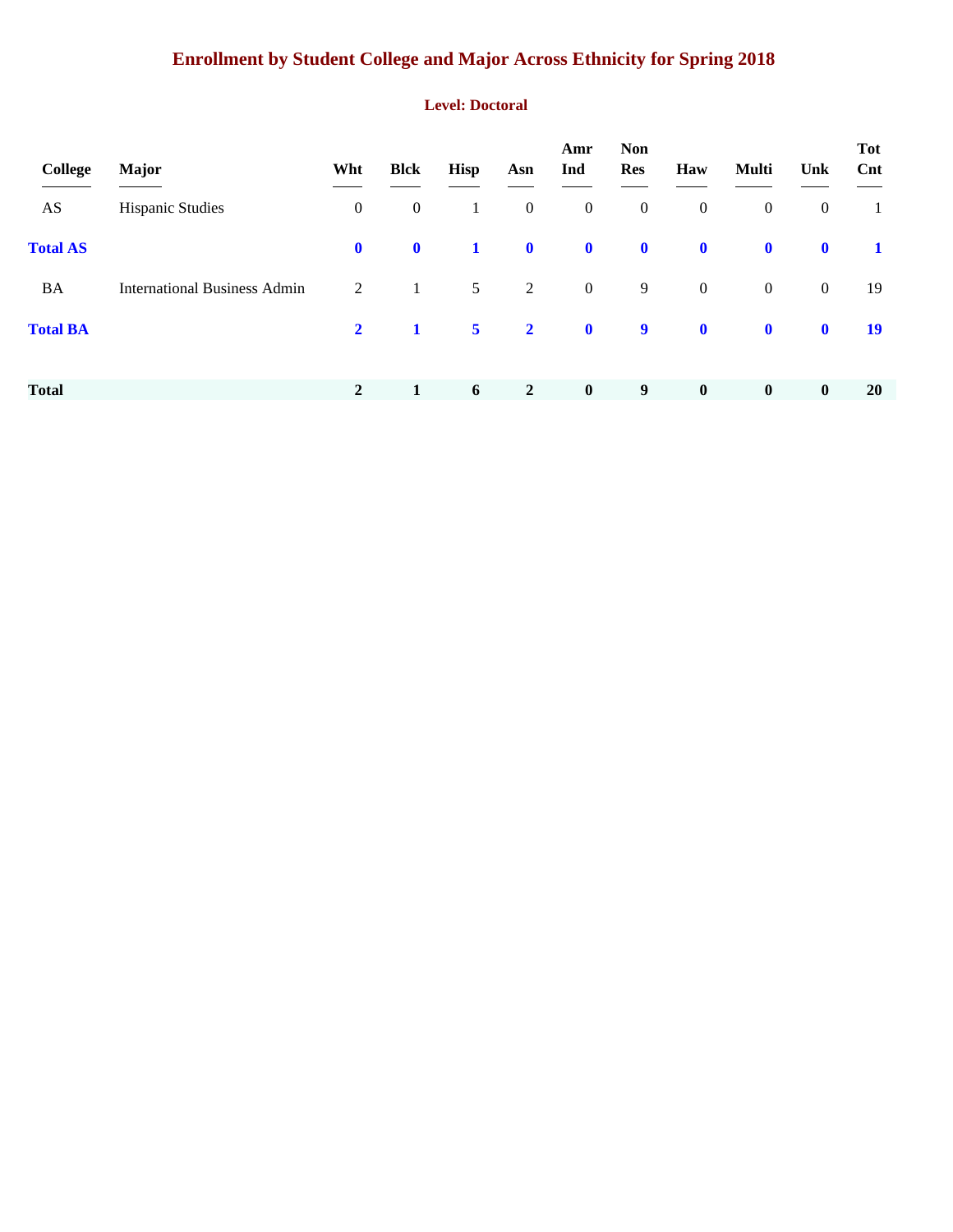| <b>Total</b><br><b>Hours</b> |
|------------------------------|
| $\sqrt{6}$                   |
| $\boldsymbol{6}$             |
| 162                          |
| <b>162</b>                   |
|                              |
| 168                          |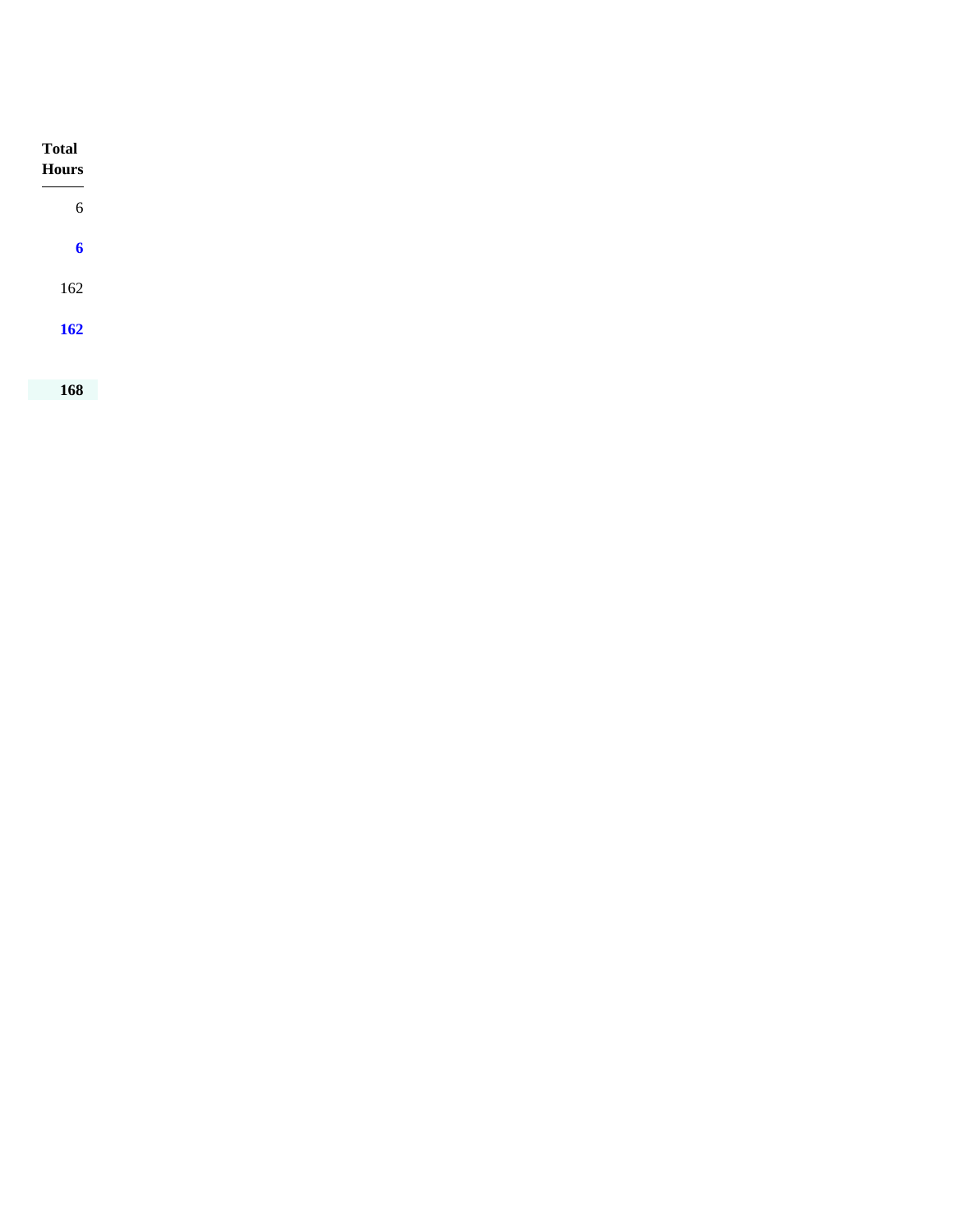# **Enrollment by College and Major Across Classification for Spring 2018**

| <b>College</b> | Major                                  | Majr<br>Code                | FR                       | SO <sub>1</sub>       | <b>JR</b>                | ${\bf SR}$                   | <b>GR</b>        | <b>PHD</b>                           | <b>Total</b><br><b>Students</b> | <b>Total</b><br><b>Hours</b> |
|----------------|----------------------------------------|-----------------------------|--------------------------|-----------------------|--------------------------|------------------------------|------------------|--------------------------------------|---------------------------------|------------------------------|
| AS             | Art                                    | <b>ARTA</b>                 | $\overline{2}$           | $\sqrt{2}$            | 6                        | 3                            | $\boldsymbol{0}$ | $\boldsymbol{0}$                     | 13                              | 175                          |
|                |                                        | <b>ARTS</b>                 | 19                       | 11                    | 24                       | 34                           | $\boldsymbol{0}$ | $\boldsymbol{0}$                     | 88                              | 1056                         |
|                | <b>Biology</b>                         | <b>BIOL</b>                 | 135                      | 109                   | 142                      | 190                          | 36               | $\boldsymbol{0}$                     | 612                             | 8322                         |
|                | Chemistry                              | <b>CHEM</b>                 | 14                       | 8                     | 13                       | 22                           | $\boldsymbol{0}$ | $\boldsymbol{0}$                     | 57                              | 733                          |
|                | Communication                          | <b>CMM</b>                  | $\overline{c}$           | 1                     | $\boldsymbol{0}$         | $\boldsymbol{0}$             | $\boldsymbol{0}$ | $\boldsymbol{0}$                     | 3                               | 43                           |
|                |                                        | <b>CMMD</b>                 | $\boldsymbol{0}$         | $\overline{c}$        | $\overline{c}$           | 7                            | $\boldsymbol{0}$ | $\boldsymbol{0}$                     | 11                              | 144                          |
|                |                                        | <b>COMM</b>                 | 17                       | 18                    | 38                       | 48                           | 20               | $\boldsymbol{0}$                     | 141                             | 1707                         |
|                | Composite                              | <b>COMP</b>                 | 1                        | 1                     | 5                        | 23                           | $\boldsymbol{0}$ | $\boldsymbol{0}$                     | 30                              | 316                          |
|                | <b>Counseling Psychology</b>           | <b>COUN</b>                 | $\boldsymbol{0}$         | $\boldsymbol{0}$      | $\boldsymbol{0}$         | $\boldsymbol{0}$             | 25               | $\boldsymbol{0}$                     | 25                              | 231                          |
|                | Criminal Justice                       | CJ                          | $\overline{\mathcal{L}}$ | 5                     | 9                        | $\overline{4}$               | $\boldsymbol{0}$ | $\boldsymbol{0}$                     | 22                              | 308                          |
|                |                                        | <b>CRIJ</b>                 | 128                      | 113                   | 173                      | 207                          | 25               | $\boldsymbol{0}$                     | 646                             | 8271                         |
|                |                                        | <b>CRJD</b>                 | 3                        | 8                     | 14                       | 18                           | $\boldsymbol{0}$ | $\boldsymbol{0}$                     | 43                              | 573                          |
|                | English                                | <b>ENGD</b>                 | $\boldsymbol{0}$         | $\overline{0}$        | $\mathfrak{2}$           | 5                            | $\boldsymbol{0}$ | $\boldsymbol{0}$                     | 7                               | 102                          |
|                |                                        | <b>ENGL</b>                 | 15                       | 14                    | 28                       | 35                           | 30               | $\boldsymbol{0}$                     | 122                             | 1383                         |
|                |                                        | <b>ENGS</b>                 | 5                        | 6                     | 4                        | 13                           | $\boldsymbol{0}$ | $\boldsymbol{0}$                     | 28                              | 348                          |
|                | <b>Exchange Program</b>                | <b>EXCH</b>                 | 1                        | $\boldsymbol{0}$      | $\boldsymbol{0}$         | $\boldsymbol{0}$             | 1                | $\boldsymbol{0}$                     | $\sqrt{2}$                      | 25                           |
|                | Guitar                                 | <b>MUAG</b>                 | 1                        | 1                     | 1                        | $\boldsymbol{0}$             | $\boldsymbol{0}$ | $\boldsymbol{0}$                     | 3                               | 42                           |
|                |                                        | <b>MUSG</b>                 | $\boldsymbol{0}$         | $\overline{0}$        | $\boldsymbol{0}$         | 1                            | $\boldsymbol{0}$ | $\boldsymbol{0}$                     | 1                               | 12                           |
|                | Hispanic Studies                       | <b>HISP</b>                 | $\boldsymbol{0}$         | $\boldsymbol{0}$      | $\boldsymbol{0}$         | $\theta$                     | $\boldsymbol{0}$ | 1                                    | 1                               | 6                            |
|                | History                                | <b>HIST</b>                 | 5                        | 11                    | 12                       | 23                           | $\boldsymbol{0}$ | $\boldsymbol{0}$                     | 51                              | 590                          |
|                |                                        | <b>HST</b>                  | $\overline{c}$           | 3                     | $\mathbf{1}$             | $\overline{2}$               | $\boldsymbol{0}$ | $\boldsymbol{0}$                     | $\,8\,$                         | 104                          |
|                |                                        | <b>HSTD</b>                 | $\mathbf{1}$             | $\overline{c}$        | $\mathfrak{2}$           | 1                            | $\boldsymbol{0}$ | $\boldsymbol{0}$                     | 6                               | 79                           |
|                |                                        | <b>HSTS</b>                 | 9                        | 10                    | $8\,$                    | 10                           | $\boldsymbol{0}$ | $\boldsymbol{0}$                     | 37                              | 482                          |
|                | History and Political Thought          | <b>HSPT</b><br><b>LLT</b>   | 0                        | $\theta$              | $\boldsymbol{0}$         | $\mathbf{0}$<br>$\mathbf{0}$ | 29<br>11         | $\boldsymbol{0}$                     | 29<br>11                        | 186<br>54                    |
|                | Lang, Lit & Translation<br>Mathematics | <b>MATH</b>                 | 0<br>3                   | $\boldsymbol{0}$<br>6 | $\boldsymbol{0}$<br>13   | 31                           | 24               | $\boldsymbol{0}$<br>$\boldsymbol{0}$ | 77                              | 834                          |
|                |                                        | <b>MTHD</b>                 | $\boldsymbol{0}$         | $\boldsymbol{0}$      | $\boldsymbol{0}$         | $\mathbf{1}$                 | $\boldsymbol{0}$ | $\boldsymbol{0}$                     | $\mathbf{1}$                    | 18                           |
|                |                                        | <b>MTHS</b>                 | 14                       | 8                     | 22                       | 26                           | $\boldsymbol{0}$ | $\boldsymbol{0}$                     | 70                              | 894                          |
|                | Music                                  | <b>MUSA</b>                 | 5                        | 3                     | $8\,$                    | 13                           | $\boldsymbol{0}$ | $\boldsymbol{0}$                     | 29                              | 389                          |
|                |                                        | <b>MUSD</b>                 | $\boldsymbol{0}$         | $\overline{0}$        | $\boldsymbol{0}$         | 3                            | $\boldsymbol{0}$ | $\boldsymbol{0}$                     | 3                               | 51                           |
|                |                                        | <b>MUSI</b>                 | 3                        | 4                     | 4                        | 18                           | $\boldsymbol{0}$ | $\boldsymbol{0}$                     | 29                              | 354                          |
|                | Political Science                      | <b>POLS</b>                 | 6                        | $\mathbf{1}$          | $\overline{2}$           | $\boldsymbol{0}$             | $\boldsymbol{0}$ | $\boldsymbol{0}$                     | 9                               | 122                          |
|                |                                        | <b>PSCD</b>                 | $\mathbf{1}$             | $\boldsymbol{2}$      | $\mathfrak{2}$           | $\mathfrak{Z}$               | $\boldsymbol{0}$ | $\boldsymbol{0}$                     | $\,8\,$                         | 112                          |
|                |                                        | <b>PSCI</b>                 | $10\,$                   | 19                    | 24                       | 33                           | $\boldsymbol{0}$ | $\boldsymbol{0}$                     | 86                              | 1137                         |
|                | Pre-Engineering                        | <b>PENG</b>                 | 57                       | 44                    | 16                       | 3                            | $\boldsymbol{0}$ | $\overline{0}$                       | 120                             | 1658                         |
|                | Psychology                             | <b>PSYC</b>                 | 85                       | 83                    | 163                      | 195                          | 40               | 0                                    | 566                             | 6867                         |
|                |                                        | <b>PSYD</b>                 | 1                        | 4                     | 7                        | 16                           | $\boldsymbol{0}$ | $\overline{0}$                       | 28                              | 358                          |
|                | Public Administration                  | <b>PADM</b>                 | 0                        | $\boldsymbol{0}$      | 0                        | $\boldsymbol{0}$             | 53               | 0                                    | 53                              | 390                          |
|                | Science                                | SCI                         | 4                        | $\overline{c}$        | 3                        | 5                            | $\boldsymbol{0}$ | $\boldsymbol{0}$                     | 14                              | 175                          |
|                | Sociology                              | <b>SOCD</b>                 | $\overline{c}$           |                       | $\overline{\mathcal{L}}$ | 5                            | $\boldsymbol{0}$ | $\boldsymbol{0}$                     | 12                              | 152                          |
|                |                                        | <b>SOCI</b>                 | 3                        | 9                     | 18                       | 31                           | 11               | 0                                    | 72                              | 894                          |
|                | Spanish                                | <b>SPAN</b>                 | 0                        | 2                     | 7                        | 13                           | $\boldsymbol{0}$ | $\overline{0}$                       | 22                              | 284                          |
|                |                                        | <b>SPNA</b>                 | 6                        | $\overline{c}$        | 5                        | 1                            | 0                | $\overline{0}$                       | 14                              | 187                          |
|                |                                        | <b>SPND</b>                 | $\boldsymbol{0}$         | $\boldsymbol{0}$      | $\boldsymbol{0}$         | 1                            | 0                | $\overline{0}$                       | 1                               | 15                           |
|                | <b>Systems Engineering</b>             | <b>SENG</b>                 | $26\,$                   | 26                    | 43                       | 77                           | 0                | $\boldsymbol{0}$                     | 172                             | 2305                         |
|                | Undeclared                             | $\ensuremath{\mathrm{UND}}$ | 12                       | 9                     | $\boldsymbol{0}$         | 8                            | $\mathbf{1}$     | $\boldsymbol{0}$                     | $30\,$                          | 297                          |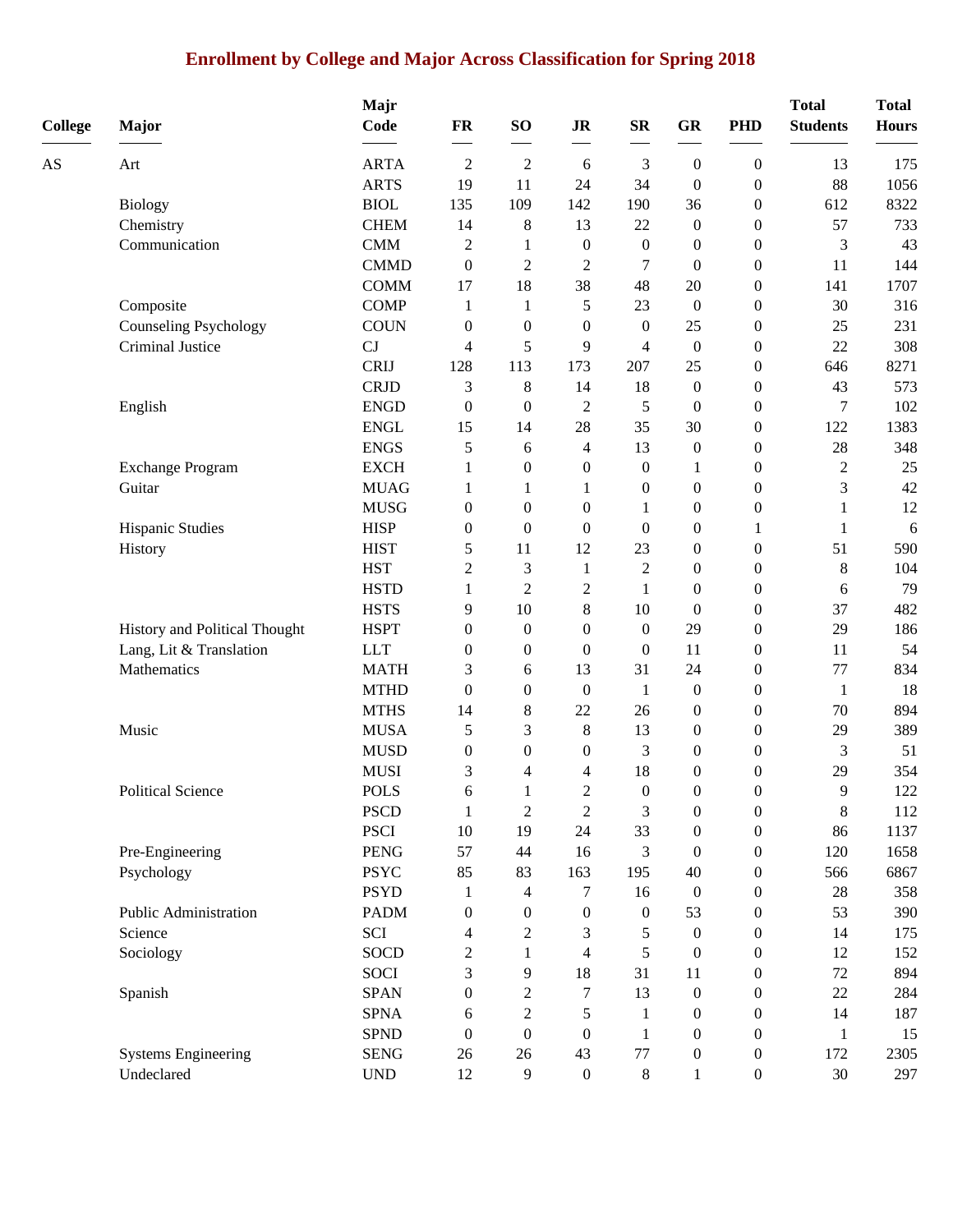# **Enrollment by College and Major Across Classification for Spring 2018**

| <b>College</b>         | Major                                 | Majr<br>Code | FR               | SO <sub>1</sub>  | <b>JR</b>        | <b>SR</b>        | <b>GR</b>        | <b>PHD</b>       | <b>Total</b><br><b>Students</b> | <b>Total</b><br><b>Hours</b> |
|------------------------|---------------------------------------|--------------|------------------|------------------|------------------|------------------|------------------|------------------|---------------------------------|------------------------------|
| $\mathbf{A}\mathbf{S}$ | Undeclared-Dual Credit                | <b>UNDD</b>  | 242              | 142              | 22               | $\boldsymbol{0}$ | $\boldsymbol{0}$ | $\overline{0}$   | 406                             | 3315                         |
|                        | Violin, Viola, Cello, Bass            | <b>MUAS</b>  | 1                | $\boldsymbol{0}$ | $\boldsymbol{0}$ | 0                | $\mathbf{0}$     | $\overline{0}$   | 1                               | 15                           |
|                        | Woodwinds, Brass, Percussion          | <b>MUAW</b>  | 3                | $\overline{c}$   | 2                | 0                | $\boldsymbol{0}$ | $\overline{0}$   | $\boldsymbol{7}$                | 101                          |
|                        |                                       | <b>MUSW</b>  | 1                | $\boldsymbol{0}$ | $\boldsymbol{0}$ | $\boldsymbol{0}$ | $\boldsymbol{0}$ | $\boldsymbol{0}$ | $\mathbf{1}$                    | 14                           |
| <b>Total AS</b>        |                                       |              | 849              | 694              | 849              | 1129             | 306              | 1                | 3828                            | 46230                        |
| <b>BA</b>              | Accounting                            | ACC          | 34               | 29               | 71               | 94               | 50               | $\boldsymbol{0}$ | 278                             | 3147                         |
|                        | <b>Business Administration</b>        | <b>BA</b>    | 108              | 132              | 200              | 221              | 152              | $\boldsymbol{0}$ | 813                             | 9426                         |
|                        | <b>Exchange Program</b>               | <b>EXCH</b>  | 1                | $\boldsymbol{0}$ | $\boldsymbol{0}$ | 0                | 1                | $\boldsymbol{0}$ | $\overline{2}$                  | 33                           |
|                        | <b>Information Science</b>            | <b>INFS</b>  | $\boldsymbol{0}$ | $\boldsymbol{0}$ | $\boldsymbol{0}$ | 0                | 33               | $\boldsymbol{0}$ | 33                              | 243                          |
|                        | <b>International Business Admin</b>   | <b>IBA</b>   | $\mathbf{0}$     | $\theta$         | $\boldsymbol{0}$ | 0                | $\boldsymbol{0}$ | 19               | 19                              | 162                          |
|                        | <b>Management Information Systems</b> | <b>MIS</b>   | $\Omega$         | 1                | 8                | 12               | $\boldsymbol{0}$ | $\overline{0}$   | 21                              | 269                          |
|                        | Mgt Info Sys & Data Analytics         | <b>MISD</b>  | 13               | 5                | 6                | 19               | $\boldsymbol{0}$ | $\boldsymbol{0}$ | 43                              | 572                          |
|                        | Undeclared                            | <b>UND</b>   | 4                | $\mathbf{0}$     | $\mathbf{1}$     | 1                | 2                | $\overline{0}$   | 8                               | 80                           |
| <b>Total BA</b>        |                                       |              | <b>160</b>       | 167              | 286              | 347              | 238              | 19               | 1217                            | 13932                        |
| ED                     | Administration                        | <b>ADM</b>   | $\boldsymbol{0}$ | $\boldsymbol{0}$ | $\boldsymbol{0}$ | $\boldsymbol{0}$ | 17               | $\boldsymbol{0}$ | 17                              | 69                           |
|                        | <b>Bilingual Education</b>            | BIL          | $\mathbf{0}$     | $\theta$         | $\theta$         | 1                | 8                | $\overline{0}$   | 9                               | 60                           |
|                        | <b>Communication Disorders</b>        | <b>COMD</b>  | 13               | 22               | 33               | 63               | $\theta$         | $\overline{0}$   | 131                             | 1612                         |
|                        | Curriculum and Instruction            | <b>EDCI</b>  | $\boldsymbol{0}$ | $\mathbf{0}$     | $\boldsymbol{0}$ | $\boldsymbol{0}$ | 43               | $\boldsymbol{0}$ | 43                              | 240                          |
|                        | Education                             | ED           | $\boldsymbol{0}$ | $\theta$         | $\boldsymbol{0}$ | 0                | 22               | $\boldsymbol{0}$ | 22                              | 105                          |
|                        | <b>Educational Administration</b>     | <b>EDAM</b>  | $\mathbf{0}$     | $\Omega$         | $\mathbf{0}$     | $\mathbf{0}$     | 56               | $\boldsymbol{0}$ | 56                              | 378                          |
|                        | Elem Ed-Bilingual Emphasis            | <b>ELBE</b>  | 26               | 48               | 80               | 83               | $\boldsymbol{0}$ | $\theta$         | 237                             | 2783                         |
|                        | Elem Ed-ESL Emphasis                  | <b>EESL</b>  | 1                | 2                | 15               | 10               | $\boldsymbol{0}$ | $\theta$         | 28                              | 304                          |
|                        | Elem Ed-Early Lrning Emphasis         | <b>ELEL</b>  | 7                | 6                | 5                | $\mathbf{0}$     | $\boldsymbol{0}$ | $\overline{0}$   | 18                              | 221                          |
|                        | Kinesiology                           | <b>KINA</b>  | 13               | 15               | 31               | 27               | $\boldsymbol{0}$ | $\boldsymbol{0}$ | 86                              | 991                          |
|                        |                                       | <b>KINE</b>  | 29               | 32               | 53               | 70               | $\boldsymbol{0}$ | $\boldsymbol{0}$ | 184                             | 2392                         |
|                        | <b>School Counseling</b>              | <b>SCHC</b>  | $\boldsymbol{0}$ | $\theta$         | $\boldsymbol{0}$ | $\boldsymbol{0}$ | 59               | $\theta$         | 59                              | 453                          |
|                        | Special Ed-EC6 & All Lvl Cert         | <b>SPEC</b>  | 4                | 5                | 18               | 27               | $\boldsymbol{0}$ | $\theta$         | 54                              | 652                          |
|                        | <b>Special Education</b>              | <b>GSED</b>  | 0                | $\Omega$         | $\Omega$         | $\theta$         | 34               | $\Omega$         | 34                              | 213                          |
|                        | Undeclared                            | <b>UND</b>   | $\boldsymbol{0}$ | $\boldsymbol{0}$ | $\boldsymbol{0}$ | 0                | $\mathbf{1}$     | $\boldsymbol{0}$ | 1                               | 8                            |
| <b>Total ED</b>        |                                       |              | 93               | <b>130</b>       | 235              | 281              | 240              | $\bf{0}$         | 979                             | 10481                        |
| <b>NH</b>              | <b>Nurse Practitioner</b>             | <b>NUPR</b>  | $\mathbf{0}$     | $\boldsymbol{0}$ | $\mathbf{0}$     | $\boldsymbol{0}$ | 14               | $\boldsymbol{0}$ | 14                              | 116                          |
|                        | Nursing                               | <b>NURP</b>  | 124              | 140              | 143              | 48               | $\boldsymbol{0}$ | $\boldsymbol{0}$ | 455                             | 5630                         |
|                        |                                       | <b>NURS</b>  | 1                | 1                | 17               | 131              | $\boldsymbol{0}$ | $\boldsymbol{0}$ | 150                             | 1893                         |
| <b>Total NH</b>        |                                       |              | 125              | 141              | <b>160</b>       | <b>179</b>       | 14               | $\mathbf{0}$     | 619                             | 7639                         |
| <b>UC</b>              | <b>Health Administration</b>          | <b>MDHA</b>  | 1                | 3                | 1                | 1                | $\boldsymbol{0}$ | $\boldsymbol{0}$ | 6                               | 90                           |
|                        | Human Resource Development            | <b>MDHR</b>  | $\mathbf{0}$     | 1                | $\mathbf{0}$     | $\boldsymbol{0}$ | $\boldsymbol{0}$ | $\boldsymbol{0}$ | 1                               | 7                            |
|                        | Multidisc. Studies-PreLaw             | <b>MDSP</b>  | 4                | 1                | 3                | $\boldsymbol{0}$ | $\boldsymbol{0}$ | $\overline{0}$   | 8                               | 106                          |
|                        | Multidisciplinary Studies             | <b>MDS</b>   | $\mathbf{1}$     | 6                | 17               | 72               | $\boldsymbol{0}$ | $\boldsymbol{0}$ | 96                              | 1140                         |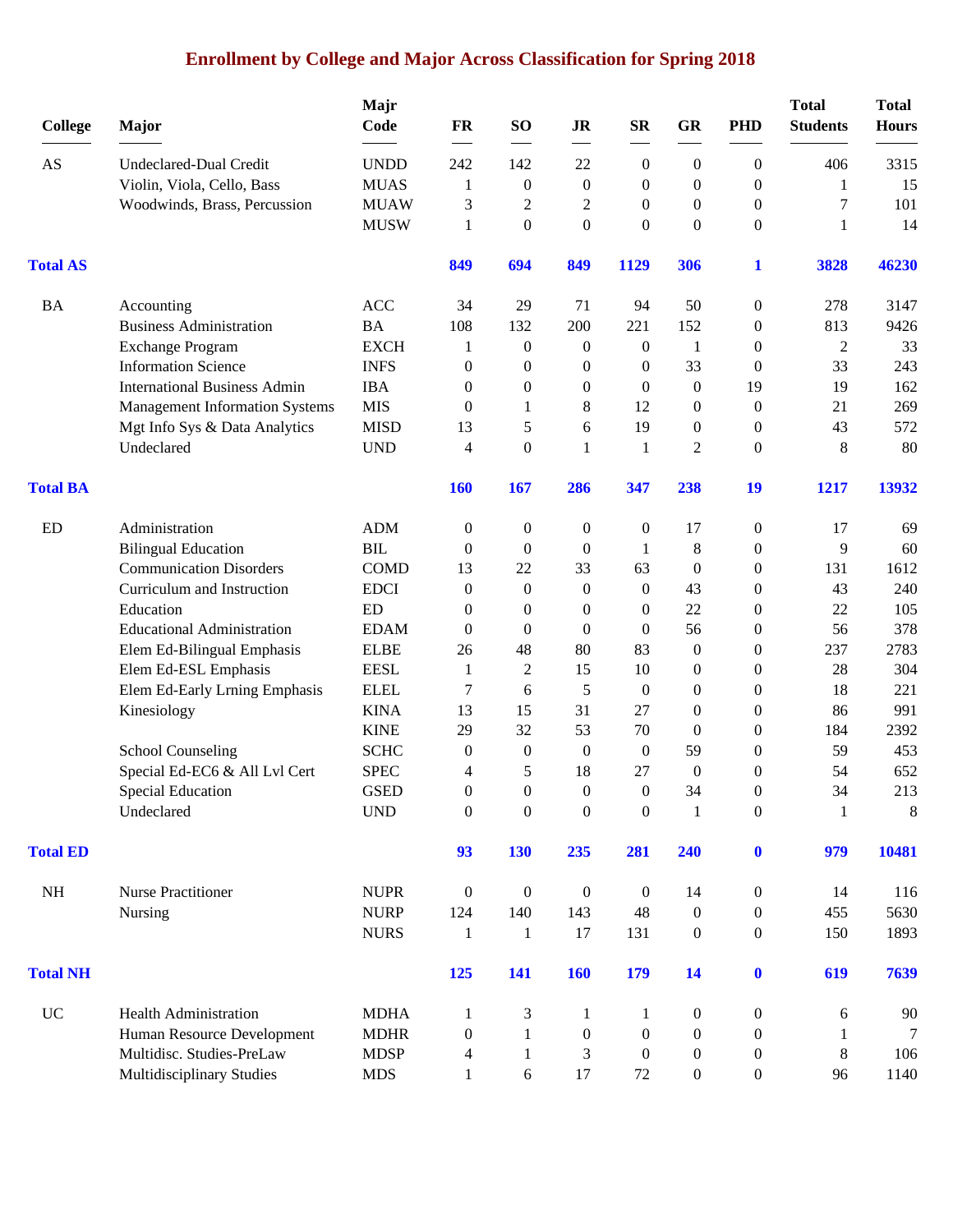# **Enrollment by College and Major Across Classification for Spring 2018**

| College         | <b>Major</b>           | Majr<br>Code | FR   | <b>SO</b>      | JR             | <b>SR</b>      | GR             | <b>PHD</b>     | <b>Total</b><br><b>Students</b> | <b>Total</b><br><b>Hours</b> |
|-----------------|------------------------|--------------|------|----------------|----------------|----------------|----------------|----------------|---------------------------------|------------------------------|
| <b>UC</b>       | Undeclared             | <b>UND</b>   | 38   | 7              | 2              | 2              | $\mathbf{0}$   | $\overline{0}$ | 49                              | 613                          |
|                 | Undeclared-Dual Credit | <b>UNDD</b>  | 214  | $\overline{0}$ | $\overline{0}$ | $\overline{0}$ | $\overline{0}$ | $\overline{0}$ | 214                             | 1092                         |
| <b>Total UC</b> |                        |              | 258  | <b>18</b>      | 23             | 75             | $\mathbf 0$    | $\mathbf{0}$   | 374                             | 3048                         |
|                 |                        |              |      |                |                |                |                |                |                                 |                              |
| Total           |                        |              | 1485 | 1150           | 1553           | 2011           | 798            | 20             | 7017                            | 81330                        |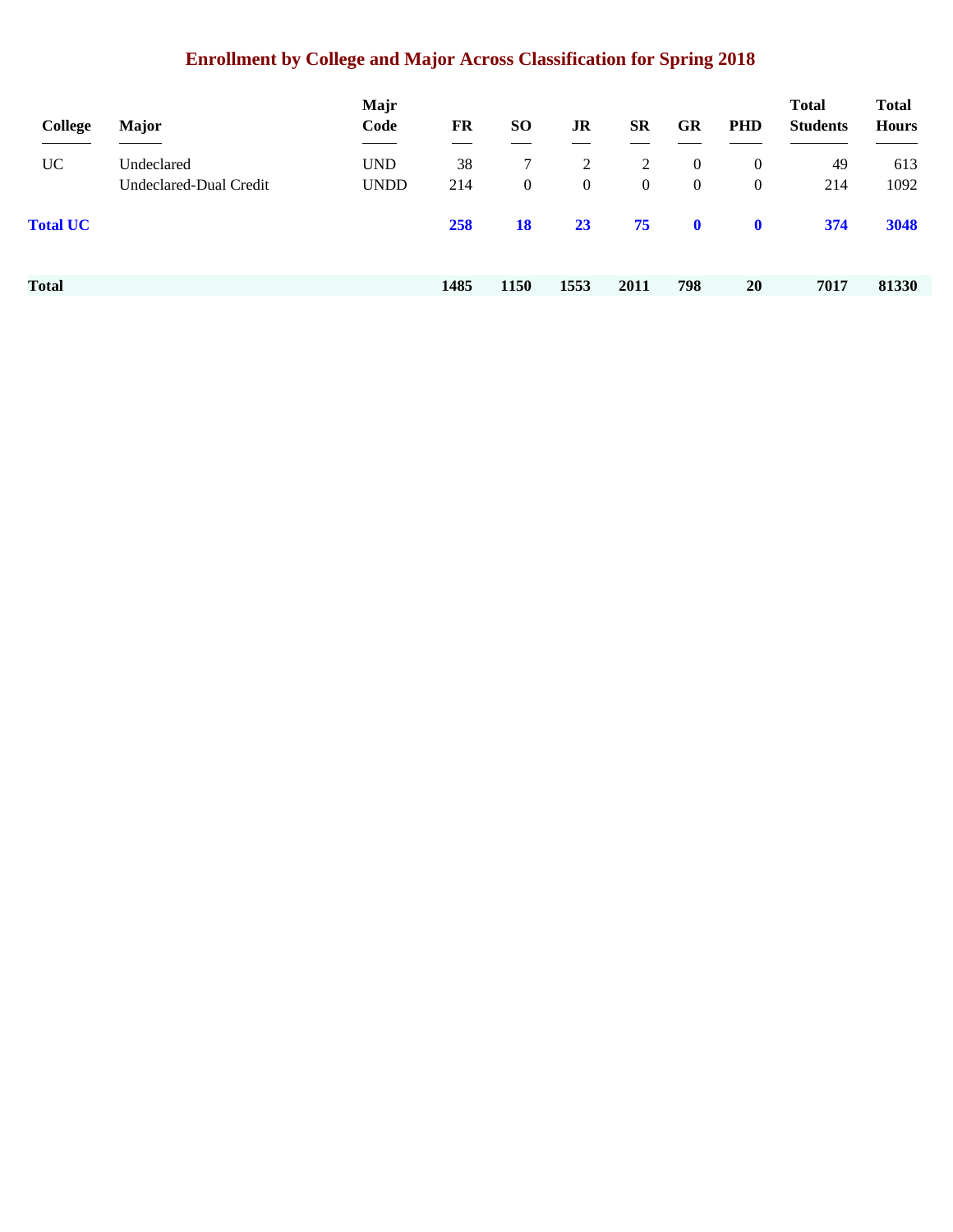# **Semester Credit Hours by Student College and Major Across Load and Sex for Spring 2018**

|                 |                                       | PT               | FT               |                  | PT               | FT               |                  | <b>Total</b> |
|-----------------|---------------------------------------|------------------|------------------|------------------|------------------|------------------|------------------|--------------|
| <b>College</b>  | <b>Major</b>                          | Women            | Women            | Women            | Men              | Men              | Men              | <b>Hours</b> |
| AS              | Art                                   | 139              | 671              | 810              | 56               | 365              | 421              | 1231         |
|                 | <b>Biology</b>                        | 437              | 4952             | 5389             | 296              | 2637             | 2933             | 8322         |
|                 | Chemistry                             | 66               | 278              | 344              | 47               | 342              | 389              | 733          |
|                 | Communication                         | 171              | 1030             | 1201             | 57               | 636              | 693              | 1894         |
|                 | Composite                             | 70               | 109              | 179              | 35               | 102              | 137              | 316          |
|                 | <b>Counseling Psychology</b>          | 24               | 168              | 192              | $\boldsymbol{0}$ | 39               | 39               | 231          |
|                 | Criminal Justice                      | 491              | 4442             | 4933             | 477              | 3742             | 4219             | 9152         |
|                 | English                               | 260              | 1157             | 1417             | 45               | 371              | 416              | 1833         |
|                 | Exchange Program                      | $\boldsymbol{0}$ | 12               | 12               | $\boldsymbol{0}$ | 13               | 13               | 25           |
|                 | Guitar                                | 0                | 17               | 17               | 10               | 27               | 37               | 54           |
|                 | Hispanic Studies                      | 6                | $\boldsymbol{0}$ | 6                | $\boldsymbol{0}$ | $\boldsymbol{0}$ | $\boldsymbol{0}$ | 6            |
|                 | History                               | 76               | 429              | 505              | 84               | 666              | 750              | 1255         |
|                 | History and Political Thought         | 84               | 9                | 93               | 36               | 57               | 93               | 186          |
|                 | Lang, Lit & Translation               | 48               | $\boldsymbol{0}$ | 48               | 6                | $\boldsymbol{0}$ | 6                | 54           |
|                 | Mathematics                           | 141              | 876              | 1017             | 147              | 582              | 729              | 1746         |
|                 | Music                                 | 28               | 264              | 292              | 91               | 411              | 502              | 794          |
|                 | <b>Political Science</b>              | 39               | 646              | 685              | 77               | 609              | 686              | 1371         |
|                 | Pre-Engineering                       | 11               | 408              | 419              | 108              | 1131             | 1239             | 1658         |
|                 | Psychology                            | 939              | 4903             | 5842             | 183              | 1200             | 1383             | 7225         |
|                 | Public Administration                 | 105              | 153              | 258              | 93               | 39               | 132              | 390          |
|                 | Science                               | 27               | 42               | 69               | 18               | 88               | 106              | 175          |
|                 | Sociology                             | 117              | 703              | 820              | 39               | 187              | 226              | 1046         |
|                 | Spanish                               | 24               | 361              | 385              | 8                | 93               | 101              | 486          |
|                 | <b>Systems Engineering</b>            | 9                | 452              | 461              | 183              | 1661             | 1844             | 2305         |
|                 | Undeclared                            | 29               | 73               | 102              | 31               | 164              | 195              | 297          |
|                 | Undeclared-Dual Credit                | 1521             | 543              | 2064             | 1022             | 229              | 1251             | 3315         |
|                 | Violin, Viola, Cello, Bass            | $\boldsymbol{0}$ | $\boldsymbol{0}$ | $\boldsymbol{0}$ | $\boldsymbol{0}$ | 15               | 15               | 15           |
|                 | Woodwinds, Brass, Percussion          | $\overline{0}$   | 42               | 42               | $\boldsymbol{0}$ | 73               | 73               | 115          |
| <b>Total AS</b> |                                       | 4862             | 22740            | 27602            | 3149             | 15479            | 18628            | 46230        |
| <b>BA</b>       | Accounting                            | 290              | 1345             | 1635             | 243              | 1269             | 1512             | 3147         |
|                 | <b>Business Administration</b>        | 659              | 3474             | 4133             | 838              | 4455             | 5293             | 9426         |
|                 | <b>Exchange Program</b>               | $\boldsymbol{0}$ | $\boldsymbol{0}$ | $\boldsymbol{0}$ | $\boldsymbol{0}$ | 33               | 33               | 33           |
|                 | <b>Information Science</b>            | 24               | 72               | 96               | 51               | 96               | 147              | 243          |
|                 | <b>International Business Admin</b>   | 6                | 33               | 39               | 9                | 114              | 123              | 162          |
|                 | <b>Management Information Systems</b> | $\overline{0}$   | 39               | 39               | 43               | 187              | 230              | 269          |
|                 | Mgt Info Sys & Data Analytics         | 18               | 73               | 91               | 30               | 451              | 481              | 572          |
|                 | Undeclared                            | 12               | 17               | 29               | 6                | 45               | 51               | 80           |
| <b>Total BA</b> |                                       | 1009             | 5053             | 6062             | 1220             | 6650             | 7870             | 13932        |
| ED              | Administration                        | 45               | 9                | 54               | 15               | $\boldsymbol{0}$ | 15               | 69           |
|                 | <b>Bilingual Education</b>            | 36               | 18               | 54               | $\sqrt{6}$       | $\boldsymbol{0}$ | 6                | 60           |
|                 | <b>Communication Disorders</b>        | 391              | 1133             | 1524             | 37               | 51               | 88               | 1612         |
|                 | Curriculum and Instruction            | 210              | $\boldsymbol{0}$ | 210              | 30               | $\boldsymbol{0}$ | 30               | 240          |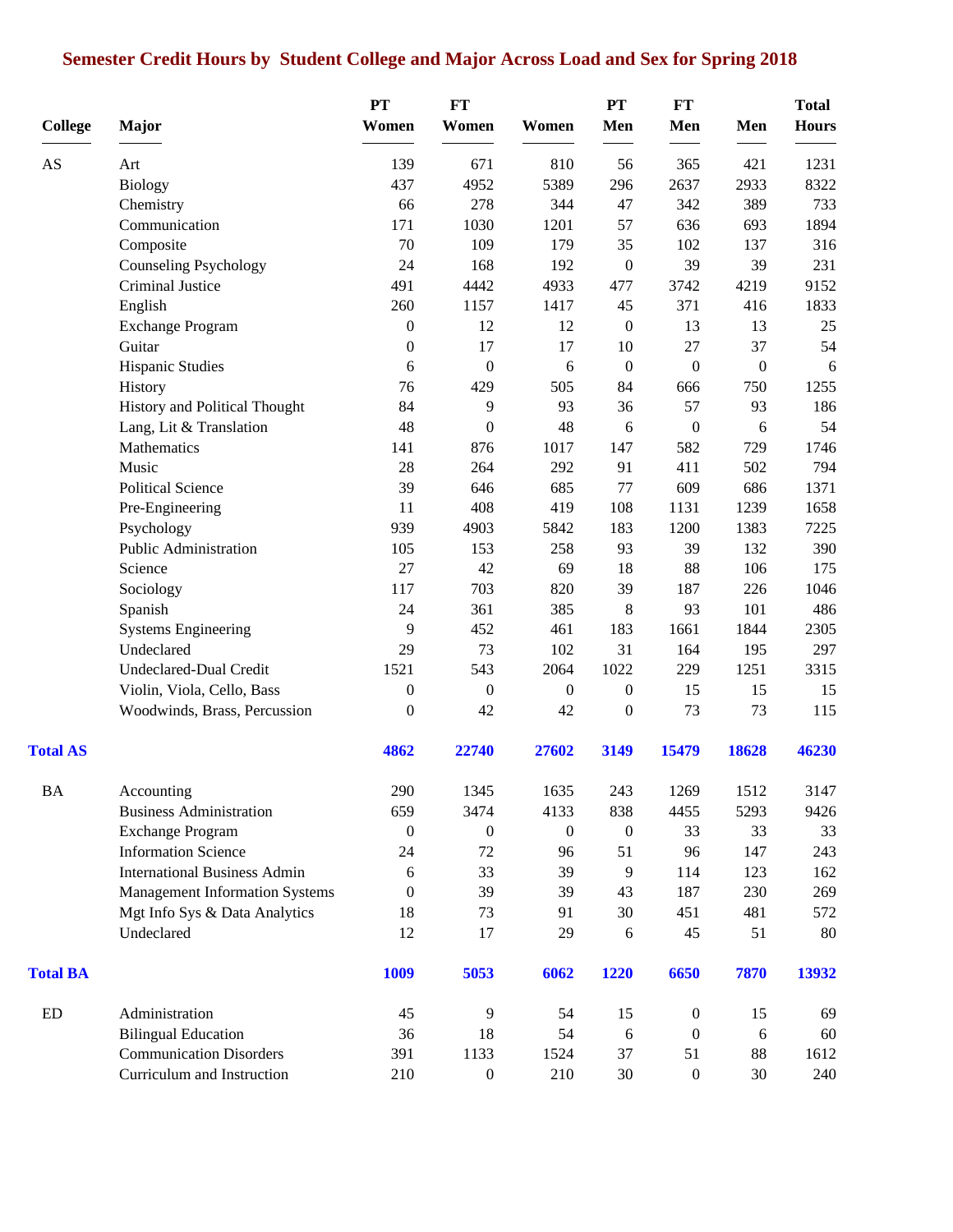# **Semester Credit Hours by Student College and Major Across Load and Sex for Spring 2018**

| <b>College</b>  | Major                             | <b>PT</b><br>Women | FT<br>Women      | Women | PT<br>Men        | <b>FT</b><br>Men | Men          | <b>Total</b><br><b>Hours</b> |
|-----------------|-----------------------------------|--------------------|------------------|-------|------------------|------------------|--------------|------------------------------|
|                 |                                   |                    |                  |       |                  |                  |              |                              |
| <b>ED</b>       | Education                         | 81                 | 9                | 90    | 15               | $\boldsymbol{0}$ | 15           | 105                          |
|                 | <b>Educational Administration</b> | 165                | 117              | 282   | 33               | 63               | 96           | 378                          |
|                 | Elem Ed-Bilingual Emphasis        | 623                | 2085             | 2708  | 19               | 56               | 75           | 2783                         |
|                 | Elem Ed-ESL Emphasis              | 50                 | 227              | 277   | 3                | 24               | 27           | 304                          |
|                 | Elem Ed-Early Lrning Emphasis     | 25                 | 196              | 221   | $\mathbf{0}$     | $\Omega$         | $\Omega$     | 221                          |
|                 | Kinesiology                       | 198                | 1456             | 1654  | 243              | 1486             | 1729         | 3383                         |
|                 | <b>School Counseling</b>          | 135                | 294              | 429   | 15               | 9                | 24           | 453                          |
|                 | Special Ed-EC6 & All Lvl Cert     | 99                 | 517              | 616   | 9                | 27               | 36           | 652                          |
|                 | <b>Special Education</b>          | 150                | 45               | 195   | 18               | $\overline{0}$   | 18           | 213                          |
|                 | Undeclared                        | 8                  | $\boldsymbol{0}$ | 8     | $\boldsymbol{0}$ | $\overline{0}$   | $\mathbf{0}$ | 8                            |
| <b>Total ED</b> |                                   | 2216               | 6106             | 8322  | 443              | 1716             | 2159         | 10481                        |
| $\rm NH$        | <b>Nurse Practitioner</b>         | 3                  | 65               | 68    | 3                | 45               | 48           | 116                          |
|                 | Nursing                           | 919                | 5059             | 5978  | 93               | 1452             | 1545         | 7523                         |
| <b>Total NH</b> |                                   | 922                | 5124             | 6046  | 96               | 1497             | 1593         | 7639                         |
| <b>UC</b>       | <b>Health Administration</b>      | $\boldsymbol{0}$   | 64               | 64    | $\boldsymbol{0}$ | 26               | 26           | 90                           |
|                 | Human Resource Development        | 7                  | $\mathbf{0}$     | 7     | $\mathbf{0}$     | $\overline{0}$   | $\mathbf{0}$ | $\tau$                       |
|                 | Multidisc. Studies-PreLaw         | 9                  | 85               | 94    | $\boldsymbol{0}$ | 12               | 12           | 106                          |
|                 | Multidisciplinary Studies         | 232                | 597              | 829   | 43               | 268              | 311          | 1140                         |
|                 | Undeclared                        | 31                 | 305              | 336   | 33               | 244              | 277          | 613                          |
|                 | Undeclared-Dual Credit            | 147                | 508              | 655   | 129              | 308              | 437          | 1092                         |
| <b>Total UC</b> |                                   | 426                | 1559             | 1985  | 205              | 858              | 1063         | 3048                         |
| Total           |                                   | 9435               | 40582            | 50017 | 5113             | 26200            | 31313        | 81330                        |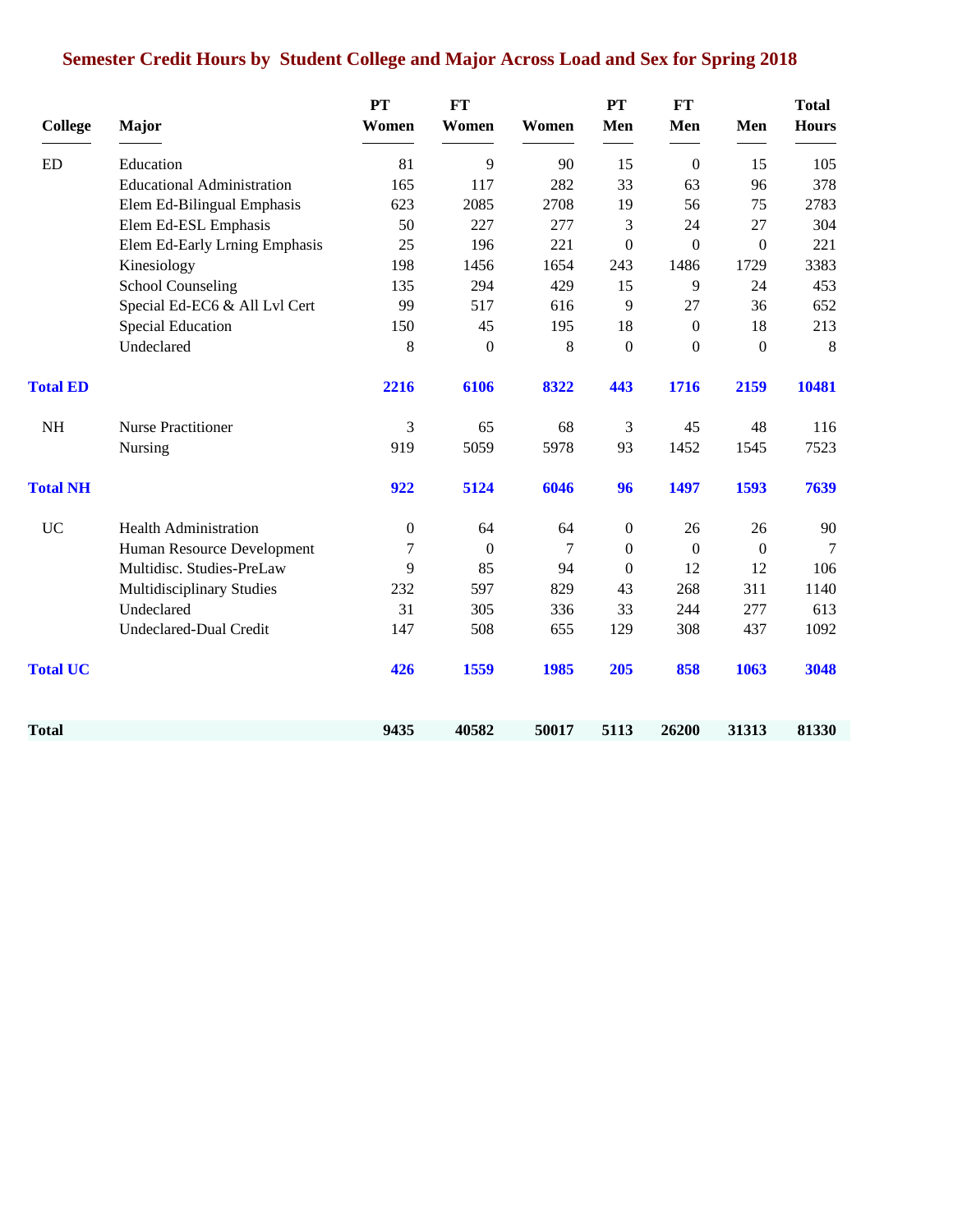# **Semester Credit Hours by Student College and Major Across Level for Spring 2018**

| <b>College</b>  | Major                                 | <b>FR</b>        | SO <sub>1</sub>  | J <sub>R</sub>   | $S_{\mathbf{R}}$ | <b>UG</b>        | GR               | <b>PHD</b>       | <b>Total</b><br><b>Hours</b> |
|-----------------|---------------------------------------|------------------|------------------|------------------|------------------|------------------|------------------|------------------|------------------------------|
| AS              | Art                                   | 285              | 152              | 343              | 451              | 1231             | $\boldsymbol{0}$ | $\boldsymbol{0}$ | 1231                         |
|                 | <b>Biology</b>                        | 1952             | 1543             | 2002             | 2594             | 8091             | 231              | $\boldsymbol{0}$ | 8322                         |
|                 | Chemistry                             | 188              | 110              | 174              | 261              | 733              | $\boldsymbol{0}$ | $\mathbf{0}$     | 733                          |
|                 | Communication                         | 262              | 273              | 540              | 699              | 1774             | 120              | $\boldsymbol{0}$ | 1894                         |
|                 | Composite                             | 10               | 6                | 49               | 251              | 316              | $\boldsymbol{0}$ | $\boldsymbol{0}$ | 316                          |
|                 | <b>Counseling Psychology</b>          | $\boldsymbol{0}$ | $\boldsymbol{0}$ | $\boldsymbol{0}$ | $\boldsymbol{0}$ | $\boldsymbol{0}$ | 231              | $\boldsymbol{0}$ | 231                          |
|                 | Criminal Justice                      | 1875             | 1655             | 2551             | 2939             | 9020             | 132              | $\boldsymbol{0}$ | 9152                         |
|                 | English                               | 273              | 269              | 454              | 669              | 1665             | 168              | $\boldsymbol{0}$ | 1833                         |
|                 | <b>Exchange Program</b>               | 13               | $\boldsymbol{0}$ | $\boldsymbol{0}$ | $\boldsymbol{0}$ | 13               | 12               | $\boldsymbol{0}$ | 25                           |
|                 | Guitar                                | 15               | 17               | 10               | 12               | 54               | $\boldsymbol{0}$ | $\boldsymbol{0}$ | 54                           |
|                 | <b>Hispanic Studies</b>               | $\boldsymbol{0}$ | $\boldsymbol{0}$ | $\boldsymbol{0}$ | $\boldsymbol{0}$ | $\overline{0}$   | $\boldsymbol{0}$ | 6                | 6                            |
|                 | History                               | 220              | 360              | 271              | 404              | 1255             | $\theta$         | $\boldsymbol{0}$ | 1255                         |
|                 | History and Political Thought         | $\boldsymbol{0}$ | $\boldsymbol{0}$ | $\boldsymbol{0}$ | $\boldsymbol{0}$ | $\boldsymbol{0}$ | 186              | $\boldsymbol{0}$ | 186                          |
|                 | Lang, Lit & Translation               | $\boldsymbol{0}$ | $\boldsymbol{0}$ | $\boldsymbol{0}$ | $\boldsymbol{0}$ | $\boldsymbol{0}$ | 54               | $\boldsymbol{0}$ | 54                           |
|                 | Mathematics                           | 227              | 179              | 452              | 705              | 1563             | 183              | $\boldsymbol{0}$ | 1746                         |
|                 | Music                                 | 108              | 93               | 165              | 428              | 794              | $\boldsymbol{0}$ | $\boldsymbol{0}$ | 794                          |
|                 | <b>Political Science</b>              | 241              | 304              | 385              | 441              | 1371             | $\boldsymbol{0}$ | $\boldsymbol{0}$ | 1371                         |
|                 | Pre-Engineering                       | 830              | 595              | 206              | 27               | 1658             | $\boldsymbol{0}$ | $\boldsymbol{0}$ | 1658                         |
|                 | Psychology                            | 1180             | 1101             | 2162             | 2547             | 6990             | 235              | $\boldsymbol{0}$ | 7225                         |
|                 | Public Administration                 | $\boldsymbol{0}$ | $\boldsymbol{0}$ | $\boldsymbol{0}$ | $\boldsymbol{0}$ | $\boldsymbol{0}$ | 390              | $\boldsymbol{0}$ | 390                          |
|                 | Science                               | 62               | 19               | 37               | 57               | 175              | $\boldsymbol{0}$ | $\boldsymbol{0}$ | 175                          |
|                 | Sociology                             | 69               | 131              | 283              | 506              | 989              | 57               | $\boldsymbol{0}$ | 1046                         |
|                 | Spanish                               | 82               | 56               | 153              | 195              | 486              | $\boldsymbol{0}$ | $\boldsymbol{0}$ | 486                          |
|                 | <b>Systems Engineering</b>            | 377              | 361              | 563              | 1004             | 2305             | $\boldsymbol{0}$ | $\boldsymbol{0}$ | 2305                         |
|                 | Undeclared                            | 155              | 101              | $\boldsymbol{0}$ | 38               | 294              | 3                | $\boldsymbol{0}$ | 297                          |
|                 | Undeclared-Dual Credit                | 1524             | 1551             | 240              | $\boldsymbol{0}$ | 3315             | $\boldsymbol{0}$ | $\boldsymbol{0}$ | 3315                         |
|                 | Violin, Viola, Cello, Bass            | 15               | $\boldsymbol{0}$ | $\boldsymbol{0}$ | $\mathbf{0}$     | 15               | $\boldsymbol{0}$ | $\boldsymbol{0}$ | 15                           |
|                 | Woodwinds, Brass, Percussion          | 57               | 31               | 27               | $\boldsymbol{0}$ | 115              | $\boldsymbol{0}$ | $\boldsymbol{0}$ | 115                          |
| <b>Total AS</b> |                                       | 10020            | 8907             | 11067            | 14228            | 44222            | 2002             | 6                | 46230                        |
| <b>BA</b>       | Accounting                            | 504              | 340              | 883              | 1087             | 2814             | 333              | $\boldsymbol{0}$ | 3147                         |
|                 | <b>Business Administration</b>        | 1496             | 1741             | 2528             | 2695             | 8460             | 966              | $\boldsymbol{0}$ | 9426                         |
|                 | <b>Exchange Program</b>               | 18               | $\boldsymbol{0}$ | $\overline{0}$   | $\mathbf{0}$     | 18               | 15               | $\boldsymbol{0}$ | 33                           |
|                 | <b>Information Science</b>            | 0                | $\mathbf{0}$     | $\mathbf{0}$     | $\Omega$         | $\theta$         | 243              | $\bf{0}$         | 243                          |
|                 | <b>International Business Admin</b>   | $\theta$         | $\mathbf{0}$     | $\boldsymbol{0}$ | $\boldsymbol{0}$ | $\theta$         | $\boldsymbol{0}$ | 162              | 162                          |
|                 | <b>Management Information Systems</b> | $\boldsymbol{0}$ | 12               | 102              | 155              | 269              | $\boldsymbol{0}$ | $\boldsymbol{0}$ | 269                          |
|                 | Mgt Info Sys & Data Analytics         | 192              | 52               | 83               | 245              | 572              | 0                | $\mathbf{0}$     | 572                          |
|                 | Undeclared                            | 62               | $\boldsymbol{0}$ | 6                | 6                | 74               | 6                | $\mathbf{0}$     | 80                           |
| <b>Total BA</b> |                                       | 2272             | 2145             | 3602             | 4188             | 12207            | 1563             | 162              | 13932                        |
| ED              | Administration                        | $\boldsymbol{0}$ | $\boldsymbol{0}$ | $\boldsymbol{0}$ | $\boldsymbol{0}$ | $\boldsymbol{0}$ | 69               | $\boldsymbol{0}$ | 69                           |
|                 | <b>Bilingual Education</b>            | $\mathbf{0}$     | $\boldsymbol{0}$ | $\overline{0}$   | 9                | 9                | 51               | $\boldsymbol{0}$ | 60                           |
|                 | <b>Communication Disorders</b>        | 182              | 256              | 394              | 780              | 1612             | $\boldsymbol{0}$ | $\boldsymbol{0}$ | 1612                         |
|                 | Curriculum and Instruction            | $\boldsymbol{0}$ | $\boldsymbol{0}$ | $\boldsymbol{0}$ | $\boldsymbol{0}$ | $\overline{0}$   | 240              | $\boldsymbol{0}$ | 240                          |